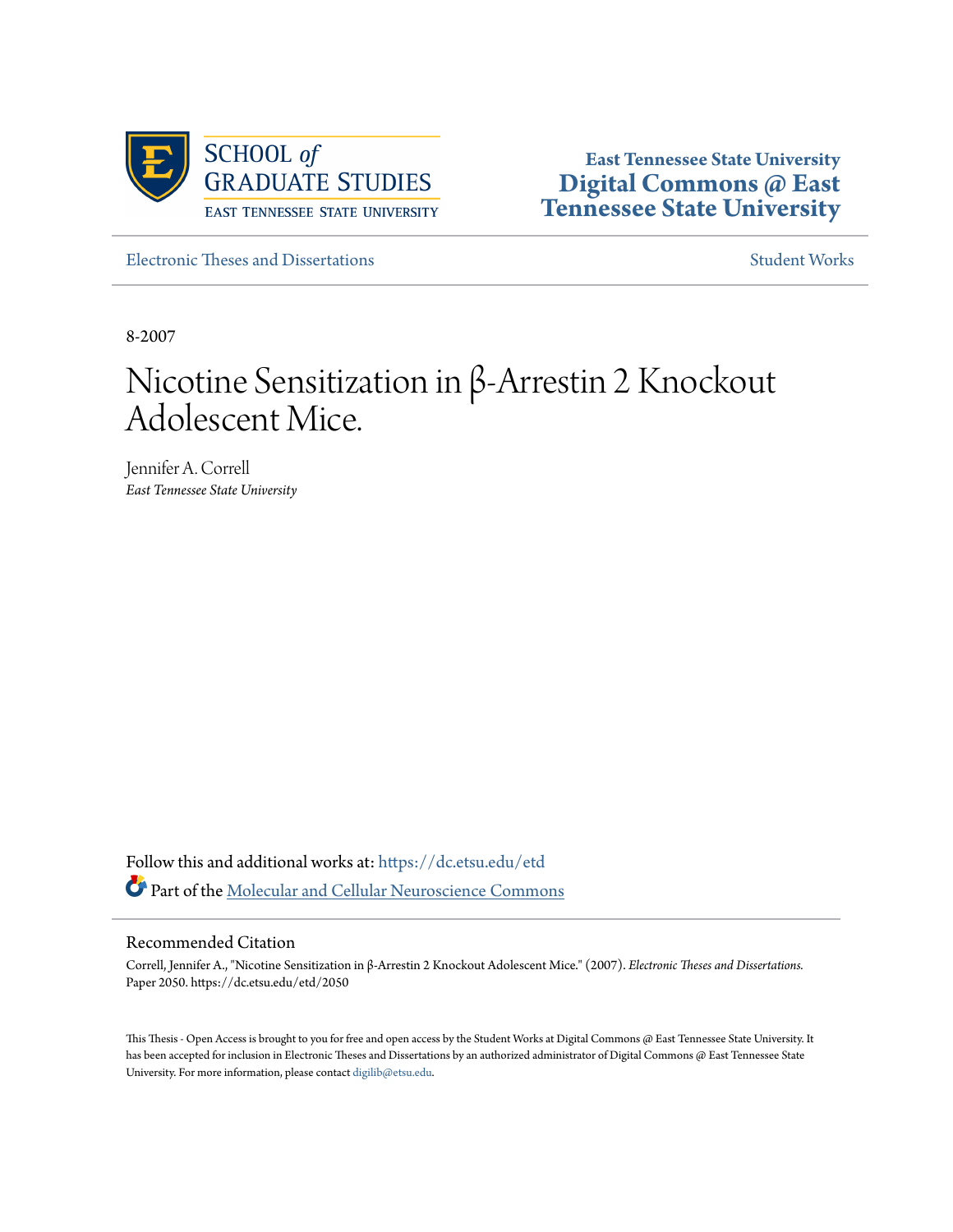Nicotine Sensitization in β-Arrestin 2 Knockout Adolescent Mice

A thesis

 $\mathcal{L}_\text{max}$ 

presented to

the faculty of the Department of Psychology

East Tennessee State University

In partial fulfillment

of the requirements for the degree

Master of Arts and Sciences in Clinical Psychology

by

 $\overline{\phantom{a}}$  , where  $\overline{\phantom{a}}$  , where  $\overline{\phantom{a}}$ 

Jennifer Aileen Correll

August 2007

Russell Brown, PhD, Chair

 $\mathcal{L}_\text{max}$ 

Alan Shields, PhD

Michael Woodruff, PhD

Keywords: β-arrestin 2, C57/B6, Nicotine Sensitization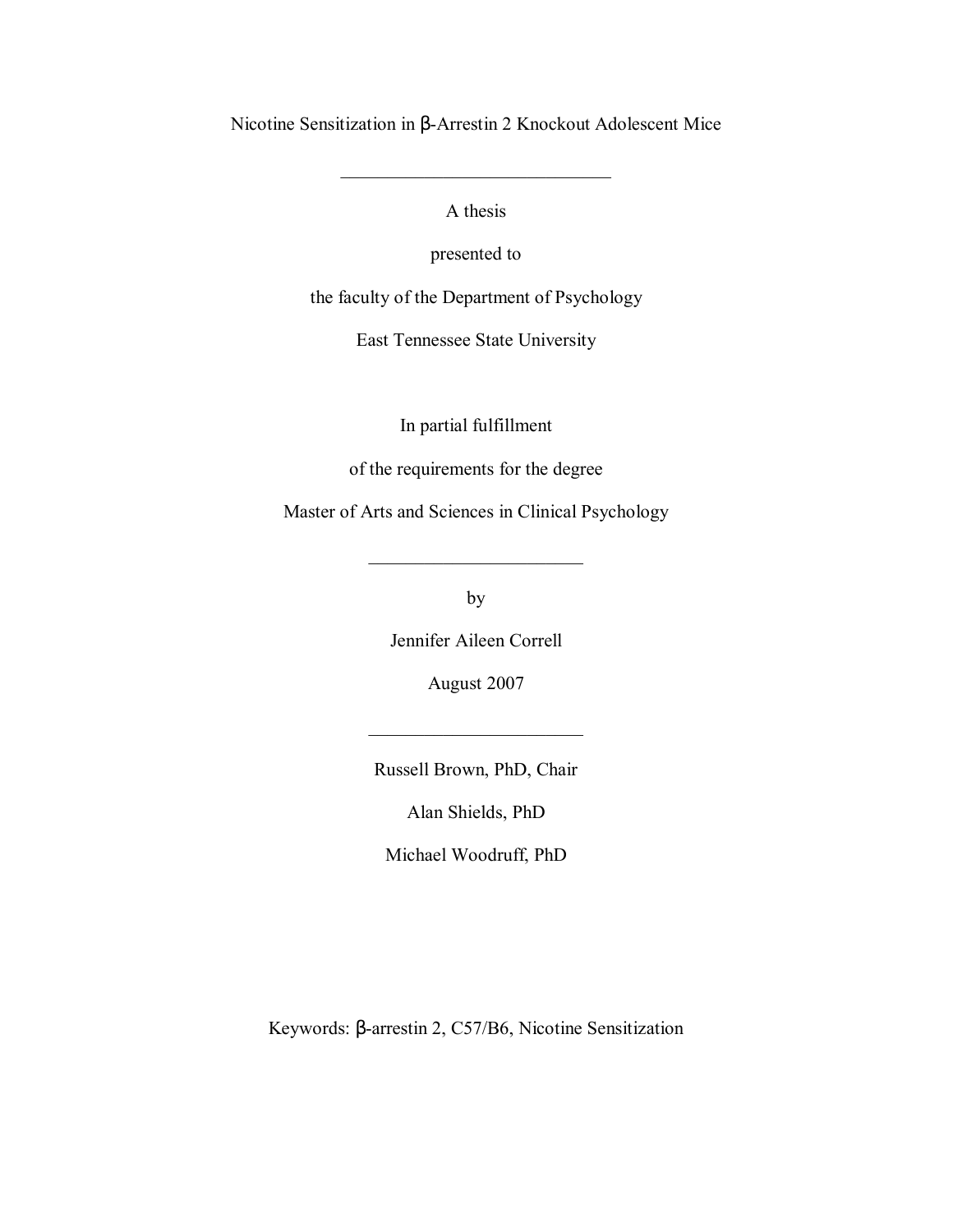#### ABSTRACT

### Nicotine Sensitization in β-Arrestin 2 Knockout Adolescent Mice

by

#### Jennifer Aileen Correll

β arrestin-2 is a protein involved in signaling of D2 receptors and plays a mediating role in sensitization to psychostimulants and the opiate morphine. In this study, 3-4 week old BA-2 KO and wild type C57/B6 mice received nicotine tartarate (s.c, 0.5 mg/kg free base) for 7 or 14 consecutive days followed by a drug-free period. An acute nicotine challenge followed the drugfree period. Results indicated that the absence of β-arrestin-2 reduced sensitization to nicotine in Experiment 1. BA-2 KOs eventually demonstrated sensitization in Experiment 2. However, absence of β-arrestin-2 blocked expression of sensitization on the challenge. After the challenge, brain tissue was removed and the nucleus accumbens was dissected and analyzed for brainderived neurotrophic factor (BDNF). Results showed that BDNF positively correlated with behavioral results. These results appear to indicate the importance of the β-arrestin 2 protein in locomotor sensitization and that dopamine signaling is related to BDNF.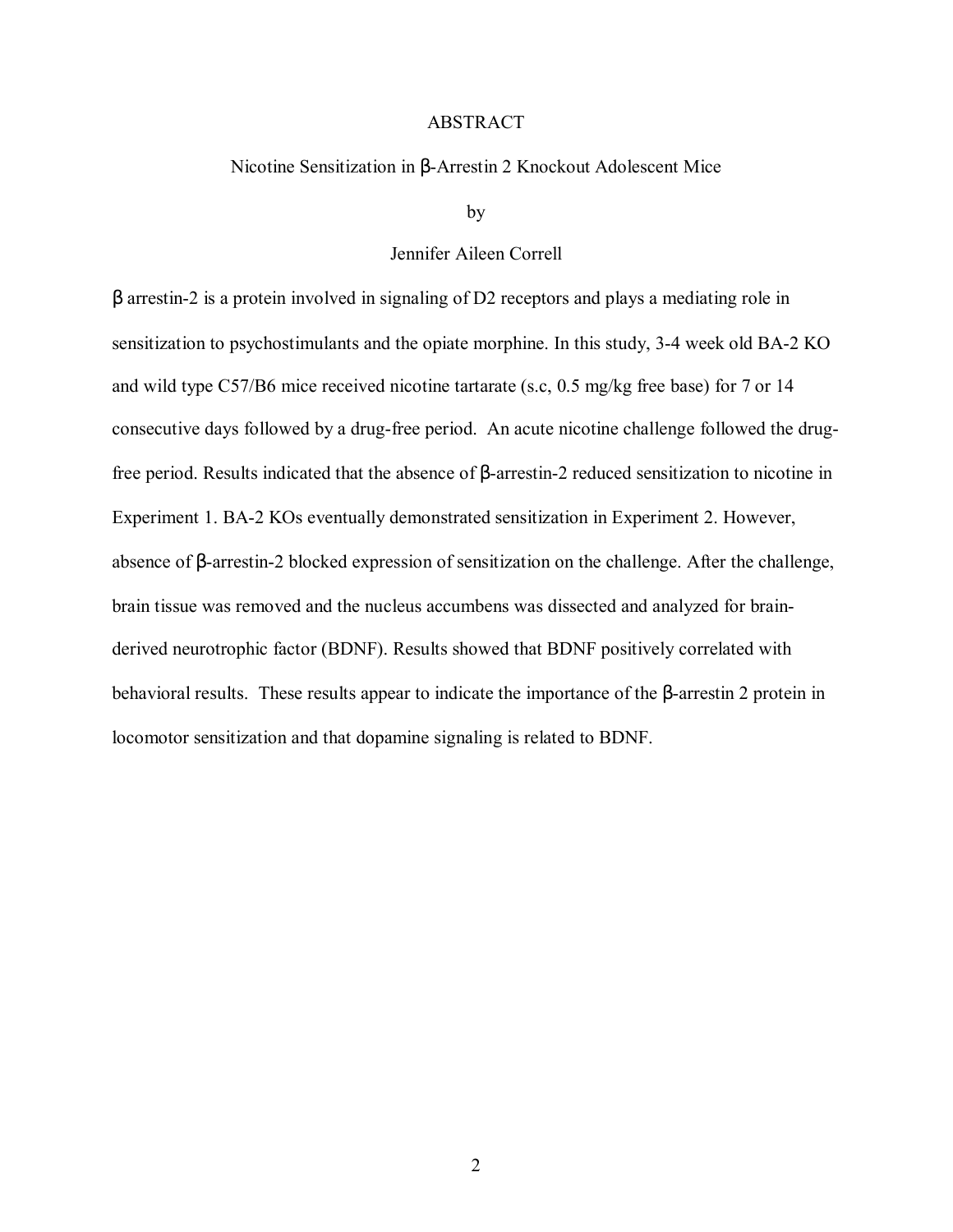# **CONTENTS**

|                |                                                            | Page           |
|----------------|------------------------------------------------------------|----------------|
|                |                                                            | $\overline{2}$ |
|                |                                                            | 5              |
| <b>CHAPTER</b> |                                                            |                |
|                |                                                            | 6              |
|                |                                                            | 7              |
|                |                                                            | 7              |
|                |                                                            | 9              |
|                | The Dopamine Reward System: The Role of Dopamine Receptors | 10             |
|                | Dopamine Reward System: Dopaminergic Pathways              | 11             |
|                |                                                            | 12             |
|                |                                                            | 13             |
|                |                                                            | 13             |
|                | The Effects of Nicotine on Dopaminergic Transmission       | 14             |
|                |                                                            | 15             |
|                |                                                            | 16             |
|                | Adolescent vs. Adulthood Nicotine Exposure                 | 16             |
|                |                                                            | 18             |
|                |                                                            | 19             |
|                |                                                            | 20             |
|                |                                                            | 20             |
|                |                                                            | 21             |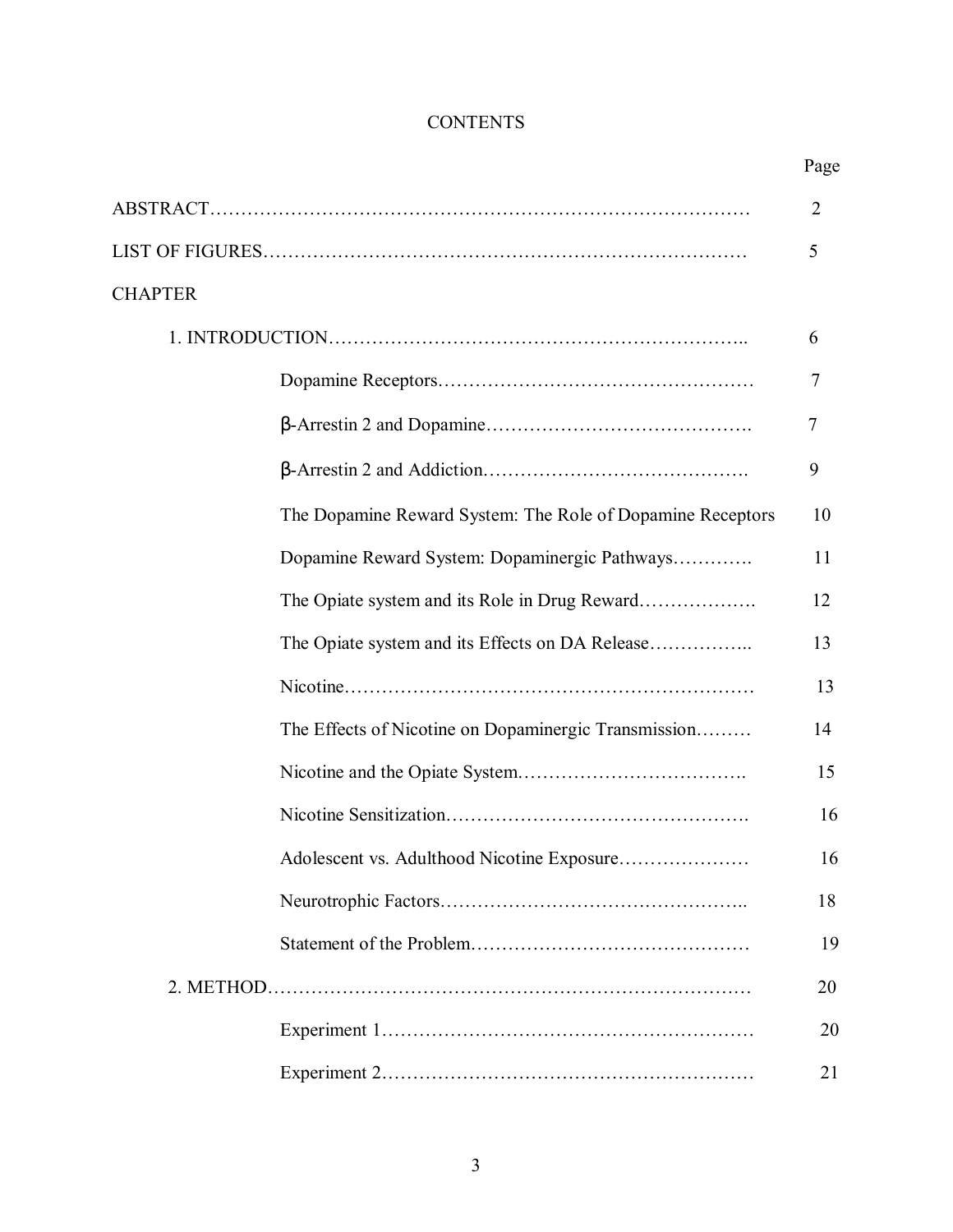|  |  | 22 |
|--|--|----|
|  |  | 23 |
|  |  | 23 |
|  |  | 25 |
|  |  | 27 |
|  |  | 29 |
|  |  | 30 |
|  |  | 33 |
|  |  | 34 |
|  |  | 35 |
|  |  | 37 |
|  |  | 38 |
|  |  | 39 |
|  |  | 40 |
|  |  | 52 |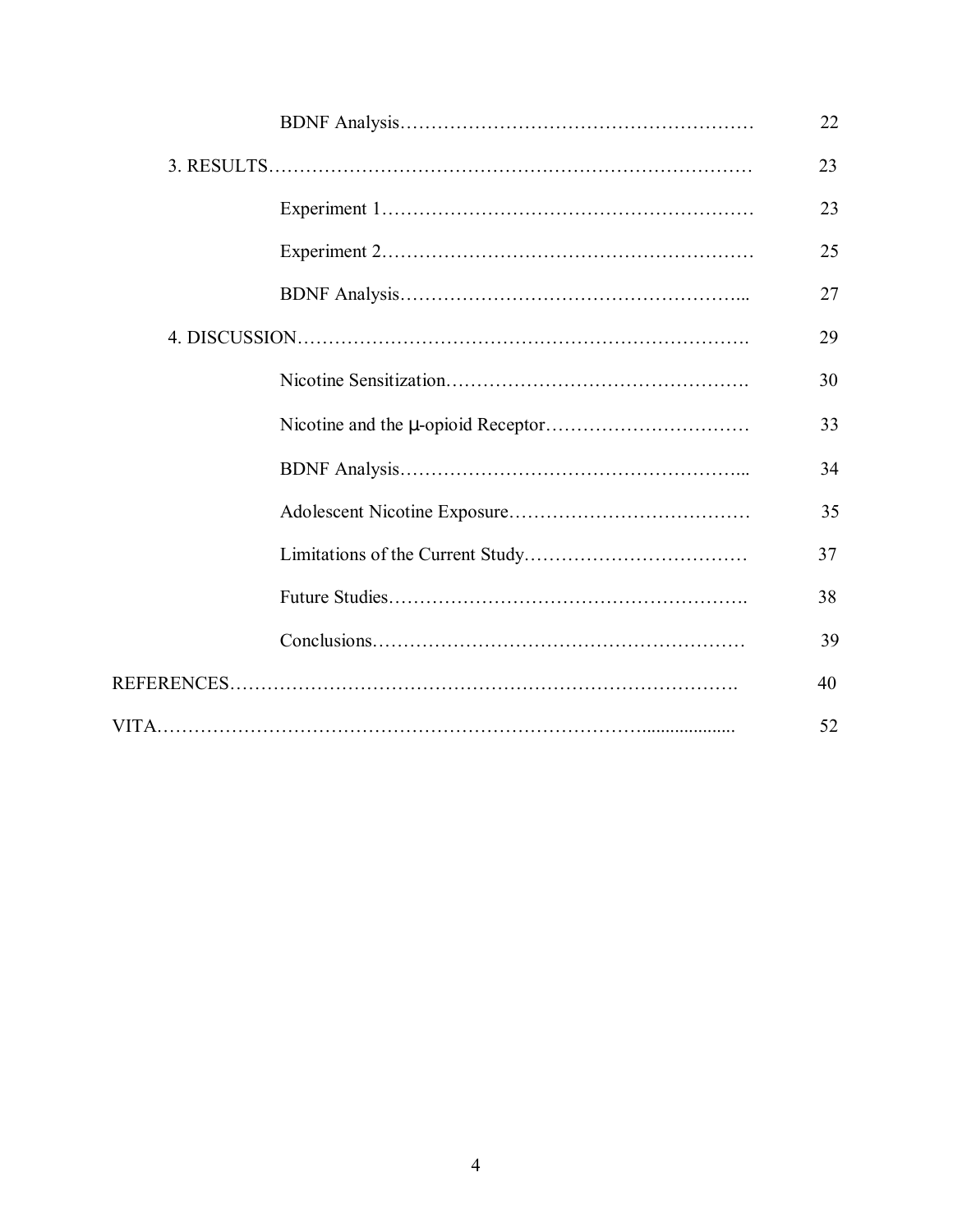# LIST OF FIGURES

#### Figure Page

| 1. Depiction of the role of $\beta$ -arrestin-2 in the cell |     |
|-------------------------------------------------------------|-----|
|                                                             | 24  |
|                                                             | 25  |
|                                                             | 26  |
| 5. Nicotine challenge for 14-day                            | 26  |
|                                                             | 27  |
|                                                             | -28 |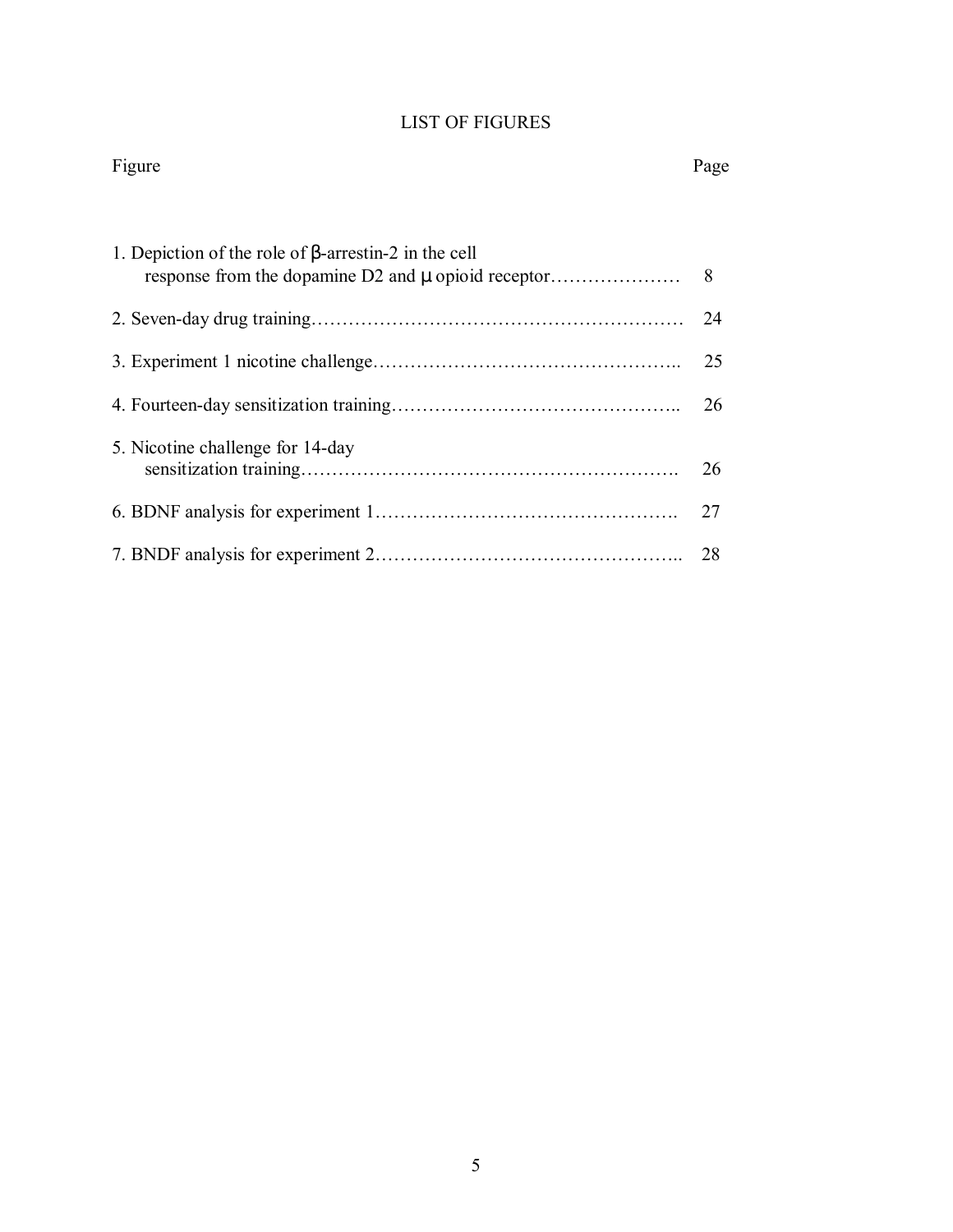#### CHAPTER 1

### **INTRODUCTION**

The neurotransmitter dopamine (DA) is responsible for many functions including reward, motivation, mood, and motor control (Bibb, 2005; Di Chiara, 1999). Motivation is defined by Di Chiara (1999) as the process by which an organism responds to a stimulus in relation to its survival value. Furthermore, the mesolimbic DA pathway is commonly associated with many psychiatric disorders, including schizophrenia, attention-deficit/hyperactivity disorder, obsessive-compulsive disorder, and drug addiction (Bibb; Brown et al., 2004; Collins, Wade, Ledon, & Izenwasser, 2004; Le Foll & Goldberg, 2005). Although other neurotransmitter systems are involved, the DA system has been implicated in the relationship between reward pathways and addiction (Bibb; Fonder et al., 2005). All addictive drugs act, at least in part, by increasing DA release primarily in the nucleus accumbens (NAcc), but it has been shown that DA plays different roles in behavior in different areas of the brain (Di Chiara et al, 2004; Fonder et al.).

 The drug reward pathway originates with DA cell bodies in the ventral tegmental area (VTA), located in the midbrain. Rewarding drugs increase signaling in the DA system by stimulating dopaminergic as well as glutamatergic receptors located on cell bodies in the VTA that send their projections to the NAcc (Traynor & Neubig, 2005). Additionally, areas in the striatum and frontal cortex have also been shown to play a role in the addictive properties of drugs. Dopamine neurons have been shown to play a particularly important role in the increase of neuronal responding to repeated administration of psychostimulant drugs and to environmental stimuli that are associated with the positive reinforcing effects of drugs (Marinelli, Rudick, Hu, & White, 2006).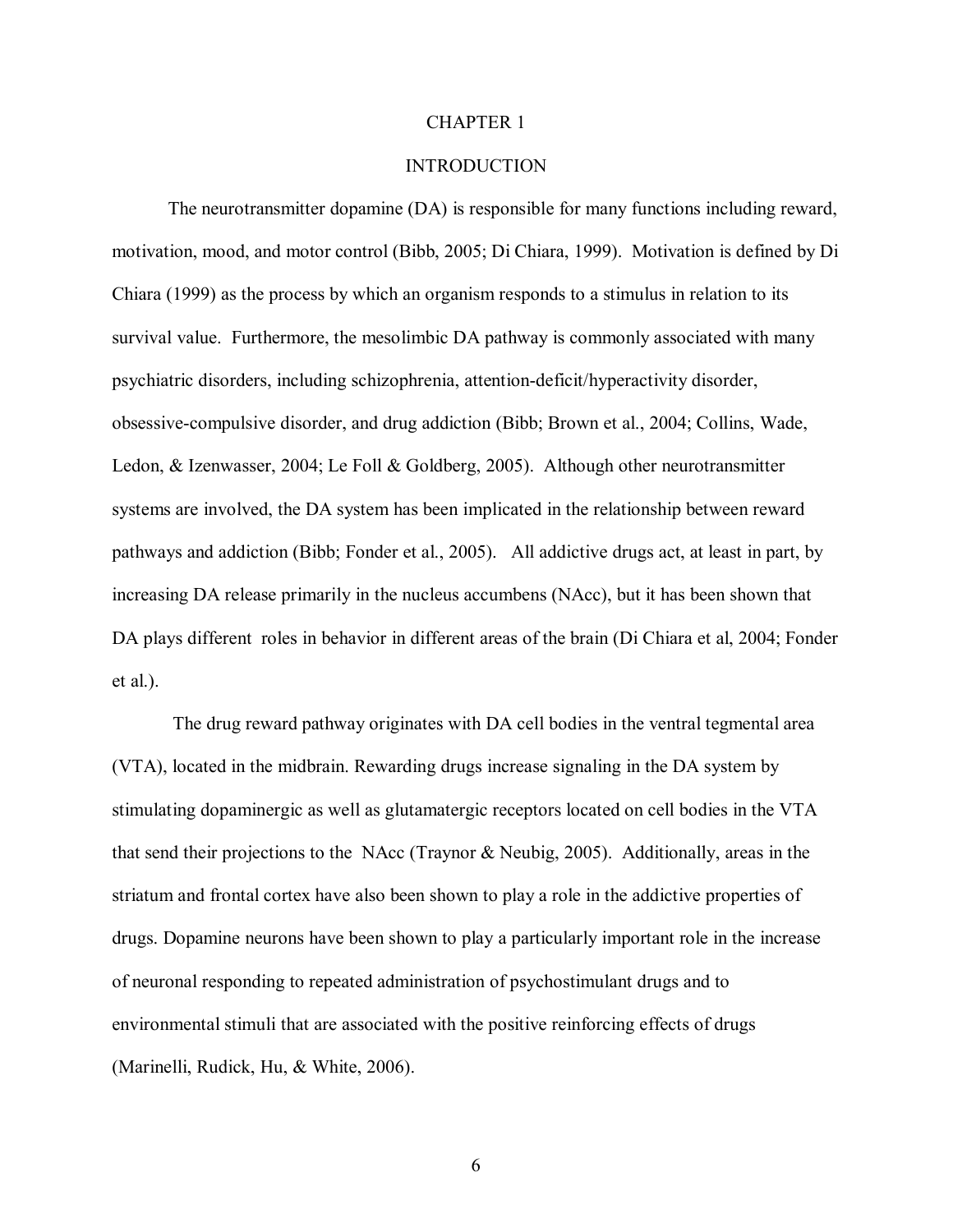#### Dopamine Receptors

Dopamine binds to two families of receptors, the D1 and the D2. The D1 and D2 families of receptors are both classified as metabotropic receptors (Kolb & Whishaw, 2001). Metabotropic receptors are coupled to guanyl nucleotide-binding proteins (G proteins) that are responsible for beginning a cascade of events to open an ion channel and for changing metabolic activity in the cell. Three separate subunits make up the G protein: the alpha, beta, and gamma. When a neurotransmitter binds to a metabotropic receptor, the alpha-subunit separates from the beta and gamma subunits and is free to bind to other proteins in the cell or possibly to an ion channel to open this channel. Binding to an ion channel creates a change in the flow of ions by either opening a closed ion channel or, in some instances, closing an open channel. This change in turn causes the cell's electrical potential to change in the cell, which can lead to either depolarization or hyperpolarization of the cell's potential (Kolb  $&$  Whishaw).

#### β-Arrestin 2 and Dopamine

 The proteins β-arrestin 1 and β-arrestin 2 have been shown to be co-localized with D1 and D2 receptors, respectively, and have shown to be associated with G-protein signaling at each receptor. These two proteins have been shown to be responsible for receptor internalization and signal termination in both D1 and D2 receptors (Beaulieu et al, 2005; Bohn, Gainetdinov, & Caron, 2004; Zhang, et al., 2005). Both β-arrestins are expressed in neuronal tissues and are primarily concentrated in postsynaptic regions (Zuo, 2005). β-arrestin 1 and β-arrestin 2 perform some of the same functions, and are similar in that they are isoforms that share structural similarities and similar amino acids (Zhang et al). Both arrestins have also been shown to hinder G-protein coupling by inhibiting the hydrolysis of guanosine triphosphate (GTP) to guanosine diphosphate (GDP), which is the first step in the G-protein coupling signal cascade. For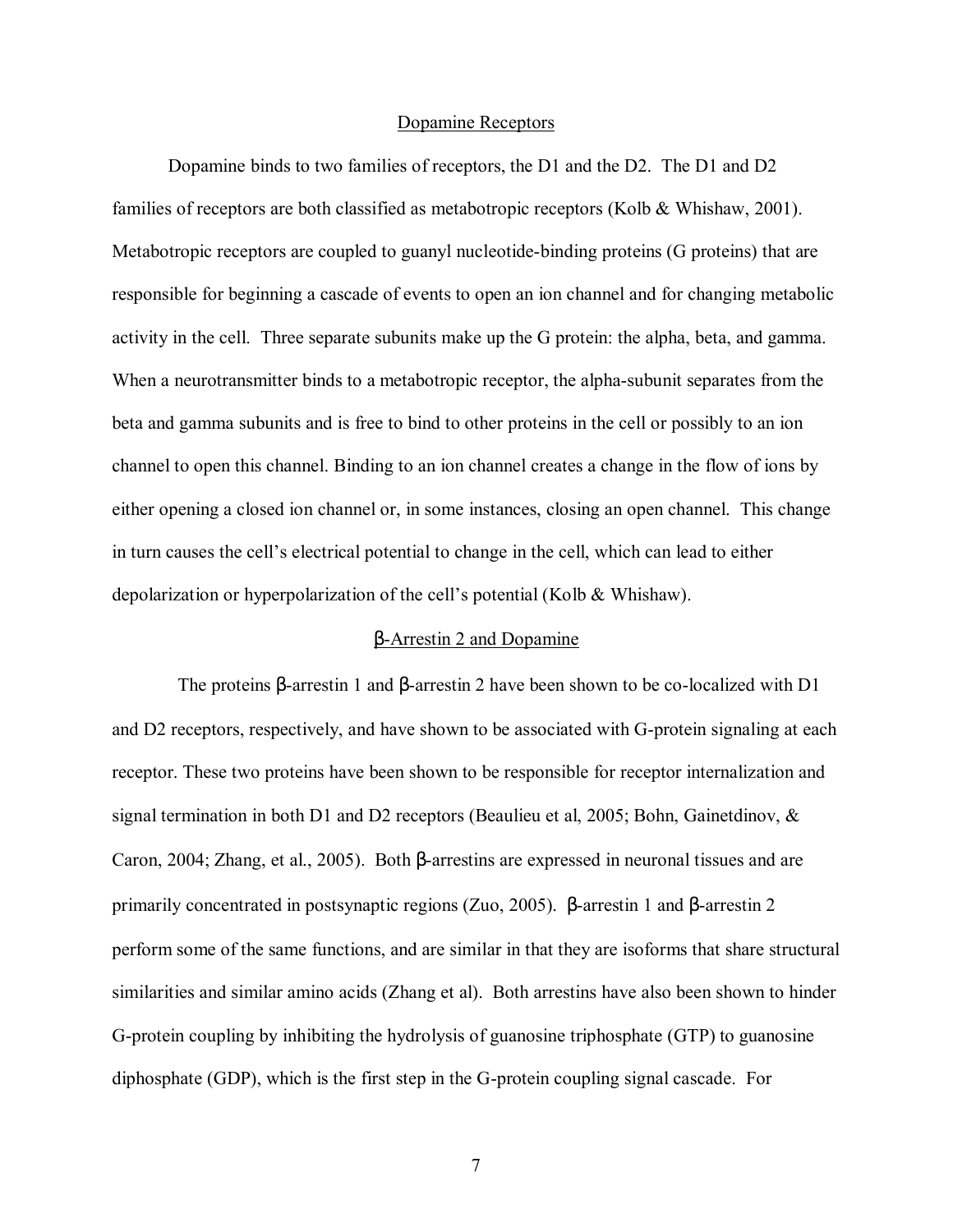example, when a receptor is exposed to an agonist, the β-arrestins are ultimately involved in the desensitization of the receptor (Dewire, Ahn, Lefkowitz, & Shenoy, 2007). Therefore, the βarrestin molecule associates with receptors that are activated in order to block continued signaling (Grady, 2007). β-arrestins have been shown to be involved with a number of G-protein coupled receptors. Of particular importance to this study, β-arrestin-2 has been shown to be primarily involved in G-protein signaling at the D2 receptor as well as the µ opiate receptor. The opiate and dopaminergic neurotransmitter systems have been strongly implicated in mediating addiction to several addictive drugs.

 Recent work has also shown that β-arrestin-2 plays a role in signal transduction, and can phosphorylate receptors on its own (Lefkowtiz & Shenoy, 2005). This is depicted below in Figure 1. β-arrestin-2 plays a role in both receptor desensitization that is involved in regulating second messenger signaling as well as regulating signal transduction that is mediated by, for example, MAP kinases and tyrosine kinases. Thus, it appears that β-arrestin-2 plays a multifaceted role in cell signaling that in general is regulatory but can also be involved in phosphorylation of the ion channel itself. Therefore, it can play a direct in the cell response.



*Figure 1.* Depiction of the role of β-arrestin-2 in the cell response from the dopamine D2 and μ opioid receptor.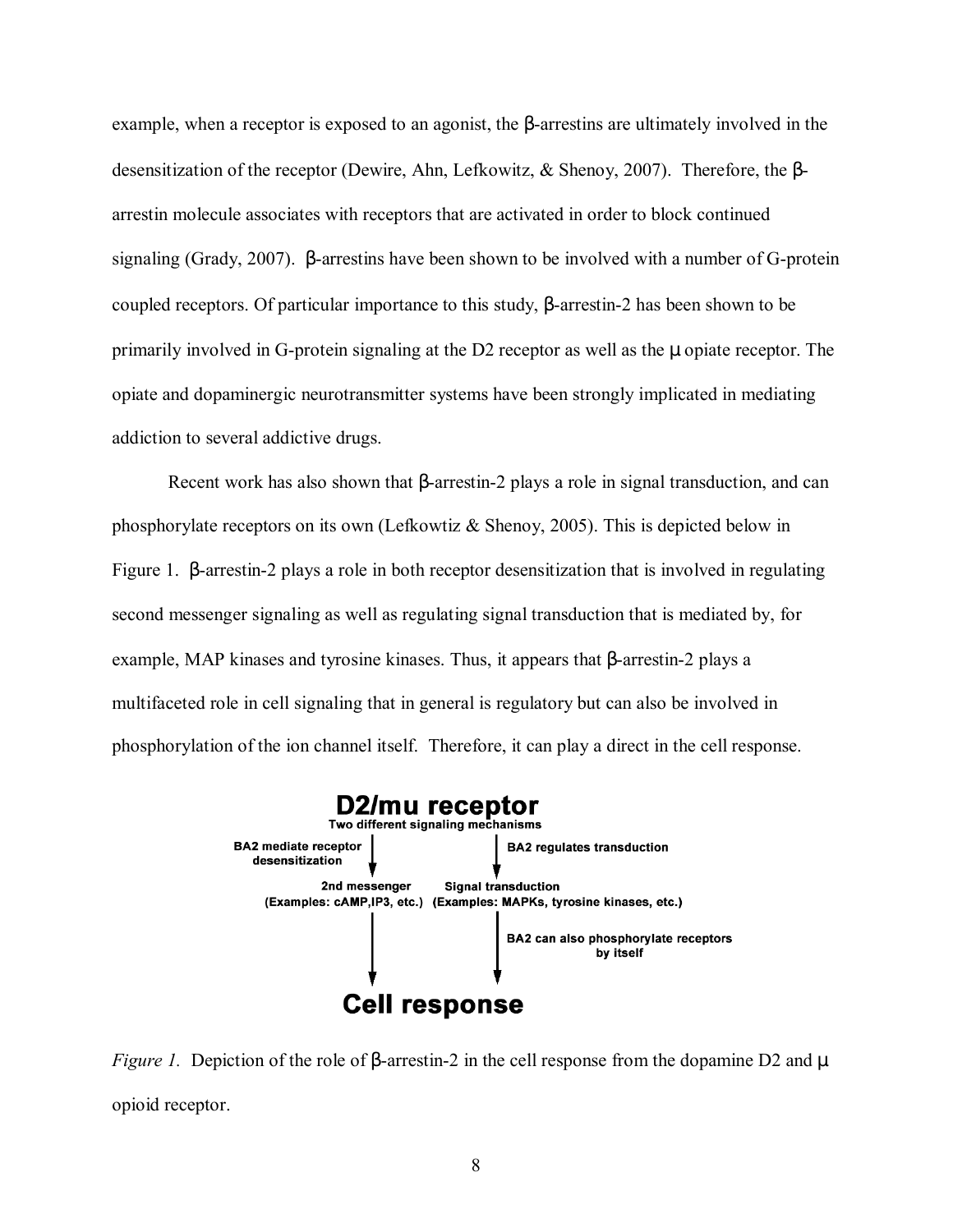#### β-Arrestin 2 and Addiction

 Research has examined the role β-arrestin 2 plays in cocaine and morphine locomotor sensitization, using a genetic knockout for β-arrestin-2 in the mouse (Bohn et al., 2004; Hack, Bagley, Chieng, & Christie, 2005; Raehal, Walker, & Bohn, 2005; Zuo, 2005). A genetic knockout is an animal that is lacking a particular gene, and knockouts have been found to be particularly useful in gaining information about how a particular system operates when it is lacking an important component. Not only can information be gathered surrounding the function of the particular gene, but also it is possible to better understand brain plasticity when the particular gene is absent (Bohn et al., 2004; Zuo). For example, tolerance to morphine has been shown though enhanced and prolonged analgesic effects of morphine in β-arrestin 2 knockout mice (BA-2 KO; Zuo). However, whereas wild type controls became tolerant to acute and chronic morphine administration, BA-2 KOs continued to sensitize to morphine (Zuo). This result appears to indicate that the presence of β-arrestin-2 plays a role in tolerance to opiate drugs, and when not present, G-protein coupling that occurs at the µ opioid receptor continues to increase with continued administration of the drug. Essentially, knockout of the β-arrestin 2 protein increased sensitivity of  $\mu$  opioid receptors. In further support of this notion, mice were also monitored for changes in responsiveness to pain when morphine was administered. To test pain responsiveness to morphine, mice were tested on a hot-plate test of antinociception, and BA-2 KOs exhibited a slower paw withdrawal after they have been exposed to morphine as compared to controls (Bohn et al.). This is actually congruent with locomotor sensitization results to morphine, in that BA-2 KOs are showing increases in sensitivity of the  $\mu$  opiate receptor, which appears to be increasing their threshold to pain.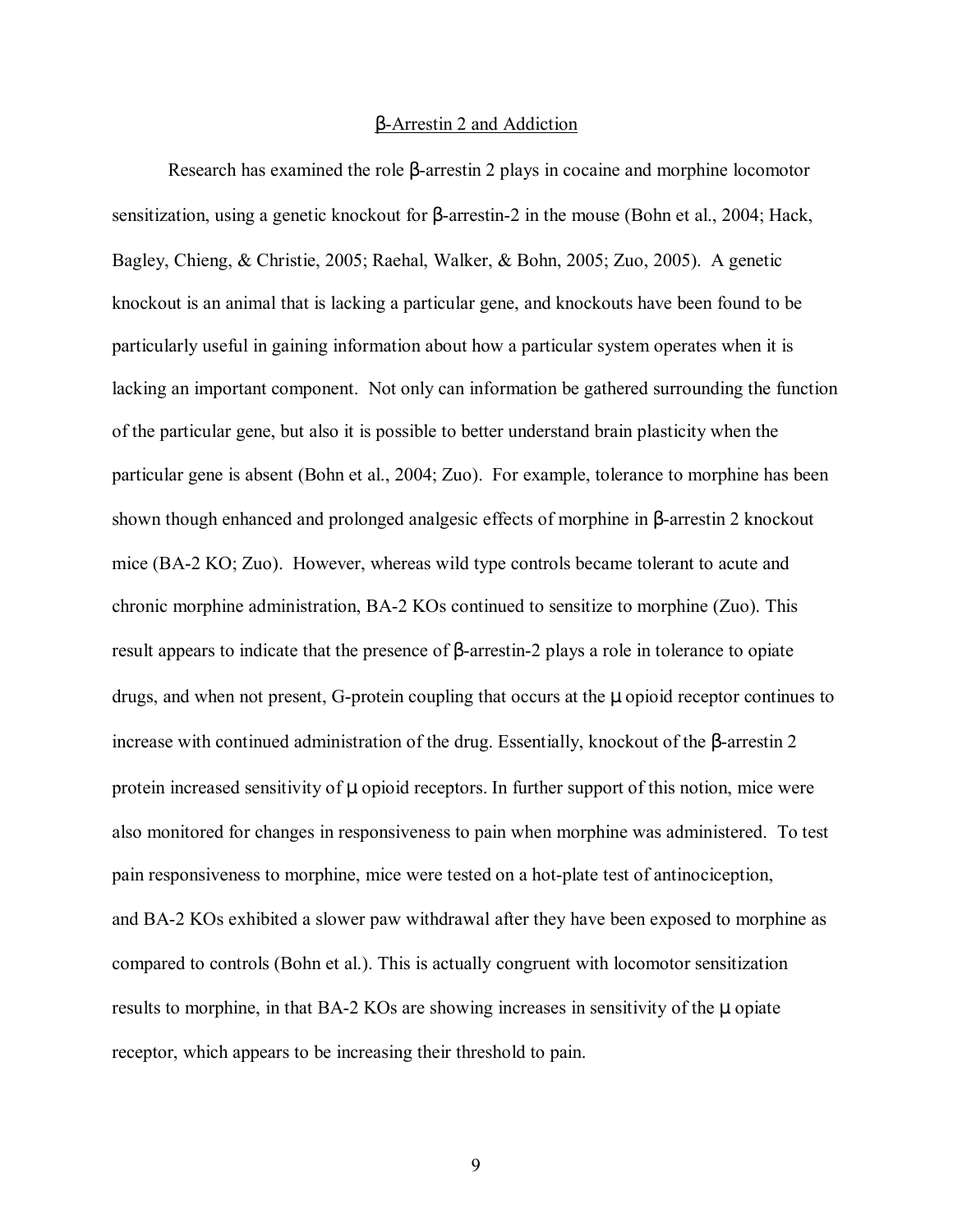Cocaine is a drug in the psychostimulant class and has now been well characterized in its mode of action in the brain. Cocaine blocks the DA transporter with high affinity, meaning that it is a very effective drug at blocking reuptake of DA at the synapse. Increases in DA activity are typically positively correlated with increases in overall locomotor activity. When exposed to cocaine, mice were examined for increases in locomotor activity because increases in these behaviors are most commonly associated with psychostimulant administration in rodents (Bohn et al., 2004). When cocaine was administered to BA-2 KO mice, there was not an increase in locomotor activity but, in fact, a slight, but nonsignificant, decrease in response to acute cocaine administration (Bohn et al.; Gainetdinov et al., 2004). However, BA-2 KO mice demonstrated normal sensitization to chronic cocaine administration that was not significantly different from wild type controls (Gainetdinov et al.). The reduction in activity to initial cocaine administration could imply that knockout of β-arrestin 2 blocks the rewarding effects of acute cocaine; however, there is no current research on any other psychostimulant with BA-2 KOs.

#### The Dopamine Reward System: The Role of Dopamine Receptors

The pathway between the VTA and the NAcc is critical for behavioral responses to psychostimulant drugs (Di Chiara, 1999; Vezina, 2004). Studies have shown that the VTA/NAcc pathway mediates locomotor activity and drug self-administration of the psychostimulants nicotine, cocaine, amphetamine, and methamphetamine (Vezina, 2004). Additionally, ablation of either of these areas has been found to create a disruption in selfadministration behavior of these drugs in animals (Jones & Wonnacott, 2004). It has been shown that the D1 receptor plays the more important role in locomotor sensitization to psychostimulant drugs. Vezina and Stewart (1989a) demonstrated that the D1 receptor antagonist SCH-23390 blocked sensitization to amphetamine but not morphine, while the D2 antagonist pimozide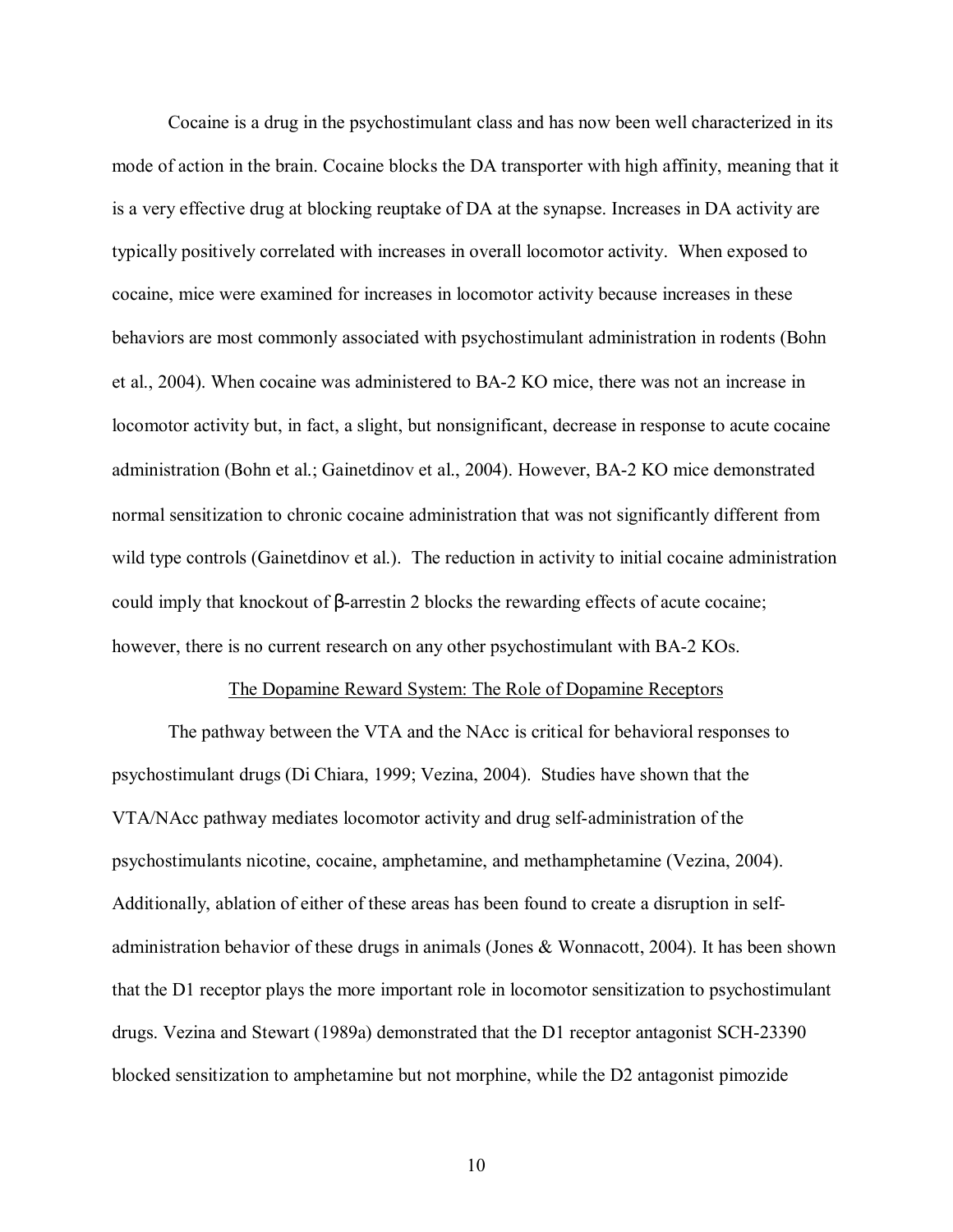blocked sensitization to morphine but not amphetamine. Bilateral injections of SCH-23390 into the VTA also blocked sensitization to amphetamine, resulting in the hypothesis that the D1 receptor plays the more important role in sensitization to psychostimulant drugs (Vezina  $\&$ Stewart, 1989b). Other studies have shown the importance of the D1 receptor in locomotor sensitization to other psychostimulants, with the general conclusion being that the D1 receptor plays the more important role in locomotor sensitization to psychostimulant drugs (Harrod et al., 2004).

#### Dopamine Reward System: Dopaminergic Pathways

The VTA sends a prominent dopaminergic projection to the NAcc which is comprised of two distinct subareas: the shell and the core (Di Chiara & Bassareo, 2007). The shell forms a crescent moon-shaped brain area around the anterior commisure in the basal forebrain and has also been referred to as the extended amygdala (Di Chiara, 2000). The amygdala is the emotional center in the brain, and the shell has been hypothesized to be associated with the emotional aspects of positive reinforcement, as this area sends and receives prominent projections to and from the amygdala and the prefrontal cortex. The core is located directly around the anterior commisure and is histologically similar to the ventral striatum. Based on the fact the striatum is an area that plays an important role in motor function, the core has been hypothesized to mediate the locomotor activating effects of positive reinforcement, including the locomotor activating effects of psychostimulant drugs.

Microdialysis studies examining differences in DA transmission in the shell versus the core have shown that the psychostimulant nicotine increases DA selectively in the shell, but to a reduced extent in the core (Di Chiara, 1999; Di Chiara, 2002). It has been hypothesized that the repeated stimulation of DA transmission in the NAcc shell enhances reward-based learning (Di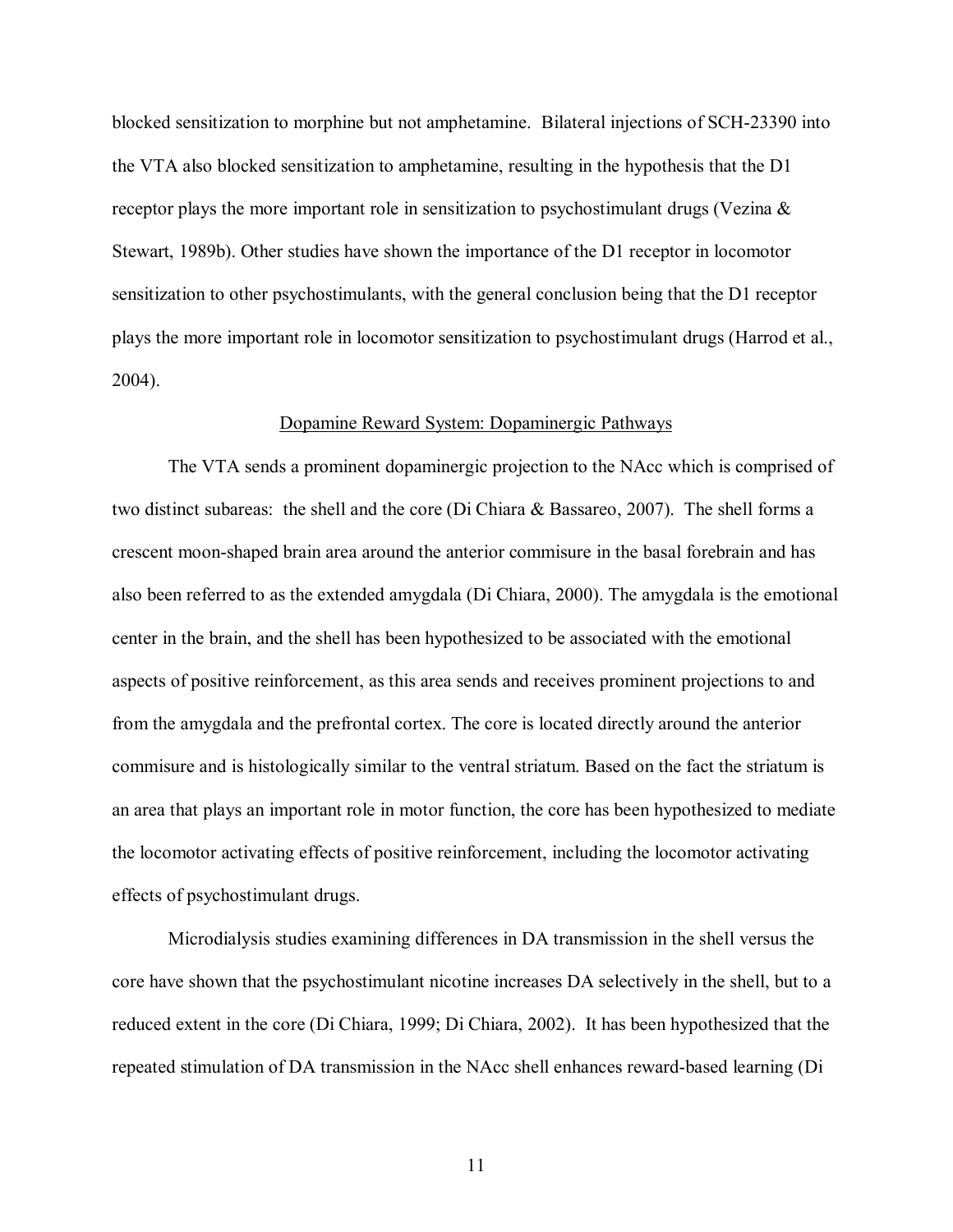Chiara, 1999), and that DA transmission in the NAcc core mediates locomotor sensitization to psychostimulant drugs, which could signify that nicotine has stronger associative effects.

The prefrontal cortex (PFC) is a brain area that has been associated with knowledge and cognition and has been hypothesized to play a role in drug craving (Robinson & Berridge, 2003; Shu-Peng, Moon, Kim, & Myeong, 2004). The PFC, amygdala, and hippocampus are often referred to as NAcc-related circuitry and play an important role in modulating behavior relating to natural rewards (Robinson & Berridge). There have been several hypotheses surrounding the change from recreational drug use to addiction, and it is likely that the PFC plays a vital role in this transition. The *hedonic homeostasis hypothesis* centers on drug use as a means to achieve a "high" and continued use after addiction as a means to avoid withdrawal (Robinson  $&$  Berridge). It is important to consider that drug exposure over time becomes associated with particular cues because of its positive reinforcing characteristics. Researchers have posited the *aberrant learning hypothesis* which focuses more heavily on natural rewards. The roles played by NAcc-related circuitry in motivation and behavior could be increased by drugs of abuse and the learning mechanisms involved in addiction could contribute to impulsivity and relapse (Di Chiara & Bassareo, 2007; Robinson & Berridge). Interestingly, doses of nicotine that successfully stimulate DA transmission in the NAcc shell have not been shown to increase DA transmission in the medial PFC, an area where DA neurons terminate (Di Chiara, 1999).

#### The Opiate System and its Role in Drug Reward

Three different types of opiate receptors have been discovered, and each of these receptors binds to different opiates (Feldman, Meyer, & Quenzer, 1997). Particularly relevant to this study is the µ-receptor, which has a high affinity for morphine. Binding to this receptor occurs in a variety of brain areas, many of which have been implicated in drug reward, including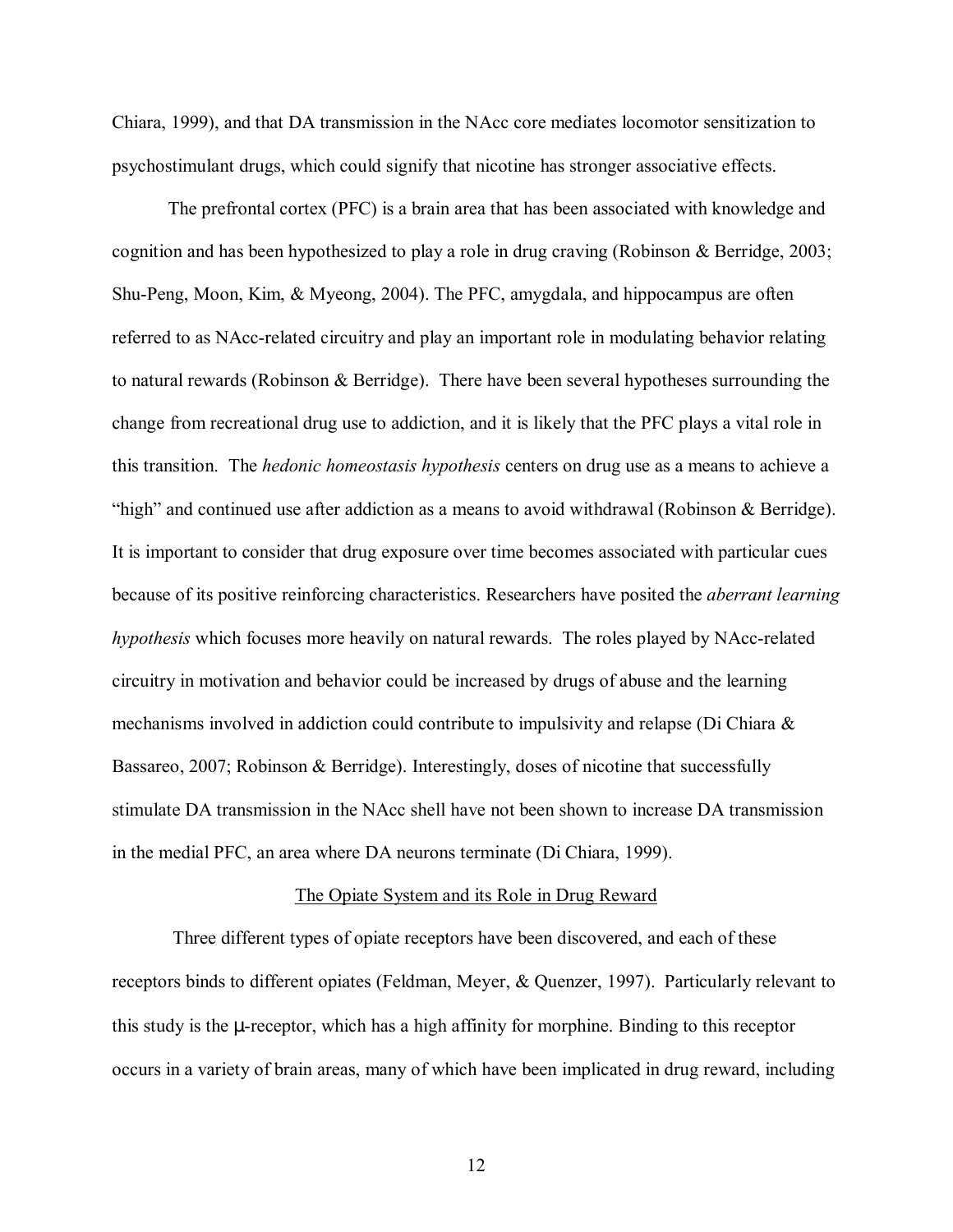the striatum, NAcc, amygdala, and hippocampus (Feldman et al.). The µ-receptor plays a major role in morphine analgesia and positive reinforcement associated with opiates.

#### The Opiate System and its Effects on DA Release

 Opiate receptors play a role in DA release by altering DA cell firing or acting in terminal areas (Feldman, Meyer, & Quenzer, 1997). Dopamine release from the VTA into the NAcc can be stimulated through DAMGO, a µ-opioid receptor agonist or DPDDE a δ-receptor agonist. Other opioid receptor agonists were showed to have no influence on DA levels (Feldman et al., 1997). Opiates can affect DA levels in the terminal areas when an agonist is infused directly into the NAcc. The µ-agonist have been shown to have no effect when infused directly into the NAcc, however, δ-receptor agonists did stimulate DA flow (Feldman et al.).

#### Nicotine

Nicotine is an agonist at the nicotinic receptor. There are various types of nicotinic receptors in the central and peripheral nervous system (Pierce & Kumaseran, 2007). These subtypes are divided into two ligand binding sites, alpha  $(\alpha)$  and beta  $(\beta)$ , and receptors are made up of a combination of these subunits with the exception of the  $\alpha$ 7, which has no  $\beta$  subunit (Pierce & Kumaseran). In the brain, there are a high number of nicotinic receptors in the VTA, hippocampus, and frontal cortex. It is apparent that the high concentration of nicotinicacetylcholine receptors (nAChRs) on the cell bodies of the VTA may contribute to dopaminergic neurotransmission in the NAcc, which has been implicated in the addictive properties of nicotine.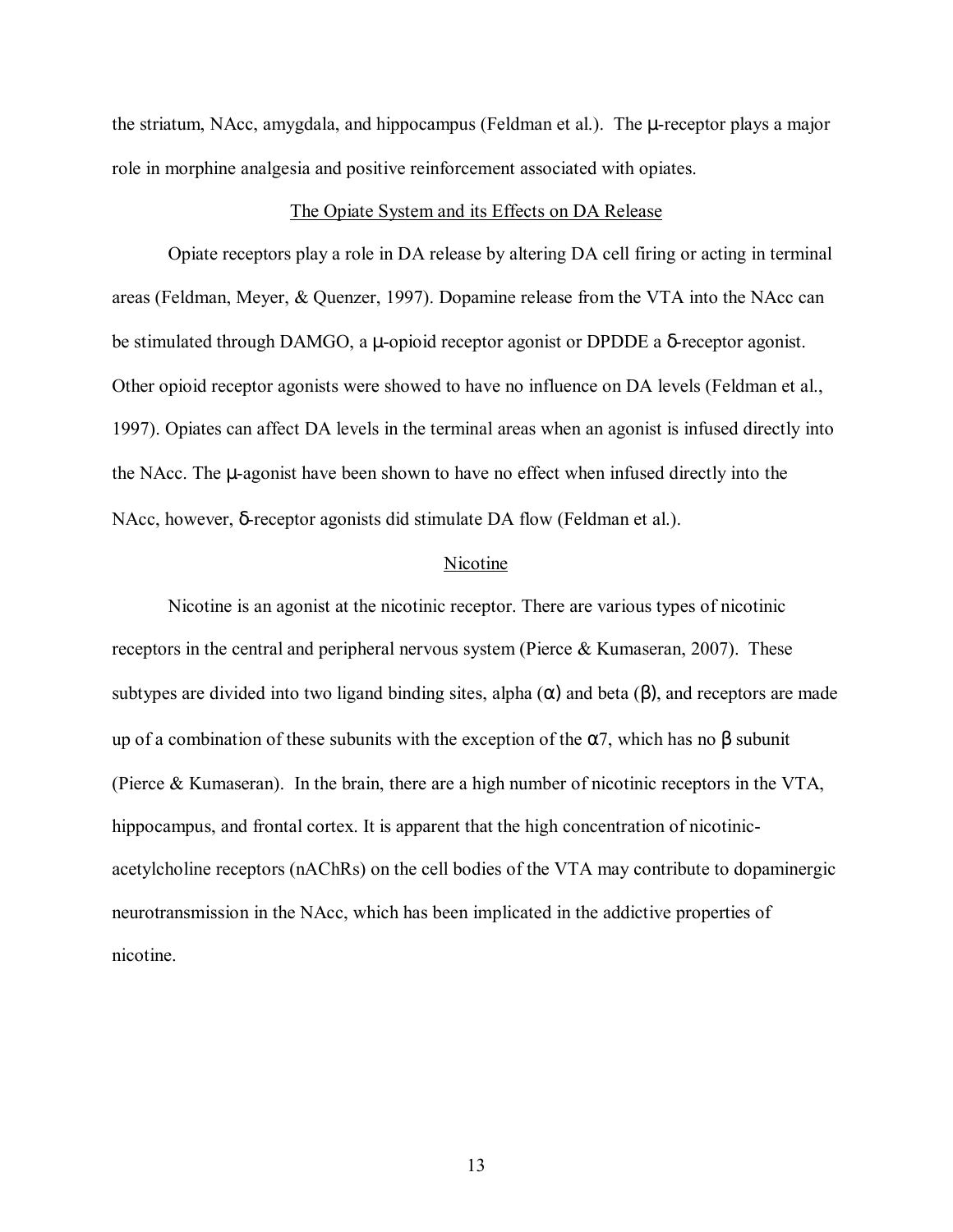#### The Effects of Nicotine on Dopaminergic Transmission

Laviolette and van der Kooy (2003) have shown that nicotine infusion directly into the VTA produces a wide range of effects on the rewarding properties of nicotine. Studies by Wonnacott (2000) and colleagues have shown that blockade of nAChR subtypes in the VTA via intrabrain infusion of nAChR antagonists blocks DA release in the NAcc and, in turn, blocks increases in locomotor sensitization to nicotine. Nicotine has also been shown to produce an increase in mood and arousal, decreased anxiety and appetite, improved attention, and cognitive enhancement (Cook, Spring, & McCharque, 2007; Pierce & Kumaseran, 2007; Rusted, Trawley, Heath, Kettle, & Walker, 2005). Like other addictive drugs, nicotine has effects on several different neurotransmitters. The nicotinic, dopaminergic, and serotonergic systems have all been implicated in nicotine addiction (Dani, 2003). In addition, nicotine also causes an increase in the number of nAChRs in several different brain areas (Hernandez & Terry, 2005; Ungless & Cragg, 2006). This increase in nAChRs in the brain could likely affect neurotransmission, as nAChRs are located both pre- and post-synaptically and have been shown to affect release of several different neurotransmitters, including DA, acetylcholine, serotonin (5-HT), glutamate, and GABA (Hernandez & Terry).

Nicotine is highly addictive because of the vast brain areas that are affected by this drug. Several major systems have been implicated in nicotine addiction (Dani & De Biasi, 2001). One system originates in the basal forebrain and projects to the cortex and hippocampus, whereas a second system originates in the tegmentum and projects to the thalamus, substantia nigra. A third system projects from the VTA to the NAcc and is affected by nicotine because it is an area rich in DA. (Dani & De Biasi). One of the primary pathways in which nicotine affects several neurotransmitters is through increasing calcium ionic influx in presynaptic terminals through its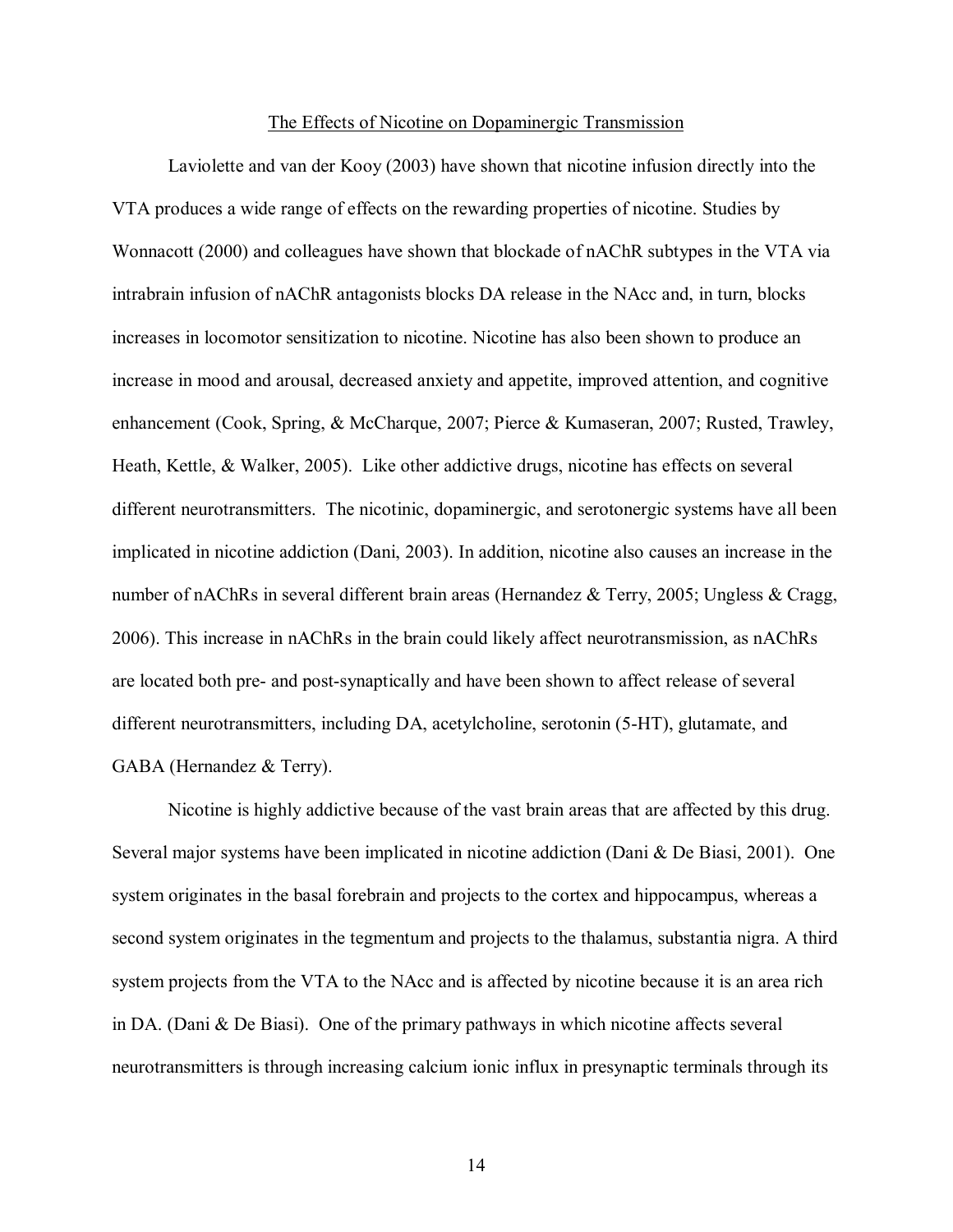action on presynaptically located nicotinic receptors. Nicotinic receptors have been shown to be presynaptically located on DA, 5-HT, and norepinephrine (NE) neurons. Thus, by acting on presynaptically located nicotinic receptors, it is thought this may be a primary mechanism through which nicotine acts to influence mood elevation and positive reinforcement

#### Nicotine and the Opiate System

 Opiates and psychostimulants act by either stimulating DA cell bodies or by stimulating DA synapses (Wise, 1987). Studies have examined the interaction between nicotine and the opiate system in animals and in humans. Krishnan-Sarin, Rosen, and O'Malley (1999) examined how the opiate system of adult nicotine users responded to the opioid antagonist naloxone. Nine smokers and 11 non-smokers were administered various levels of naloxone and watched for opiate-like withdrawal, nicotine craving, and changes in cortisol levels. Results showed that in smokers naloxone generated dose dependent increases in withdrawal symptoms with low doses of naloxone increasing nicotine craving and tiredness. Non-smokers also exhibited lower levels of cortisol in response to the drug (Krishnan-Sarin et al.).

 In animal studies, Watkins, Stinus, Koob, and Markou (2000) examined the nAChR and opiate receptor role in withdrawal from nicotine. Animals were implanted with a mini-pump which administered nicotine or saline and the nicotinic antagonists mecamylamine, chlorisondamine, or dihyro-β-erythroidine or the opiate antagonist, naloxone, were administered subcutaneously. Conditioned aversion and threshold levels were measured. Animals receiving naloxone showed physical signs of reward and exhibited reward threshold only at high levels compared to the nicotinic antagonists. In contrast, naloxone produced conditioned aversion at significantly lower levels than needed to produce threshold. Therefore, the opiate system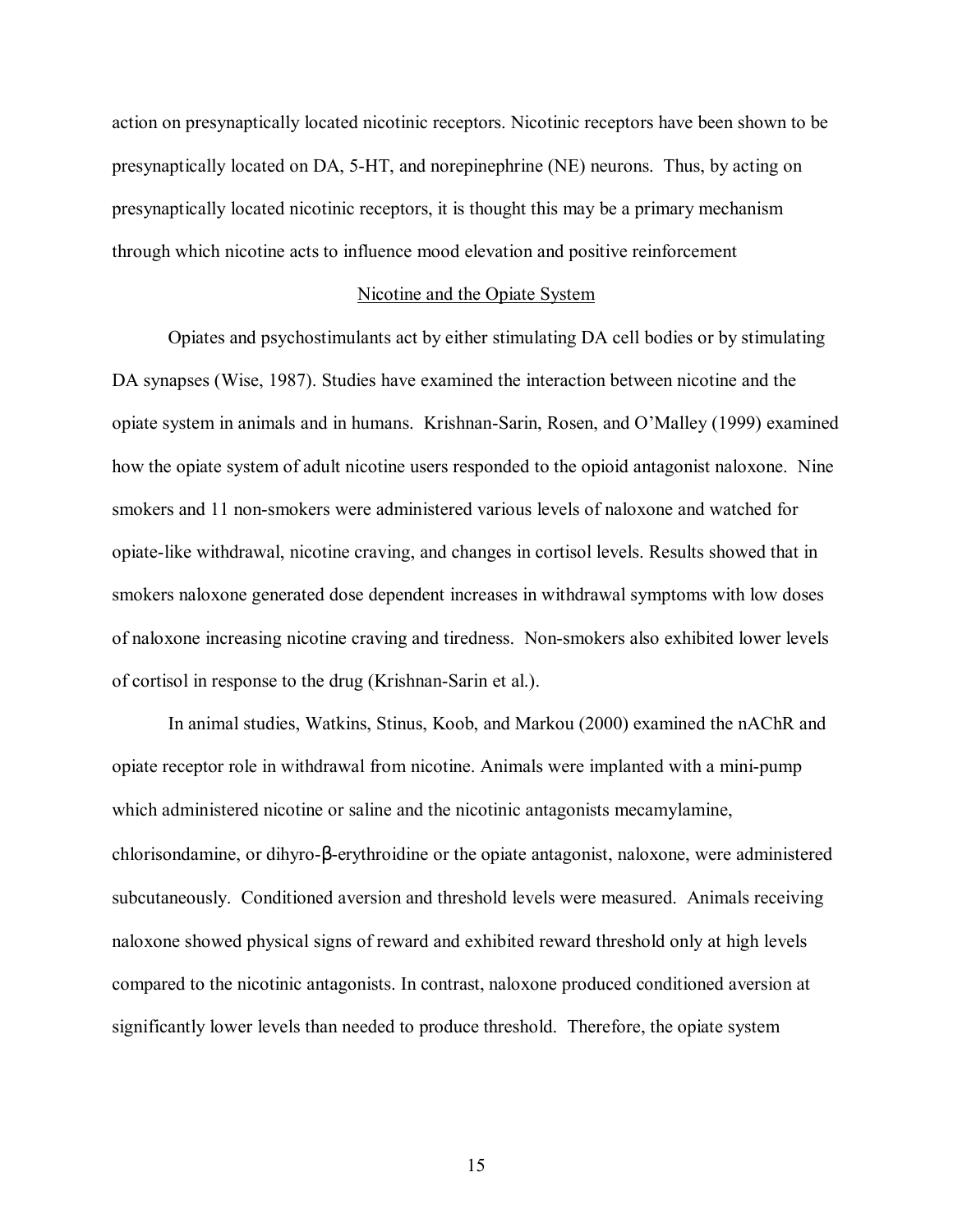appears to play a larger role in conditioned aversion related to nicotine withdrawal (Watkins, et al.).

#### Nicotine Sensitization

Sensitization occurs when repeated exposure to a stimulus causes an increase in responding (Traynor & Neubig, 2005). Repeated exposures of psychostimulants have been found to cause an increase in behaviors associated with the drug (Byrnes & Wallace, 1997). In studies examining the relationship between nicotine and behavioral sensitization, it has been found that repeated injections of nicotine produces sensitization in rats after an initial hypoactive response to the drug (Domino, 2001; Schoffelmeer, De Vries, Wardeh, van de Ven, & Vanderschuren, 2002). For example, Domino examined three doses (.1, .32, and 1.0 mg/kg) in adult female rats. Animals receiving .1 mg/kg and .32 mg/kg demonstrated statistically significant increases in activity compared to controls after six days of drug administration. Animals that received a pretreatment of dexamethasone, a steroid hormone, before receiving 1.0 mg/kg of nicotine showed statistically higher activity levels than controls (Domino). In addition, the rewarding effects of nicotine have been found to be persistent. Studies have shown that the enhancing effects of nicotine are still present after a 2-week abstinence period (Levin, 1992).

#### Adolescent vs. Adulthood Nicotine Exposure

 There have been studies analyzing age differences in nicotine use, especially comparing adolescent to adult use. The reason for this is that adolescence is an age at which nicotine use often begins, with 80% of smokers beginning before age 18 (Collins, Wade, Ledon,  $\&$ Izenwasser, 2004; Faraday, Elliott, & Grunberg, 2001). Findings have shown that nicotine dependence beginning in adolescence causes higher rates of dependence and increases in daily tobacco use, while decreasing the likelihood of cessation in adulthood (Collins et al.; Elliott,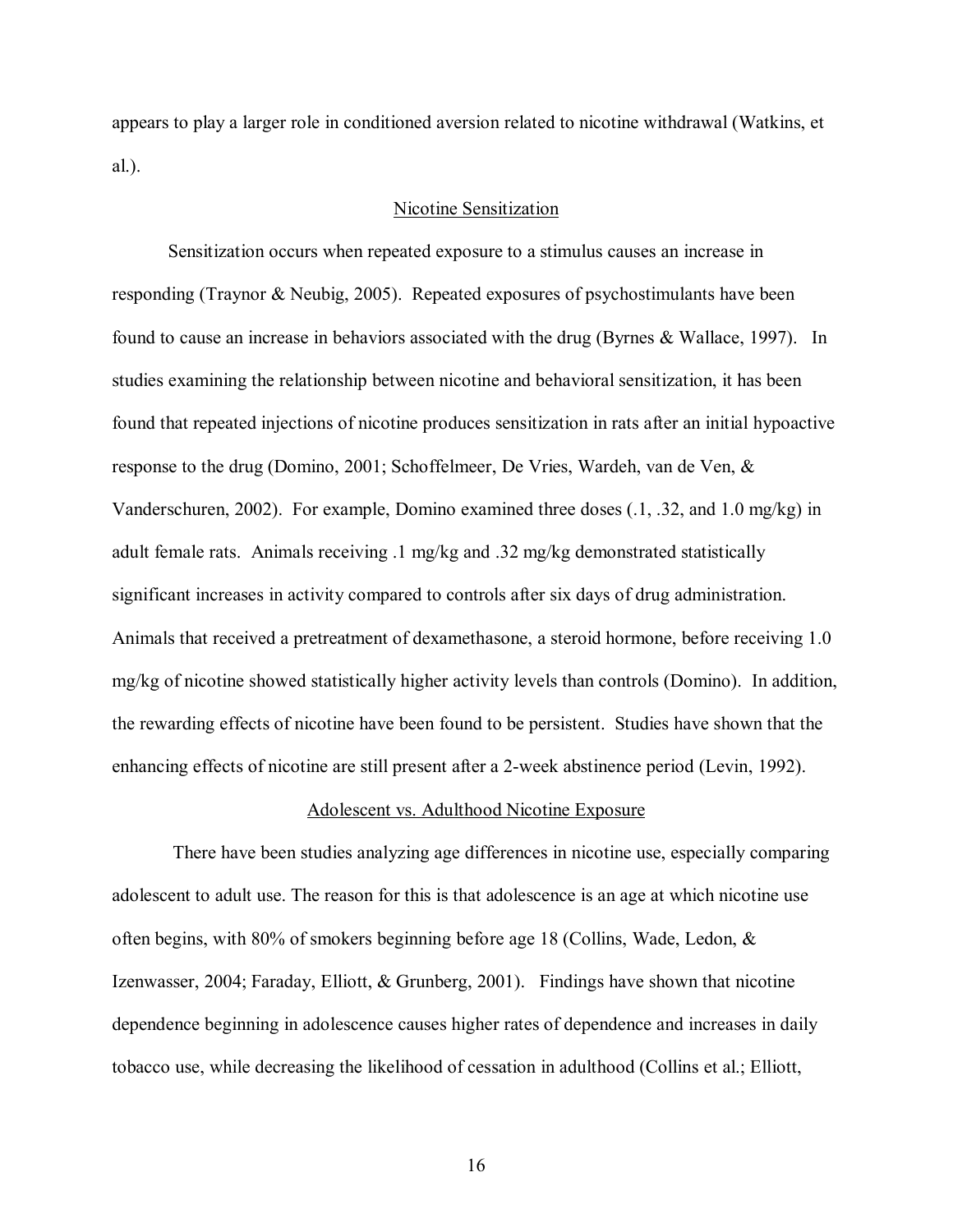Faraday, Phillips, & Grunberg, 2005; Faraday et al.). Animal studies on the effects of nicotine in adolescence have shown that chronic nicotine administration in adolescent male rats produced long-term hyperactivity that was fundamentally different than adults (Faraday et al.). Furthermore, male rats that were exposed to nicotine during adolescence were more sensitive to the activating effects of nicotine when it was administered in adulthood (Faraday, Elliott, Phillips, & Grunberg, 2003). Unlike male rats, nicotine did not produce long lasting hyperactivity in female rats (Elliott et al.). Additionally, there was a dose-response difference, in that adolescent female rats responded to nicotine by increasing activity at two different doses, .5 mg/kg and 1.0 mg/kg, whereas adult females only demonstrated increased activity to the .5 mg/kg dose (Elliott et al.).

Trauth, Seidler, and Slotkin (2000) examined the effects of nicotine exposure in adolescent rats by administering nicotine though a minipump from postnatal day (PN) 30 to PN 47.5, which corresponds with early and late adolescence in the rat. Results showed that adolescent exposure produces behavioral and neurochemical changes in adulthood. Female rats displayed a reduction in grooming during adolescent exposure and a reduction in locomotor activity and rearing behaviors 2-weeks after cessation, while male rats showed no differences (Trauth, Seidler, & Slotkin). Additionally, levels of DA and NE were activated, or increased, after adolescent nicotine exposure (Trauth, Seidler, Ali, & Slotkin, 2001). However, two criticisms of these studies are that a minipump was used to deliver nicotine, which means that the drug was constantly delivered throughout adolescence; second, the nicotine dosage used far exceeded clinically relevant levels.

It has been shown previously that repeated exposure to nicotine produces marked increases in DA release, serotonin transporter binding, serotonin release and reuptake, (Collins,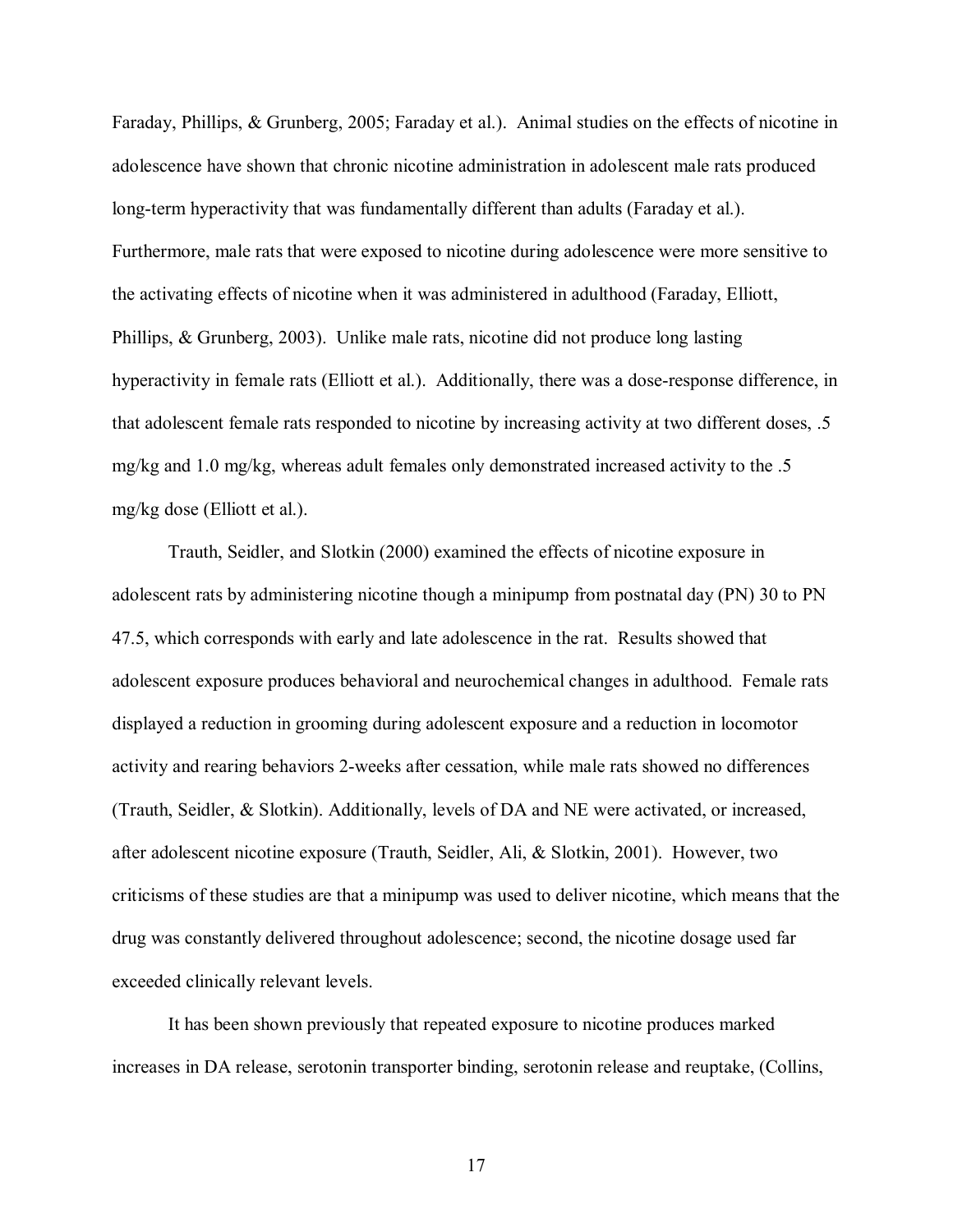et al., 2004). One hypothesis for the difficulties in smoking cessation for adults whose dependence began in adolescence could be explained by permanent alterations in neurotransmitters that occur during adolescence. Supporting this hypothesis is research performed by Collins and colleagues (2004) which shows that male adolescent rats exposed to nicotine showed increases in DA transporter densities in the caudate putamen and NAcc while adult rats did not show changes in DA transporter densities in these areas. Changes in dendritic spine length in the NAcc have also been found in male adolescent rats (McDonald, et al, 2005). Animals that received nicotine had significantly longer dendrites and a significant increase in the number of segments than controls (McDonald, et al.). These results suggest changes in brain plasticity in response to adolescent nicotine exposure that may be mediating the long-term and persistent effects of nicotine in adulthood. However, Brown and Kolb (2001) also showed this in adult rats, so changes may not be a result of age differences but of age similarity.

#### Neurotrophic Factors

Neurotrophic factors have been shown to mediate the growth of cells in development and regulate plasticity and survival in adult cells (Shoval & Weizman, 2005). Previous studies have shown that chronic drug exposure generates changes in brain structure that could lead to stimulant addiction. Nicotine has been shown to increase both nerve growth factors (NGF) and brain-derived neurotrophic factors (BDNF) in several brain areas including the hippocampus and frontal cortex (French et al., 1999; Kenny et al., 2000). BDNF has also been shown to be activity-dependent and significant increases in cell activity typically produce significant increases in BDNF (Hennigan, O'Callaghan, & Kelly, 2007).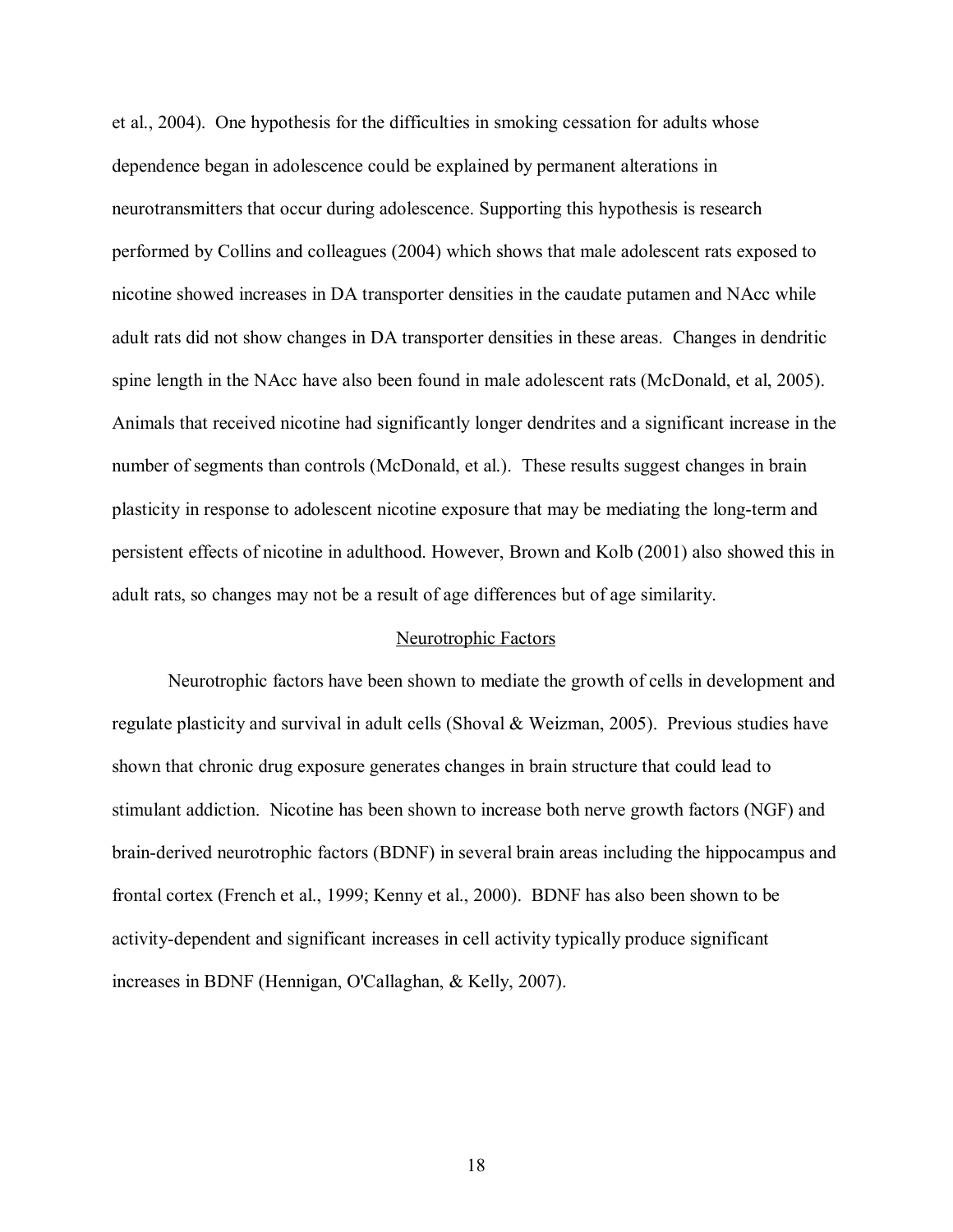#### Statement of the Problem

β-arrestin-2 is a regulatory molecule in two systems that are involved with and play primary roles in addiction: the DA and opiate systems. When β-arrestin-2 is not present, because it is a regulatory molecule, it should increase sensitivity of these receptors. Based on the fact that β-arrestin-2 is co-localized with and regulates µ opiate receptor and DA D2 receptors, its absence should increase sensitivity of these receptors and increase responding to drugs that act as agonists in these systems. Nicotine is an addictive drug in the psychostimulant class, and its additive properties are mediated by the DA system. Nicotine is known to significantly increase DA release from the presynaptic terminal. Additionally, there have been age differences in nicotine effects on behavior, in that nicotine exposure in adolescence produces different behavioral responses and appears to produce an increased propensity to use nicotine in adulthood. This study will be designed to produce nicotine sensitization in a BA-2 KO mouse model. Only male mice will be studied, and all animals will be tested between 3-5 weeks of age, which is congruent with adolescence in the mouse. It is hypothesized that adolescent BA-2 KO mice will show decreased locomotor activity after nicotine administration compared to adolescent wild type mice.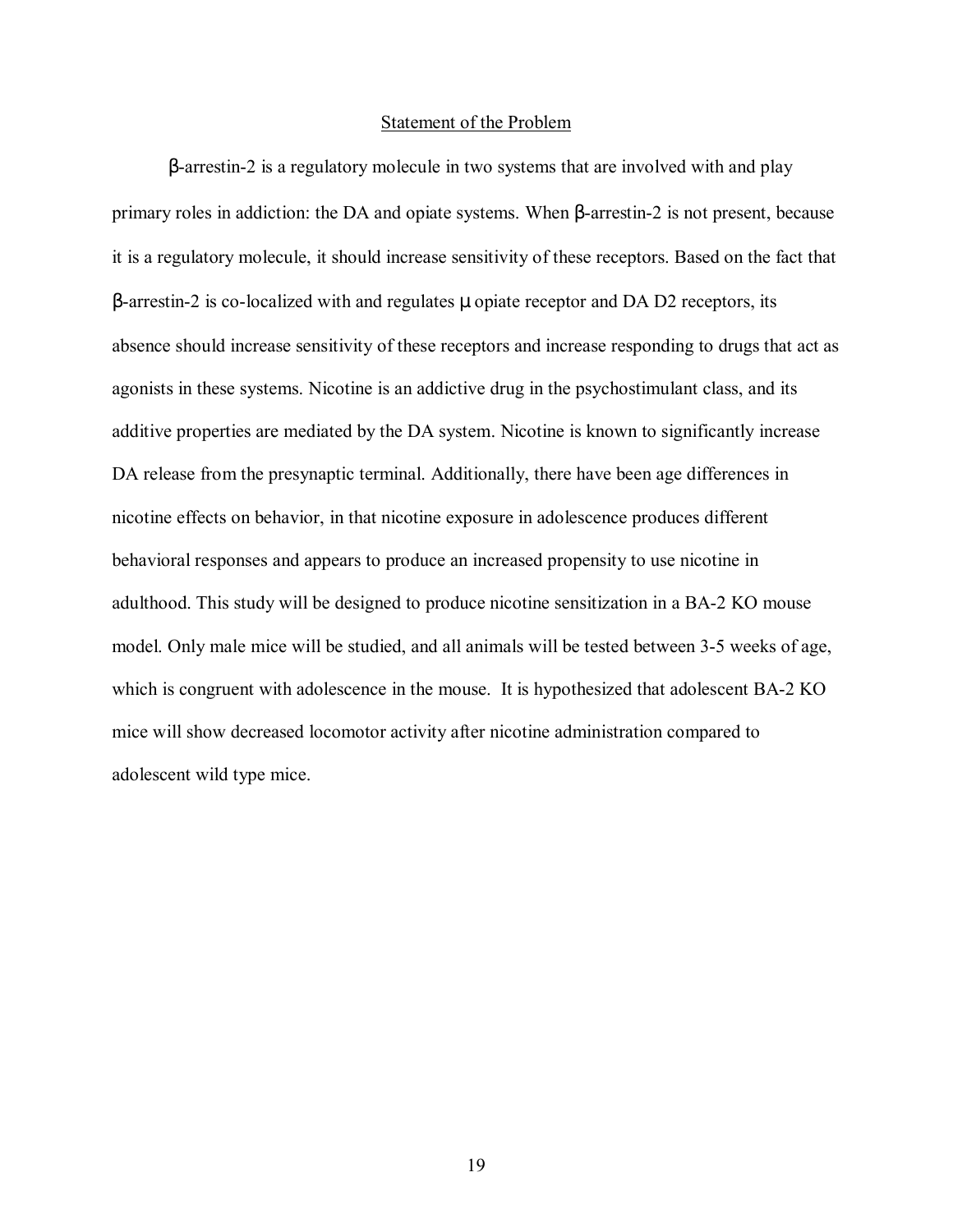#### CHAPTER 2

#### **METHOD**

#### Experiment One

 Thirteen male BA-2 KO mice and 18 male wild-type C57/B6 mice that were 3-4 weeks old at the beginning of testing were used as subjects. Mice were socially housed (2-3 per cage) in a climate-controlled vivarium with a 12 h light/dark cycle. Food and water were provided ad libitum. The mice were divided into two groups with the experimental group receiving nicotine and the control group saline. All injections were given in 1 mg/kg dose. The East Tennessee State University Committee on Animal Care approved all procedures in this study.

Habituation occurred 1 day before beginning behavioral testing. For habituation, all mice were given a subcutaneous (s.c.) injection of saline and placed in the locomotor activity chamber for 30 minutes. A grid of black lines covered the floor of the arena, and horizontal activity was scored by the number of grid line crossings made by each mouse during each testing session. Sensitization training began 1 day after habituation was complete. During sensitization testing, mice were given an s.c. injection of 0.5 mg/kg nicotine tartarate (free base) or saline every day. After each injection, mice were immediately placed into a locomotor chamber for 10 minutes of behavioral testing. Behavioral sensitization lasted for 7 days with testing occurring daily over this period. After the completion of sensitization testing, there was a 1-week abstinence period during which mice received no drug or saline injections. On day 7 after sensitization testing was complete, mice in the nicotine group were given a nicotine challenge in which mice in the nicotine group received an s.c. injection of nicotine and animals assigned to the saline group received an s.c. injection of saline. They were then placed in the locomotor chamber for 10 minutes and activity was recorded. Tissue was removed the following day for analysis.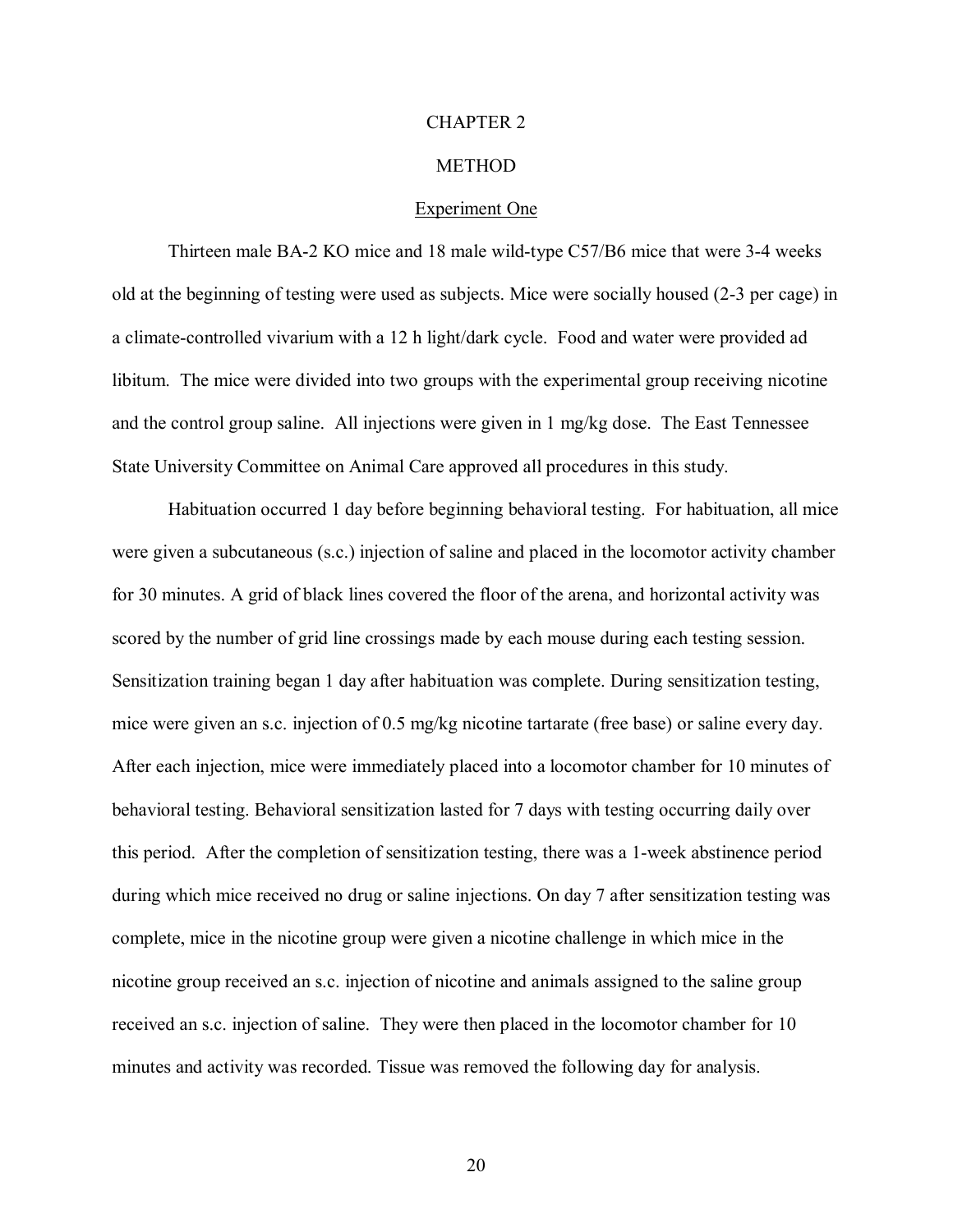The rationale for a challenge performed 7 days after sensitization testing is based on work by Kalivas and colleagues. A primary concern in understanding the neural underpinnings of nicotine-induced sensitization is the time at which behavioral and neurochemical measurements are obtained after discontinuing long-term drug treatment. It has been suggested that measurements taken during the first week after drug withdrawal may mask some of the biochemical alterations underlying behavioral sensitization (Kalivas & Duffy, 1993). For this reason, it has been suggested that it is most appropriate to measure changes in neural function following a drug challenge administered a week or more after discontinuing the drug administration regimen (Pierce & Kalivas, 1997). Therefore, in this experiment, a nicotine challenge was performed 1 week after repeated nicotine administration has ceased.

#### Experiment Two

Eight male BA-2 KOs and 21 male wild-type C57/B6 mice that were 3-4 weeks old at the beginning of testing were used as subjects. Mice were socially housed (2-3 per cage) in a climate-controlled vivarium with a 12 h light/dark cycle. Food and water were provided ad libitum. The mice were divided into two groups with the experimental group receiving nicotine and the control group saline. All injections were given in 1 mg/kg dose. The East Tennessee State University Committee on Animal Care approved all procedures in this study.

Habituation occurred 1 day before beginning behavioral testing. For habituation, all mice were given a subcutaneous (s.c.) injection of saline and placed in the locomotor activity chamber for 30 minutes, and activity was analyzed across three consecutive 10 min sessions, which acted as the repeated measure. A grid of black lines covered the floor of the arena, and horizontal activity was scored by the number of grid line crossings made by each mouse during each testing session. Sensitization training began 1 day after habituation was complete. During sensitization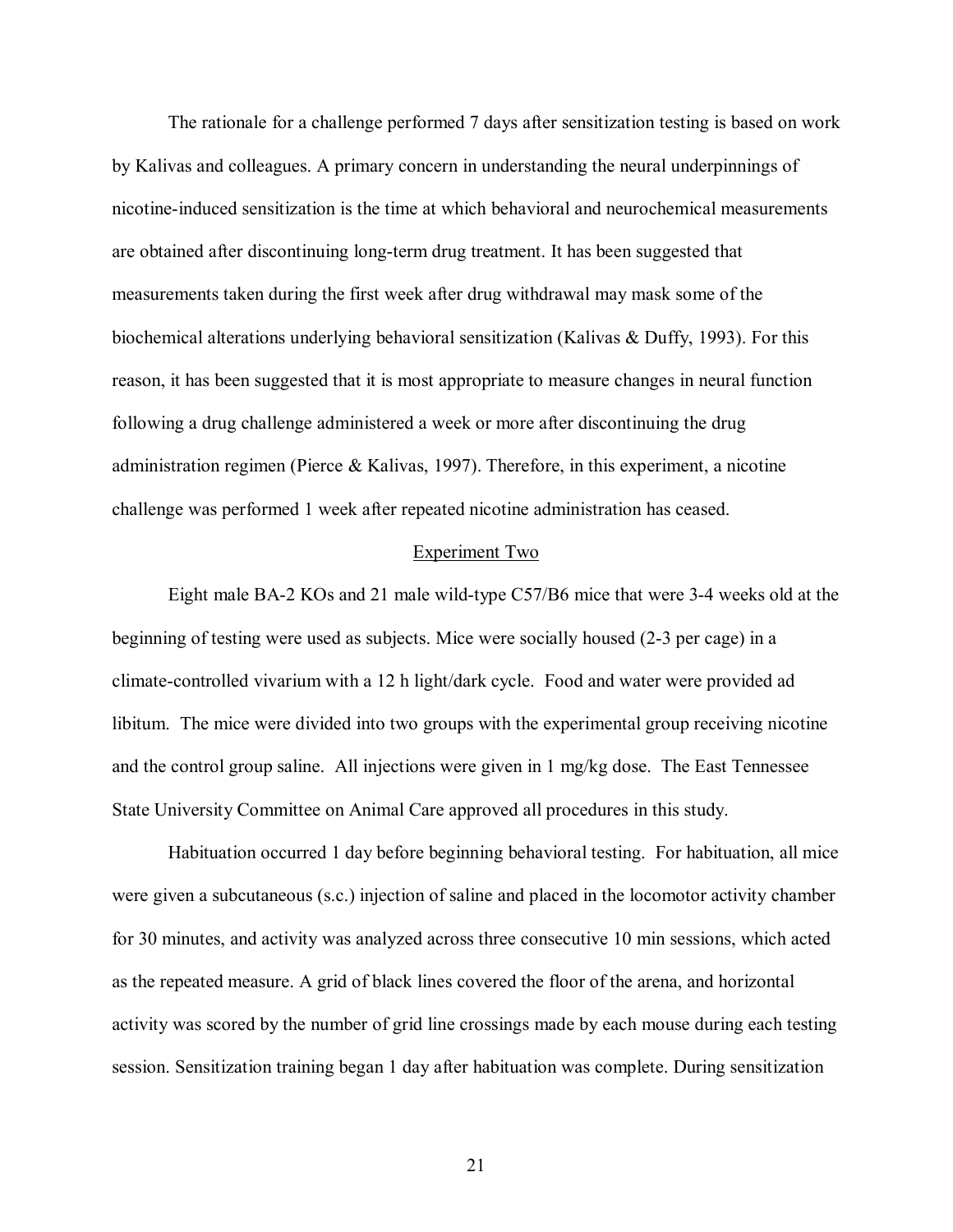testing, mice were given an s.c. injection of 0.5 mg/kg nicotine tartarate (free base) or saline every day. After each injection, mice were immediately placed into a locomotor chamber for 10 minutes of behavioral testing. Behavioral sensitization lasted for 2-weeks with testing occurring daily over a 14-day period. After the completion of sensitization testing, there was a 1-week abstinence period during which mice received no drug or saline injections. On day 7 after sensitization testing was complete, mice in the nicotine group were given a nicotine challenge in which mice in the nicotine group received an s.c. injection of nicotine and animals assigned to the saline group received an s.c. injection of saline. They were then placed in the locomotor chamber for 10 minutes and activity was recorded. Tissue was removed the following day for analysis.

#### BDNF Analysis

Twenty-four hours after the nicotine challenge, brains were harvested and flash frozen in isopentane before being stored at -80°c. The nucleus accumbens and occipital cortex were dissected and homogenized in a RIPA cell lysis buffer. Following homogenization, tissue samples were analyzed using a BDNF Emax Immunoassay system (Promega, Madison, WI). Optical density was measured using a 96-well Bio-Rad plate reader.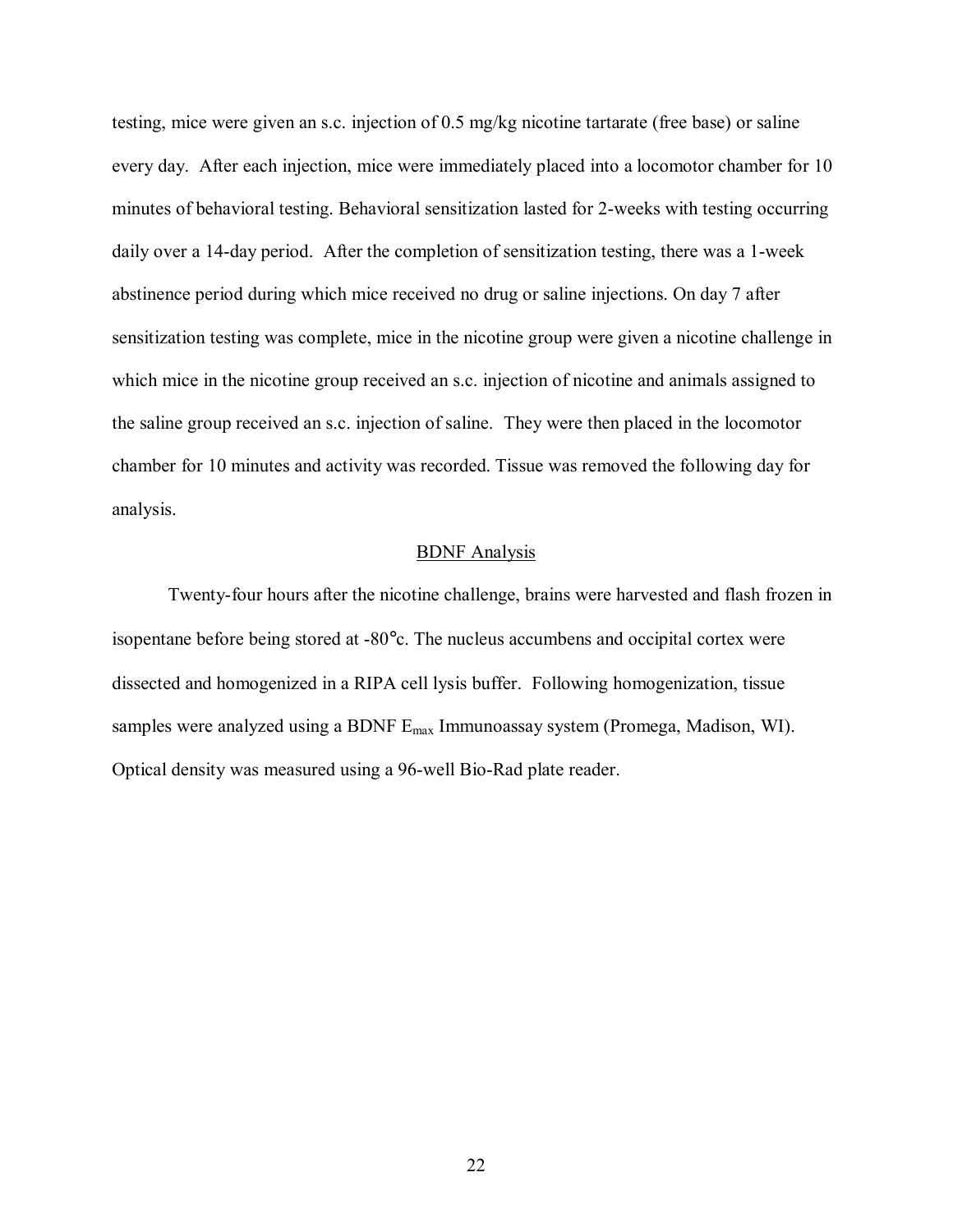#### CHAPTER 3

#### RESULTS

#### Experiment 1

The primary statistic used was the ANOVA, and all post hoc comparisons were performed using Fisher's LSD post hoc tests. The independent variables were genetic mutation (wild type or BA-2 KO), drug treatment (nicotine or saline), and day of treatment (7 days). The dependent variable was number of horizontal line crosses. Three different time points were analyzed: The habituation period, the 7-day sensitization training sessions, and the nicotine challenge. For habituation, a 2 x 2 x 3, three-way repeated measures ANOVA revealed a significant main effect of repeated measure  $(F(1,59)=86.33, p<.001)$ . Both the BA-2 KO and wild-type mice demonstrated significant decrease in activity over the 30 min period, but there were no significant differences between wild types and BA-2 KO mice.

For sensitization training sessions (presented in Figure 2), a 2 x 2 x 7 three-way repeated measures ANOVA was used, with each of the 7 days of testing representing a separate level of the day of treatment repeated measures independent variable. This ANOVA revealed a significant main effect of both drug treatment (F  $(1, 26) = 4.65$ , p<.04) and mutation (F  $(1, 26) =$ 15.74, p<001), and a significant two-way interaction of Drug Treatment x Day of Testing (F (6,  $26$ ) =4.45, p<.001). Nicotine produced an initial hypoactivity in the wild type controls, and over days produced a significant increased in horizontal activity in the wild type control mice to the levels of the saline-treated wild types. However, nicotine-induced hypoactivity in the BA-2 KO mice at Days 3 and 4 and BA-2 KOs demonstrated significant hypoactivity to wild types throughout testing. Thus, BA-2 KO mice demonstrate nicotine-induced decreases in locomotor activity.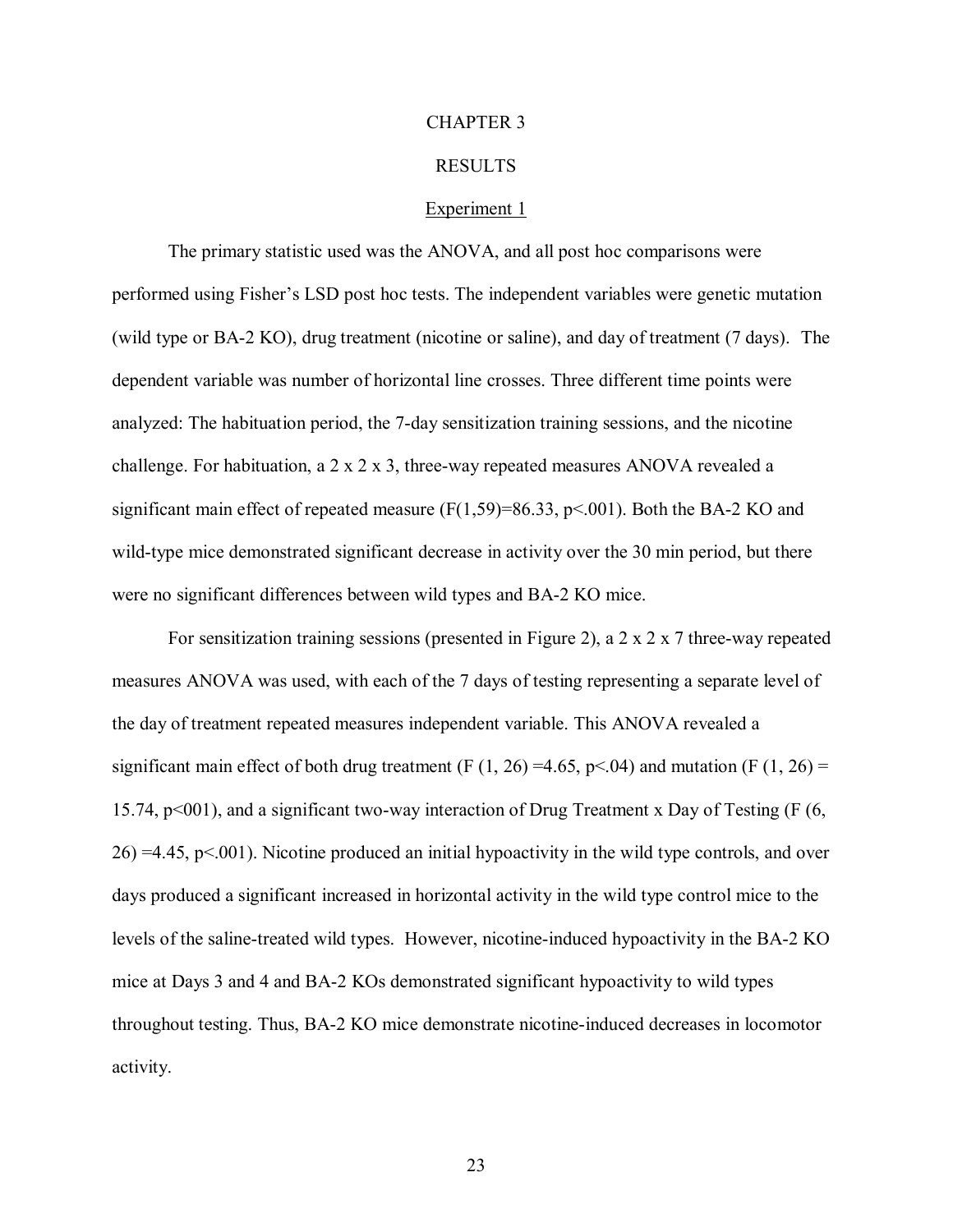

*Figure 2.* Seven-day drug training.

For the nicotine challenge (see Figure 3) a 2 x 2 two-way ANOVA revealed a significant main effect of mutation (F  $(1, 27) = 17.771$ , p<.01), and a significant interaction of Drug x Mutation (F  $(1, 27) = 4.225$ , p<.04). Nicotine induced hypoactivity in BA-2 KO mice relative to all other groups, replicating the nicotine-induced hypoactivity at Days 3 and 4 during sensitization training. Interestingly, nicotine induced a significant increase in activity in wild types on the challenge, whereas this did not occur during sensitization training. Finally, the BA-2 KO mutation induced an overall hypoactive response as compared to wild types.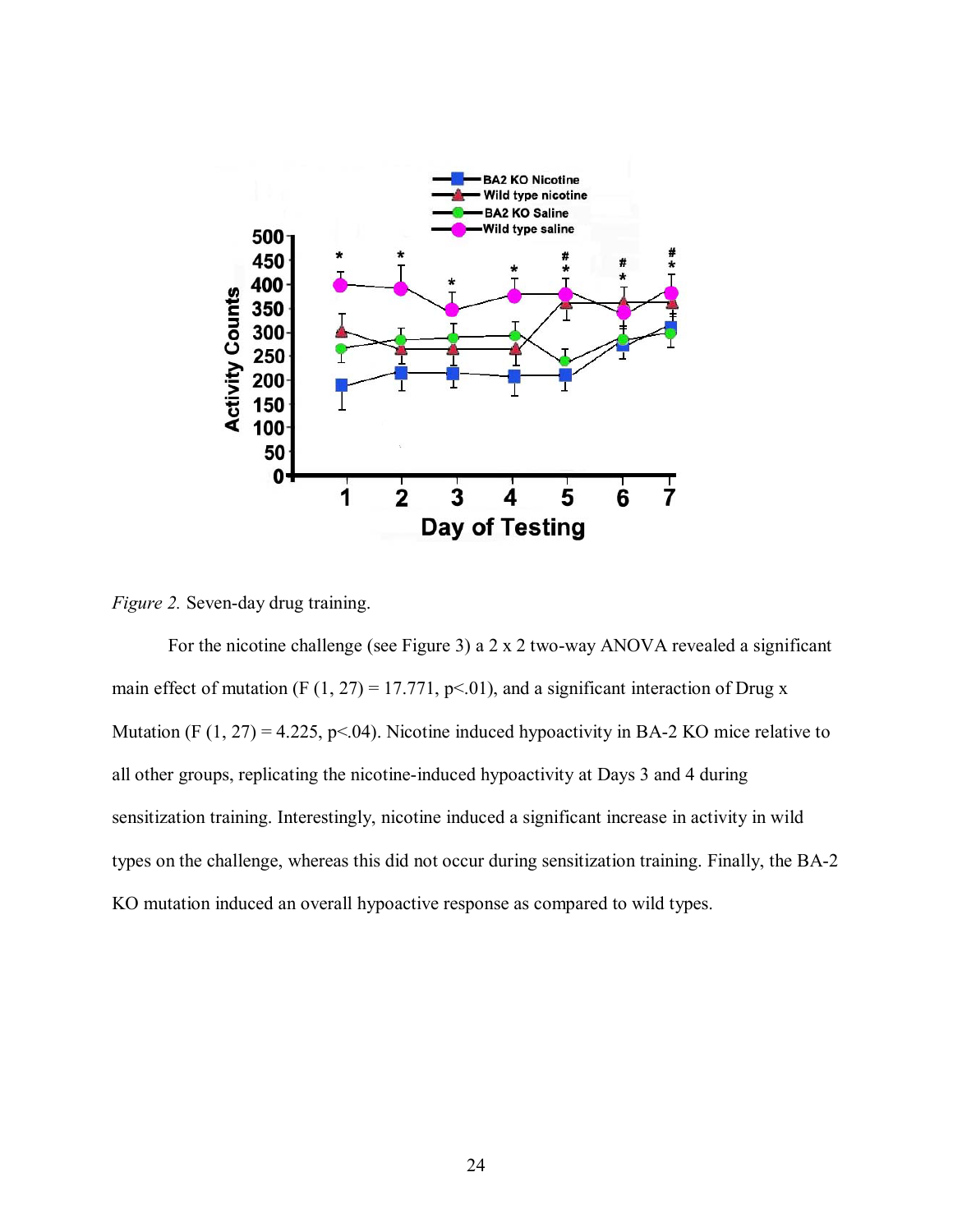

*Figure 3.* Experiment 1 nicotine challenge.

#### Experiment 2

The primary statistic used was the ANOVA, and all post hoc comparisons were performed using Fisher's LSD post hoc tests. The independent variables were genetic mutation (wild type or BA-2 KO), drug treatment (nicotine or saline), and day of treatment (14 days). The dependent variable was number of horizontal line crosses. Two different time points were analyzed: The 14-day sensitization training sessions and the nicotine challenge. For sensitization training, (see Figure 4) a 2x2x14 three-way repeated measures ANOVA revealed a significant main effect of day of testing  $(F(13,21) = 3.93, p \le 0.001)$  and a significant two-way interaction of Genetic Mutation x Week of testing  $(F(13,21) = 4.46, p \le 0.001)$ . After 14 days of sensitization training, wild type controls did demonstrate significant increases in locomotor activity by days 13 and 14. Although BA-2 KOs did eventually sensitize to nicotine, this was not revealed until days 13 and 14 of sensitization training.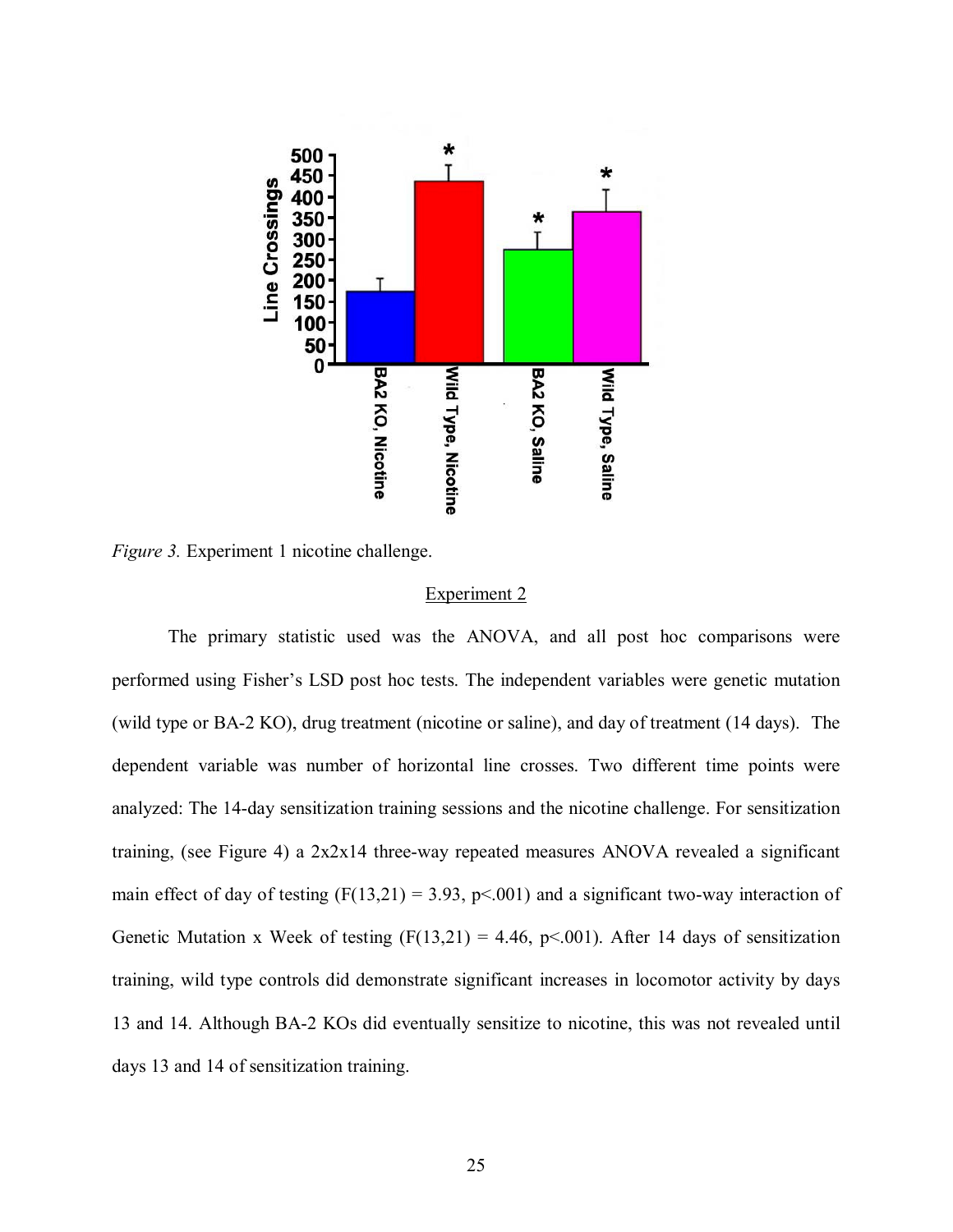

*Figure 4.* Fourteen-day sensitization training.

For the nicotine challenge (see Figure 5), a 2 x 2 ANOVA revealed a significant main effect of Genetic Mutation (F  $(1, 22) = 15.95$ , p<.001). BA-2 KO mice administered nicotine did not demonstrate a significant increase in activity and thus did not express sensitization to nicotine. Wild-type controls that were administered nicotine demonstrated a significant increase in activity after a 7-day abstention period, demonstrating that wild-type animals given nicotine demonstrate both induction and expression of nicotine sensitization.



*Figure 5.* Nicotine challenge for 14-day sensitization training.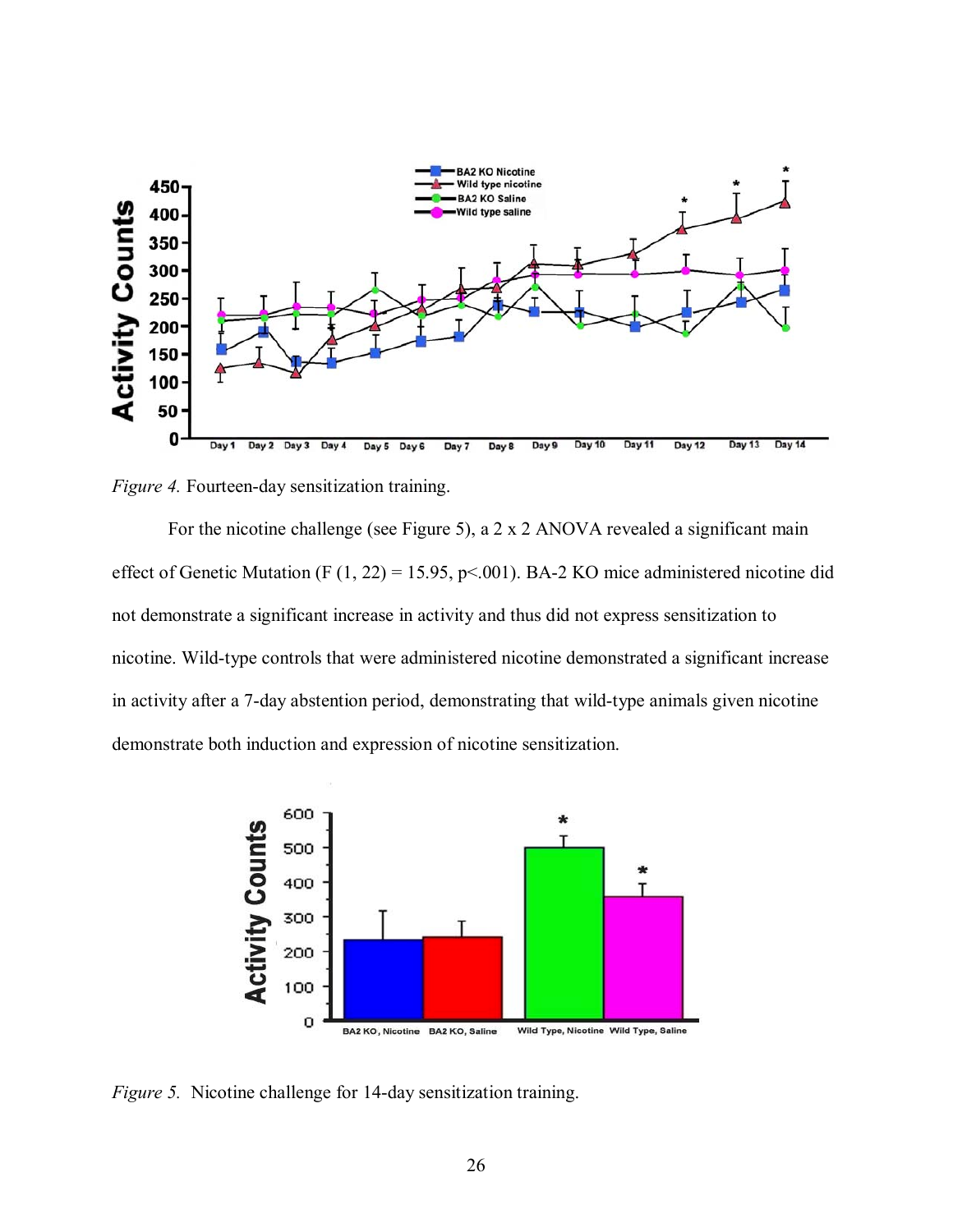#### BDNF Analysis

In experiment one, a 2 x 2 ANOVA (see Figure 6) revealed a significant interaction of Genetic Mutation x Adolescent Drug Treatment  $(F(1,13) = 5.82, p \le 0.031)$ . Wild-type animals treated with nicotine demonstrated a significant increase of BDNF over all other groups. Nicotine appears to have produced a significant decrease of BDNF in the BA-2 KO group. Likewise, in Experiment two, a 2 x 2 ANOVA (see Figure 7) revealed a significant interaction of Genetic Mutation x Adolescent Drug Treatment  $(F(1,13) = 5.82, p < 0.031)$ . Wild-type animals treated with nicotine demonstrated a significant increase of BDNF over all other groups. Nicotine appears to have produced a significant decrease of BDNF in the BA-2 KO group (F (1,  $15$ ) = 4.73, p<.04). Like Experiment one, wild-type controls treated with nicotine demonstrated a significant increase of BDNF over all other groups, and nicotine appears to have produced a significant decrease of BDNF in BA-2 KOs.



*Figure 6.* BDNF analysis for experiment 1.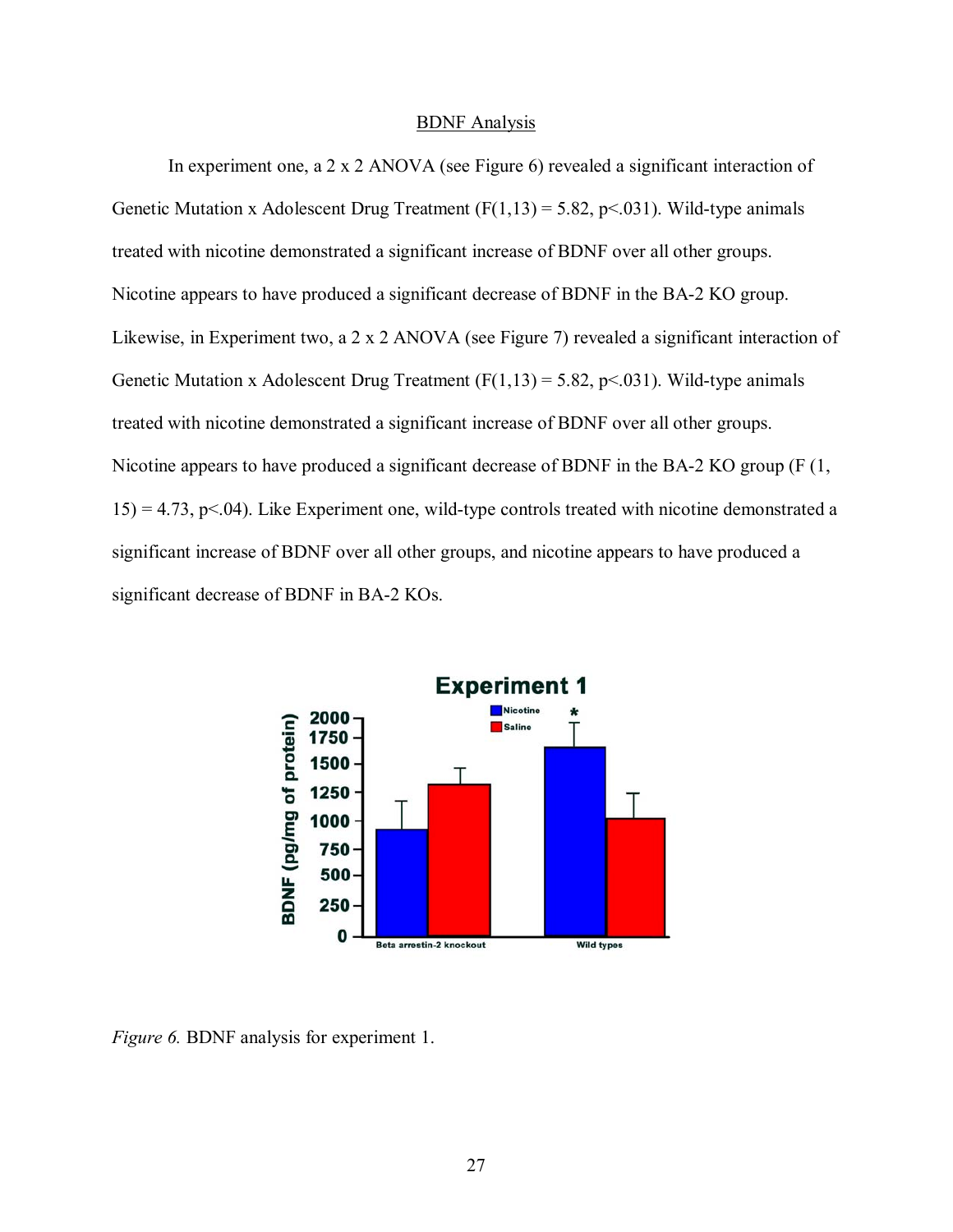

*Figure 7.* BDNF analysis for experiment 2.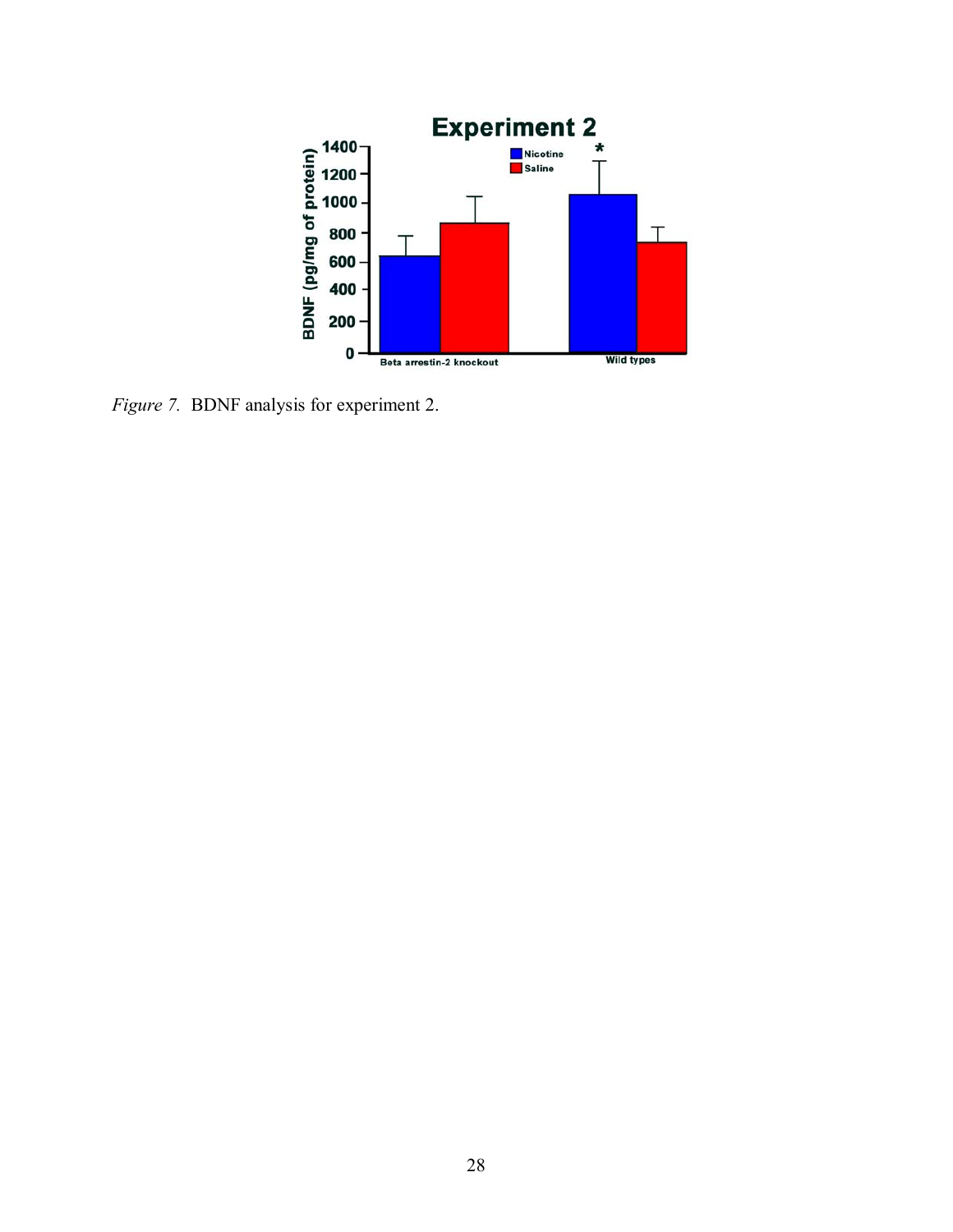#### CHAPTER 4

#### **DISCUSSION**

 The purpose of the current study was to examine the effects of nicotine exposure on locomotor activity and NAcc BDNF in adolescent BA-2 KO mice. The results demonstrate that β-arrestin 2 is an important protein in nicotine locomotor sensitization because adolescent BA-2 KO mice administered nicotine did not reach activity levels of wild type controls administered nicotine. These results contrast with a past study examining the effects of cocaine on adult BA-2 KOs that showed no significant change in locomotor activity in response to cocaine, which is in the same drug family as nicotine (Bohn et al., 2004). The difference in results between the current study and that of Bohn and colleagues point to an important difference in the synaptic mechanism between cocaine and nicotine, as cocaine is primarily an inhibitor of the DA transporter, whereas nicotine increases presynaptic DA release and blocks the DA presynaptic autoreceptor (Wonnacott, Sidhpura, & Balfour, 2005). Based on the current results, it appears that β-arrestin-2 may play a more important role in sensitization to nicotine as compared to cocaine. Interestingly, BA-2 KOs did eventually sensitize to nicotine over a 14-day period, showing that absence of β-arrestin-2 *reduced* nicotine sensitization, but it did not *eliminate* sensitization to the drug. On the nicotine challenge in both experiments, wild-type controls given nicotine demonstrated expression of sensitization, whereas BA-2 KO mice did not express sensitization to nicotine. This result appears to show that although β-arrestin-2 plays a role in the induction of sensitization, but its absence blocks the expression of sensitization after an abstinence period. Finally, BDNF results showed that adolescent BA-2 KO mice receiving nicotine show a decrease in BDNF compared to all other groups, which appears to be congruent with their behavior on the nicotine challenge. This decrease in BDNF appears to support the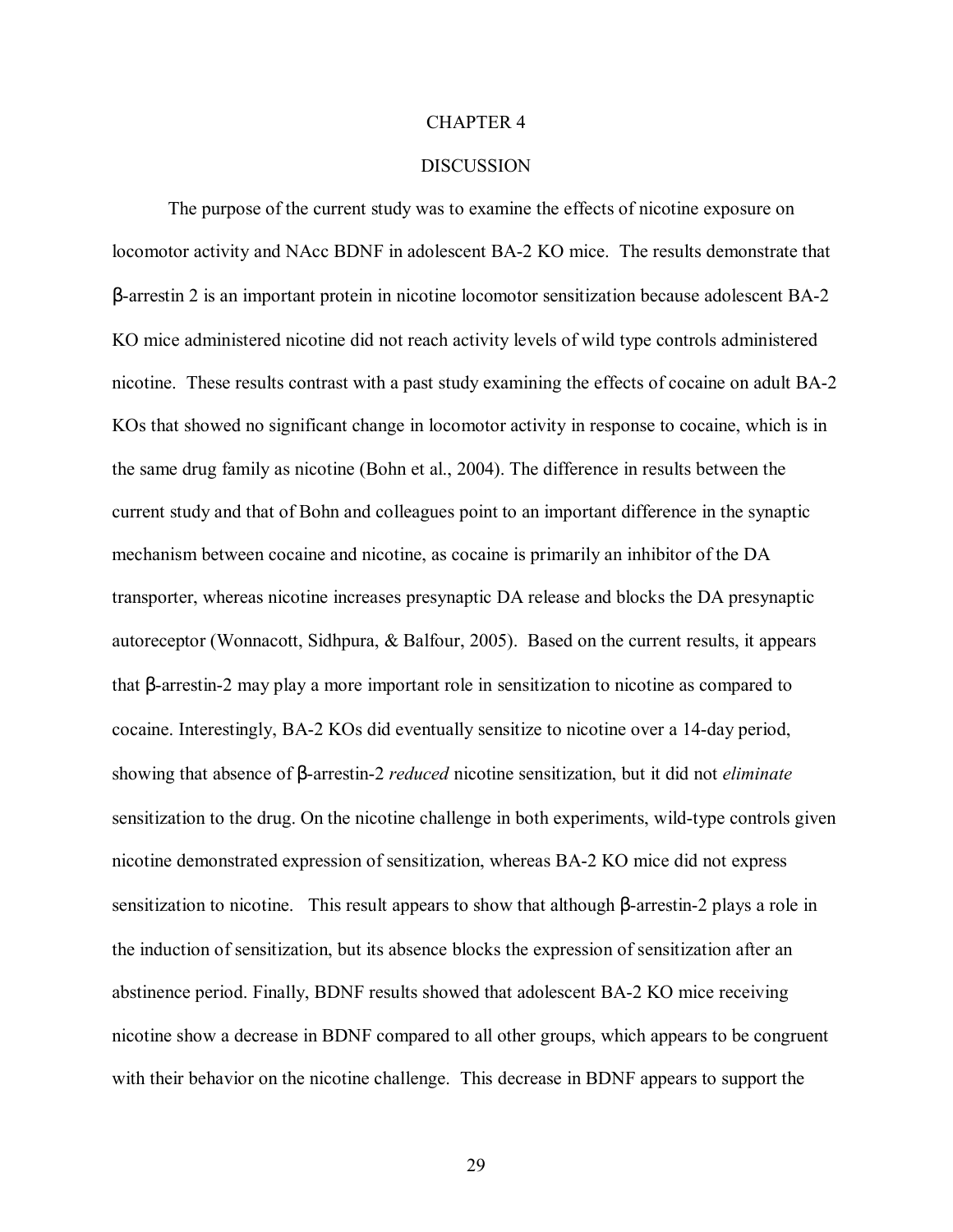hypothesis that removal of β-arrestin 2 would produce decreased cellular response to nicotine, which may be due to one of several mechanisms. First, the lack of ability to remove the agonist from the receptor (receptor desensitization) could produce over-activity in the cell and eventually result in cell death; or it could be that the lack of β-arrestin 2 resulted in an overall decrease in cellular response due to its direct role in phosphorylation of the ion channel; or it could be that increasing activity of the D2 receptor, known to be an inhibitory receptor, may produce an overall decreased response to nicotine. At this point, clearly, much work is to be done to discover the mechanism underlying the effects of nicotine on BDNF in BA-2 KO mice. Impressively, nicotine did produce a significant increase in BDNF in both Experiment 1 and 2 in wild types even after a 7-day drug washout, and the effect of BDNF observed in BA-2 KOs was replicated across both experiments.

#### Nicotine Sensitization

Nicotine sensitization occurs when an animal demonstrates an increased behavioral response to repeated administrations of nicotine. Nicotine is unique when analyzing locomotor sensitization in the psychostimulant drug class because an increase in the behavioral response to this drug occurs after an initial hypoactive response. Previous studies in both rats and mice have repeatedly shown that a period of hypoactivity is subsequently followed by a robust increase in locomotion that surpasses the activity levels of controls (Domino, 2001; Schoffelmeer, De Vries, Wardeh, van de Ven, & Vanderschuren, 2002). In the current study, it appears that mice demonstrated a more robust hypoactive response to nicotine than is typical in rats. In fact, wildtype mice receiving nicotine did not increase in activity to the levels of saline-treated wild-type controls until the 8th day of drug treatment in Experiment 2. Whether this is a species difference in locomotor behavior, or it reflects species differences in the dopaminergic system between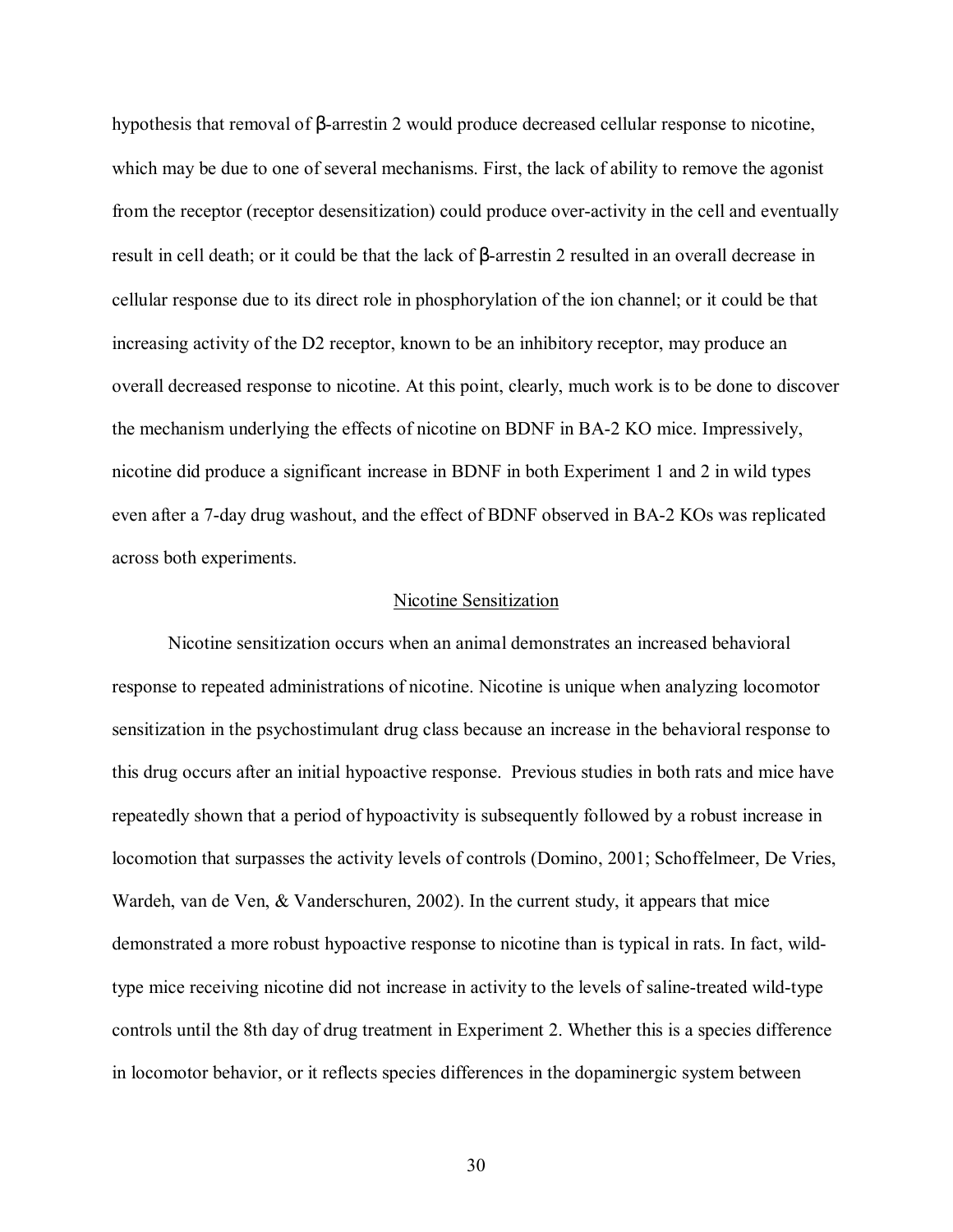mice and rats is not known at this time. However, it can be assumed that the behavioral responses that are observed reflect neuronal changes in the brain in response to nicotine, particularly relating to the relationship between nicotine administration and increases in DA levels in the NAcc (Balfour, 2004; Di Chiara et al, 2004). Thus, we can infer that the persistent hypoactive response to nicotine may be due to a species difference in the way the NAcc responds to the drug. Additionally, a relatively high dose of nicotine was used in this study (0.5 mg/kg free base) and it may be that C57/B6 mice are more sensitive to nicotine than other strains of mice as well as rats, at least in the initial hypoactive response to the drug. There is evidence that mice respond to nicotine differently depending upon strain; however, these differences are not necessarily caused by differences in the nicotinic system (Overstreet, 1995; Robinson et al., 1996). Somewhat consistent with this hypothesis, C57BL/6 mice were the most sensitive to oral nicotine consumption (Robinson, Marks, & Collins); however, this study used a different route of administration than that used in the current study.

Pierce and Kalivas (1997) define the initiation of behavioral sensitization as events that lead to changes in the brain, whereas the expression of sensitization is the behavioral change from initiation that results in a behavioral response to the drug after a drug-free abstinence period. In Experiment 1, after 7 days of nicotine administration, both wild-types and BA-2 KOs receiving nicotine showed initiation of sensitization in that both groups increased activity from day 1 to day 7 of treatment. However, only wild types demonstrated expression of sensitization on the nicotine challenge. After 14 days of nicotine treatment, both wild types and BA-2 KOs again demonstrated initiation of sensitization in comparing day 1 to day 14 of activity, and both groups demonstrated an increase in activity relative to wild-type controls and BA-2 KOs that received saline. Results from the challenge showed that wild-type mice continued to express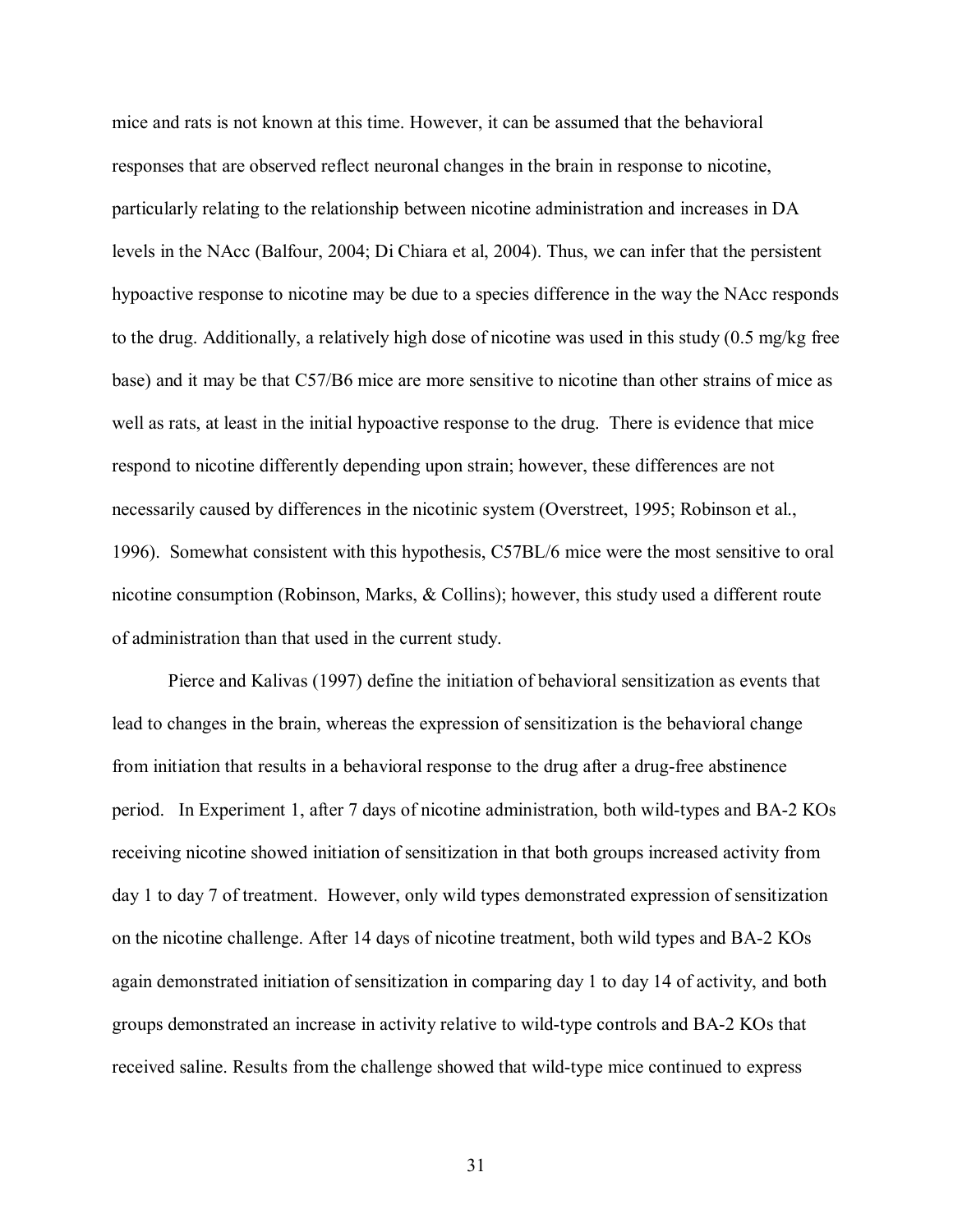sensitization to nicotine as in Experiment 1, but knockout mice did not. Therefore, it can be inferred that lacking β-arrestin 2 blocks expression of nicotine sensitization after an abstention period, indicating that the β-arrestin-2 protein is important in the persistent changes produced by nicotine in locomotor sensitization. This is particularly important because research has shown that nicotine receptor activation results in long-term expression of sensitization even after a relatively short period of nicotine administration (Miller et al., 2001). Therefore, it appears that the β-arrestin-2 protein plays an important role in the maintenance of sensitization to nicotine.

 Based on the co-localization of β-arrestin-2 with D2 receptors, the current results also were informative relative to the role of the D1 and D2 receptors in nicotine sensitization. Past research has analyzed the role of the D1 and D2 receptor families and their involvement in nicotine locomotor sensitization. For example, systemic administration of the D1 antagonist SCH 23390 or the D2 antagonist spiperone has been shown to block the locomotor stimulant effect of nicotine infusions into the VTA or NAcc (Kita, Okamoto, & Nakashima, 1992). Additionally, both SCH 23390 and the D2 antagonist eticlopride have been shown to block nicotine sensitization when nicotine was administered intravenously (Sziraki, Sershen, Hashim, & Lajtha, 2002). However, there is very little information regarding DA antagonist effects on sensitization to systemic nicotine injections. Regarding other psychostimulants, the majority of evidence points to the importance of the D1, but not the D2 receptor, in sensitization to amphetamine (Vezina & Stewart, 1989a). However, in the current study, it appears that the D2 receptor plays a role in nicotine sensitization. Compared to wild-type controls administered nicotine, BA-2 KOs receiving nicotine demonstrated significantly lower levels of activity until they reached day 8 of treatment, but their level of activity did not increase any further throughout the 14 days of behavioral testing. Although BA-2 KOs demonstrated sensitization to nicotine, these animals did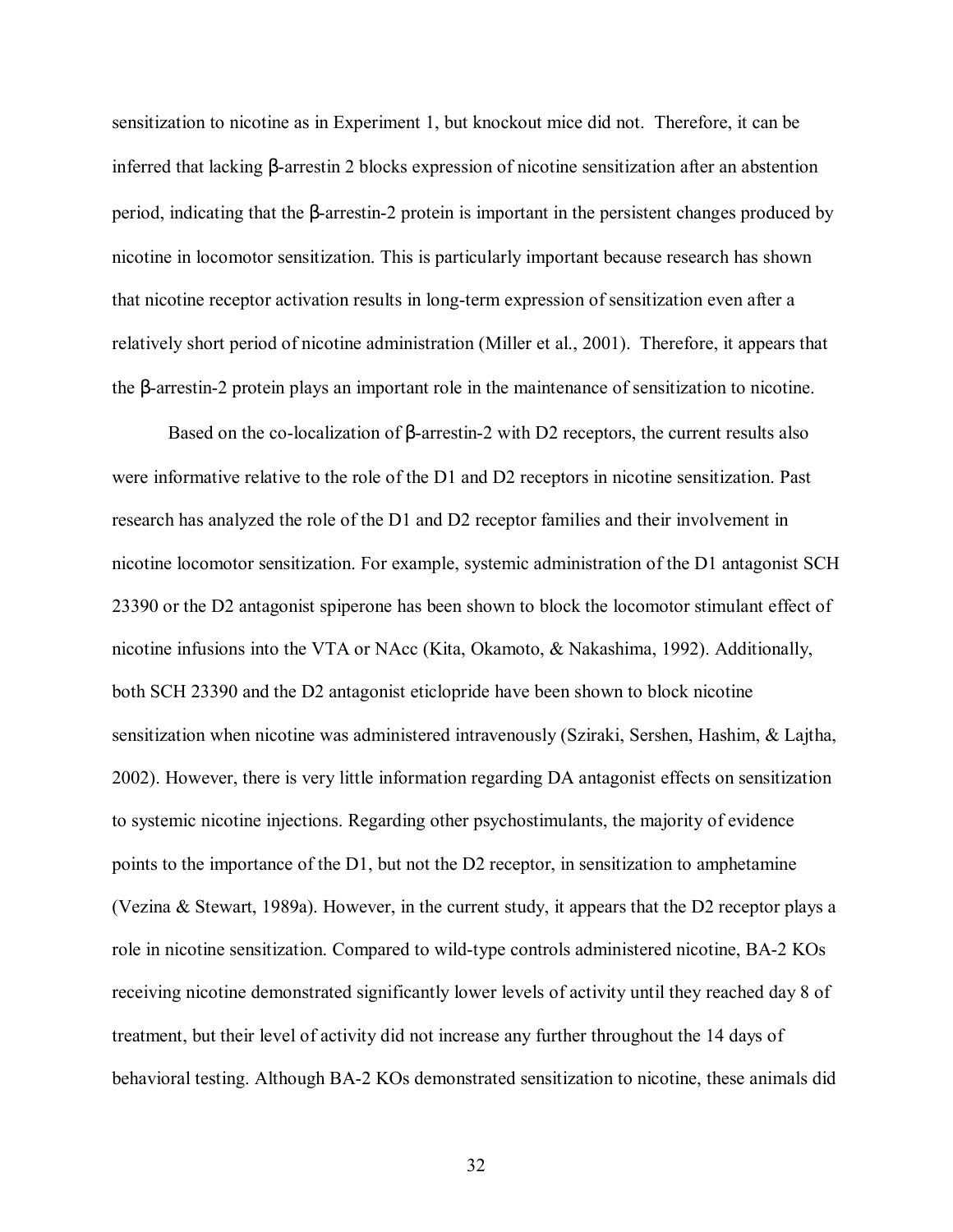not reach the activity levels of control animals as rapidly as wild types receiving nicotine, nor were they as active as wild-type controls by the end of testing. Because the D2 receptor has been shown to be an inhibitory receptor and β-arrestin 2 is a regulator of G-protein coupling at this receptor, it appears that absence of this protein may decrease the rewarding effects of nicotine, making it a possible clinical target for the treatment of nicotine addiction.

 There have been other studies using different behavioral paradigms to study the roles of D1 and D2 receptors in nicotine's rewarding properties. For example, Spina and colleagues (2006) examined the roles of these receptors in nicotine CPP and used D1 and D2 antagonists by injecting them directly into the NAcc core and shell. Results showed that nicotine does generate a conditioned place preference using either a 0.4 or 0.6 mg/kg dose injected subcutaneously. The D1 antagonist SCH 39166 did not affect CPP when injected into the core but did alleviate nicotine-induced conditioned place preference when injected into the shell. The D2 antagonist L-sulpiride did not affect nicotine-induced CPP when injected into the shell. These results demonstrate the importance of the D1 receptors in the NAcc core and shell relative to the rewarding properties of nicotine.

#### Nicotine and the  $\mu$ -opioid Receptor

 Although β−arrestin 2 has been shown to be co-localized with the D2 receptor, it has also been shown to be co-localized with the  $\mu$  opiate receptor, which may be important in explaining the effects observed here. Past studies have shown an interaction between nicotine and opiate receptors, although nicotine is not in the opiate drug family. Nicotine has been shown to generate antinociception through activation of nAChRs, and it is believed that the µ-opioid receptor is involved in tolerance to nicotine (Galeote, Keiffer, Maldonado, & Berrendero, 2006). Because β-arrestin 2 is involved in both the DA and the opioid system, the µ-receptor may play a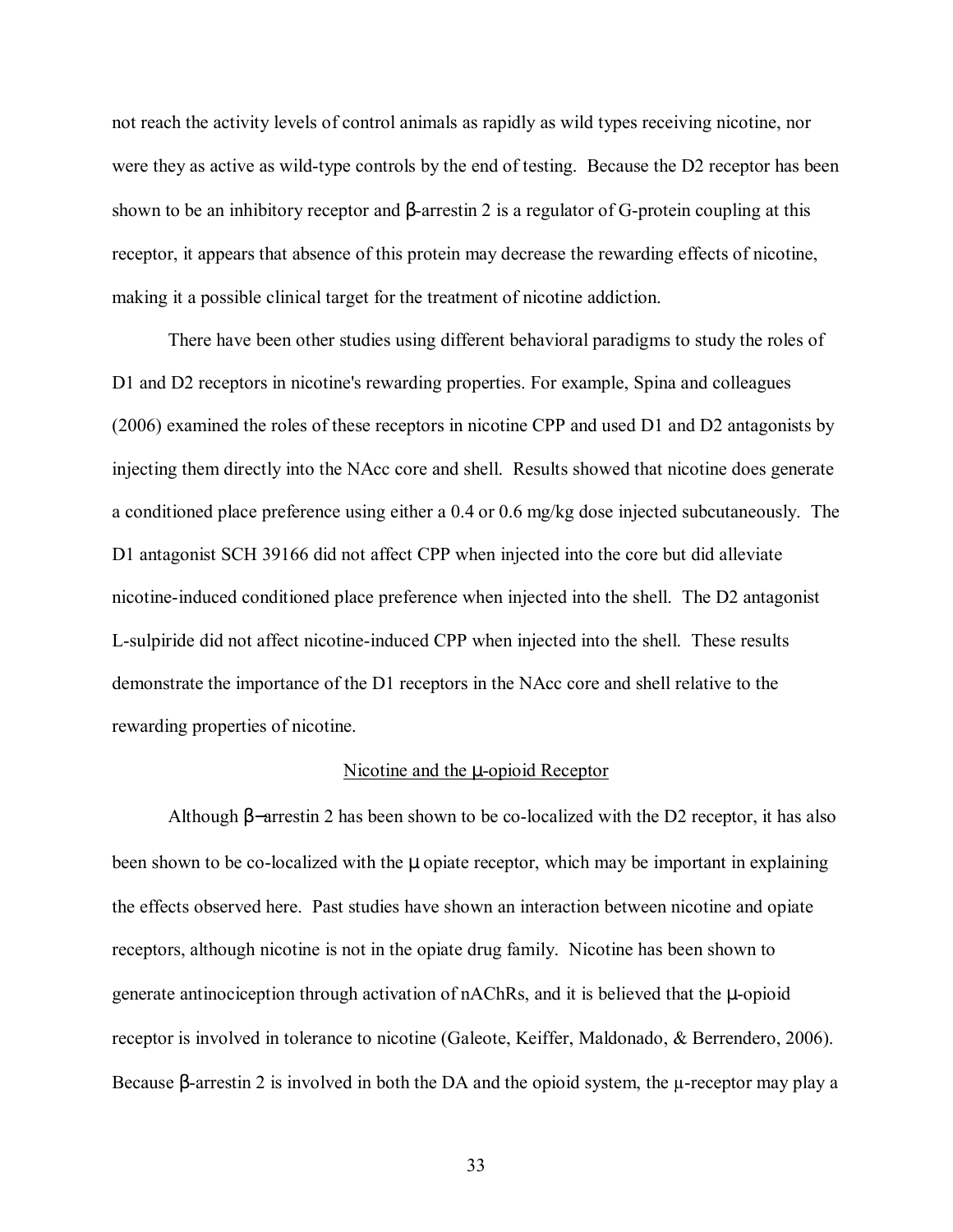role in other behavioral responses to nicotine. Galeote and colleagues examined this role in C57BL/6 mice as controls and µ-receptor knockout mice. Results showed that chronic nicotine treatment produced tolerance antinociception in both wild types and in knockouts; however, tolerance developed faster in the  $\mu$ -receptor knockouts than in controls (Galeote et al), and  $\mu$ receptors down regulated in the basal ganglia, demonstrating that the mu receptor plays a role in the development of tolerance to nicotine's antinociceptive effects, and opiate antagonists such as naloxone have been shown to block this effect (Campbell, Taylor, & Tizabi, 2007). Additionally, other studies have shown that pretreatment with the opiate antagonist naloxone can block nicotine-induced conditioned place preference (Zarrindast et al. 2003), and in µ opioid receptor knockout mice nicotine sensitization has been shown to be reduced (Yoo et al., 2004). It appears that the µ receptor may play a mediating role in nicotine sensitization, thus, knockout of the β-arrestin 2 protein may enhance μ opiate signaling. It remains that increases of μ opiate receptor signaling would produce an increased, not decreased, locomotor response to nicotine. On the other hand, it has been shown that β-arrestin-2 is important in signal transduction, meaning that β-arrestin 2 can be involved in direct phosphorylation of the ion channel in the signal transduction pathway, and this may be a key point in explaining the role of β-arrestin 2 in nicotine sensitization.

#### BDNF Analysis

 Research has shown that neurotrophic factors play a role in addiction and positively correlate with increased locomotor activity after either amphetamine or cocaine administration (Tsai, 2007), but there is not any information as to whether nicotine induces increases in BDNF that correlate with increases in activity produced by nicotine. As hypothesized, in the current study, adolescent BA-2 KO mice that received nicotine demonstrated a decrease in NAcc BDNF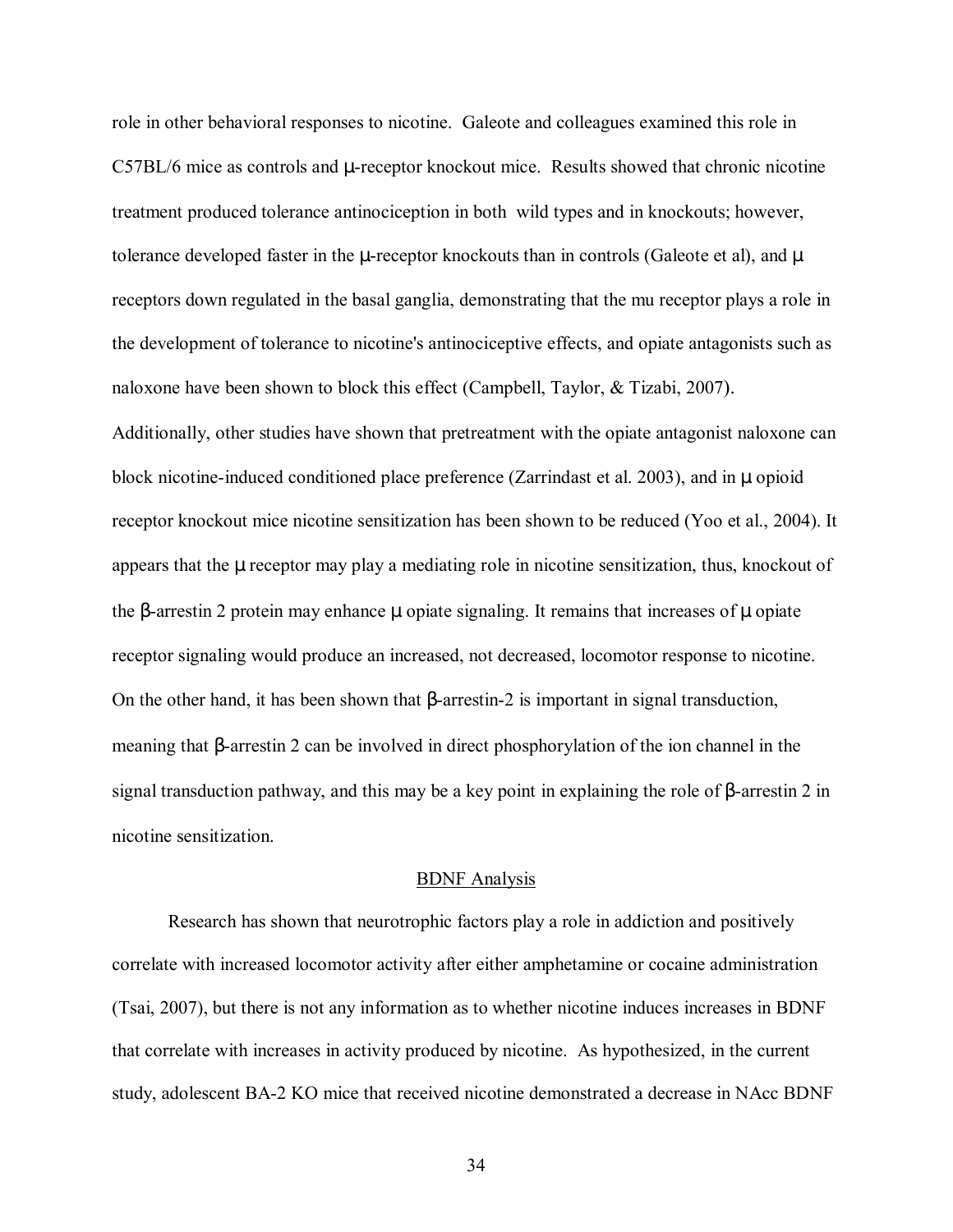compared to all other groups. Control animals receiving nicotine showed an increase in BDNF that is somewhat consistent with the literature examining BDNF in rats, as past research has shown an increase in the genetic expression of BDNF after chronic nicotine treatment, although this effect was shown within 48 hours of drug administration using higher doses than that used in the present study (French et al., 1999; Fumagalli et al., 2004). Research in rats has shown that even a single dose of cocaine can result in an increase in BDNF and chronic administration can produce increase in BDNF in the PFC (Le Foll, Diaz, & Sokoloff, 2005). Rats infused with BDNF in the NAcc or VTA have shown demonstrated an enhanced response to cocaine when compared to rats that were not infused with BDNF (Horger et al., 1999). This result points to the importance of the relationship between psychostimulants and BDNF. In the current study it can be inferred that there was a significant decrease in BDNF because the absence of the β-arrestin 2 protein prevented long-term reward from nicotine. Whether BDNF plays a direct or modulating role in the rewarding effects of nicotine is not known, but based on the fact that BDNF is important in synaptic maintenance and development and the changes observed were at least congruent with the behavioral response, certainly implies BDNF may play a role in nicotine drug reward.

#### Adolescent Nicotine Exposure

There has been very little research performed on β-arrestin 2 and its role in psychostimulant sensitization. In the current study, adolescent C57/B6 mice appear to be different from adolescent rats in that the wild-type controls did not sensitize to nicotine during 7 days of nicotine administration, a finding that has been consistent in the literature examining the effects of nicotine in adolescent rats (Collins, Montano, & Izenwasser, 2004; Collins, Wade, Ledon, & Izenwasser, 2004; Domino, 2001; Wilmouth & Spear, 2006).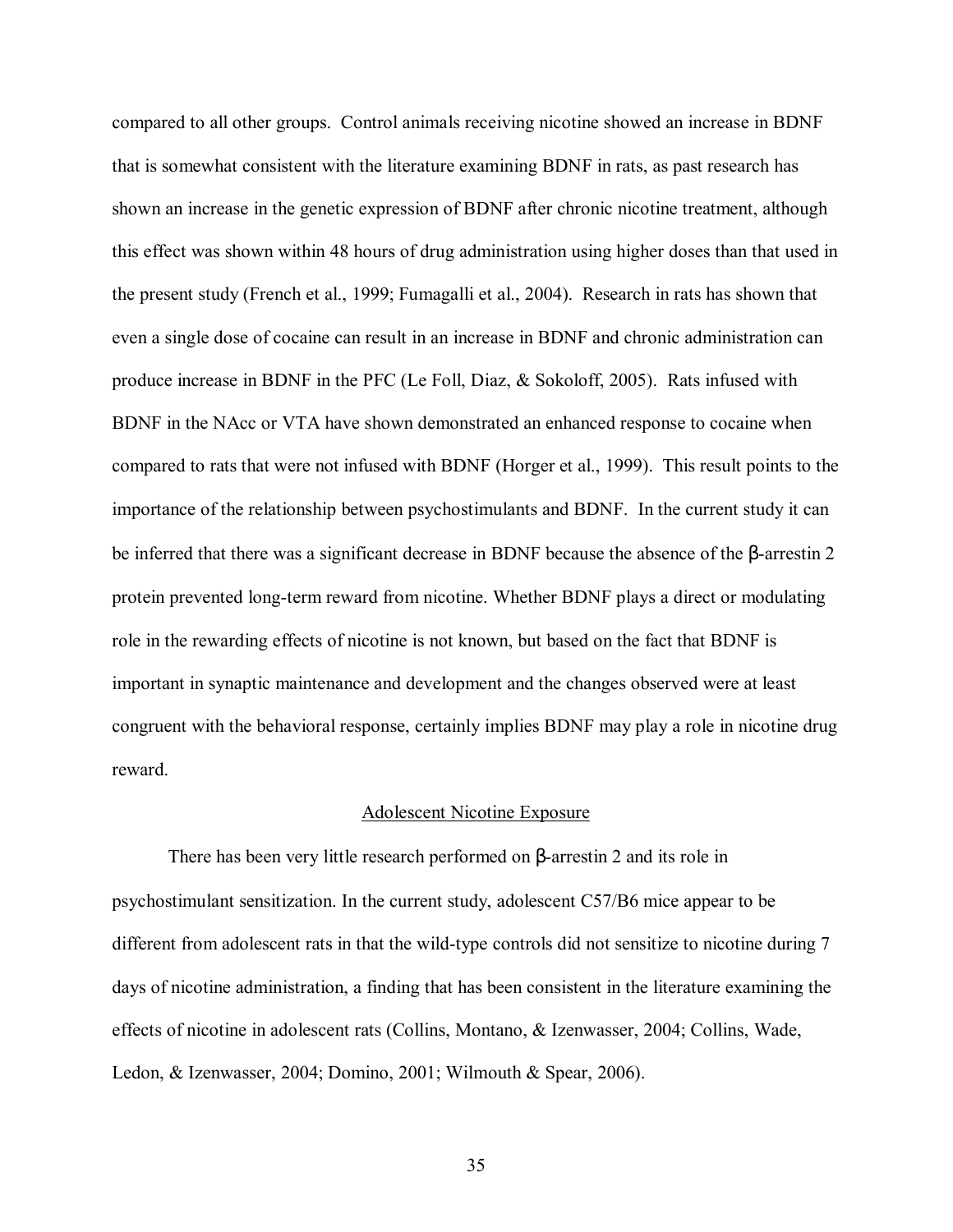Research has shown that adolescent mice exposed to nicotine show differences in behavioral responses in early, middle, and late adolescent mice (Adriani et al., 2004). Adolescent CD-1 mice allowed access to oral nicotine showed a decrease in cortisol levels after nicotine consumption and showed a preference for nicotine when given free choice between water and nicotine (Adriani, Macri, Pacifici, & Laviola, 2002a). Furthermore, later research examining differences between early, late, and middle adolescent CD-1 mice demonstrated that mice showed a preference for nicotine in early adolescence, no greater preference for water or nicotine during middle adolescence, and an avoidance of nicotine during late adolescence. When nicotine concentrations were reduced, only early adolescent mice increased their nicotine consumption to compensate (Adriani, Marci, Pacifici, & Laviola, 2002b). Studies examining the effects of adolescent nicotine exposure on subsequent adult cocaine exposure have found that repeated nicotine administration causes a decrease in cocaine's rewarding effects as measured by CPP, but an increase in its locomotor activating effects (Kelley & Rowan, 2004). Thus, it appears that adolescent nicotine exposure can produce persistent changes in adult brain function that may be important in predicting addiction to psychostimulants in adulthood.

Klein and colleagues (2004) examined the effects of oral nicotine consumption in adolescent C57BL/6J mice. Six doses were used and mice were allowed access to saccharin solution and one of the six doses for 7 days. Males and females were assessed for weight gain, food consumption, fluid intake, and voluntary nicotine consumption. Results showed that animals receiving nicotine showed no gender differences in weight gain, food consumption, or fluid intake. However, female adolescent mice consumed more nicotine than males when oral nicotine consumption was taken into account as a percentage of fluid intake (Klein, et al). Although only males were used in the current study and nicotine was administered by the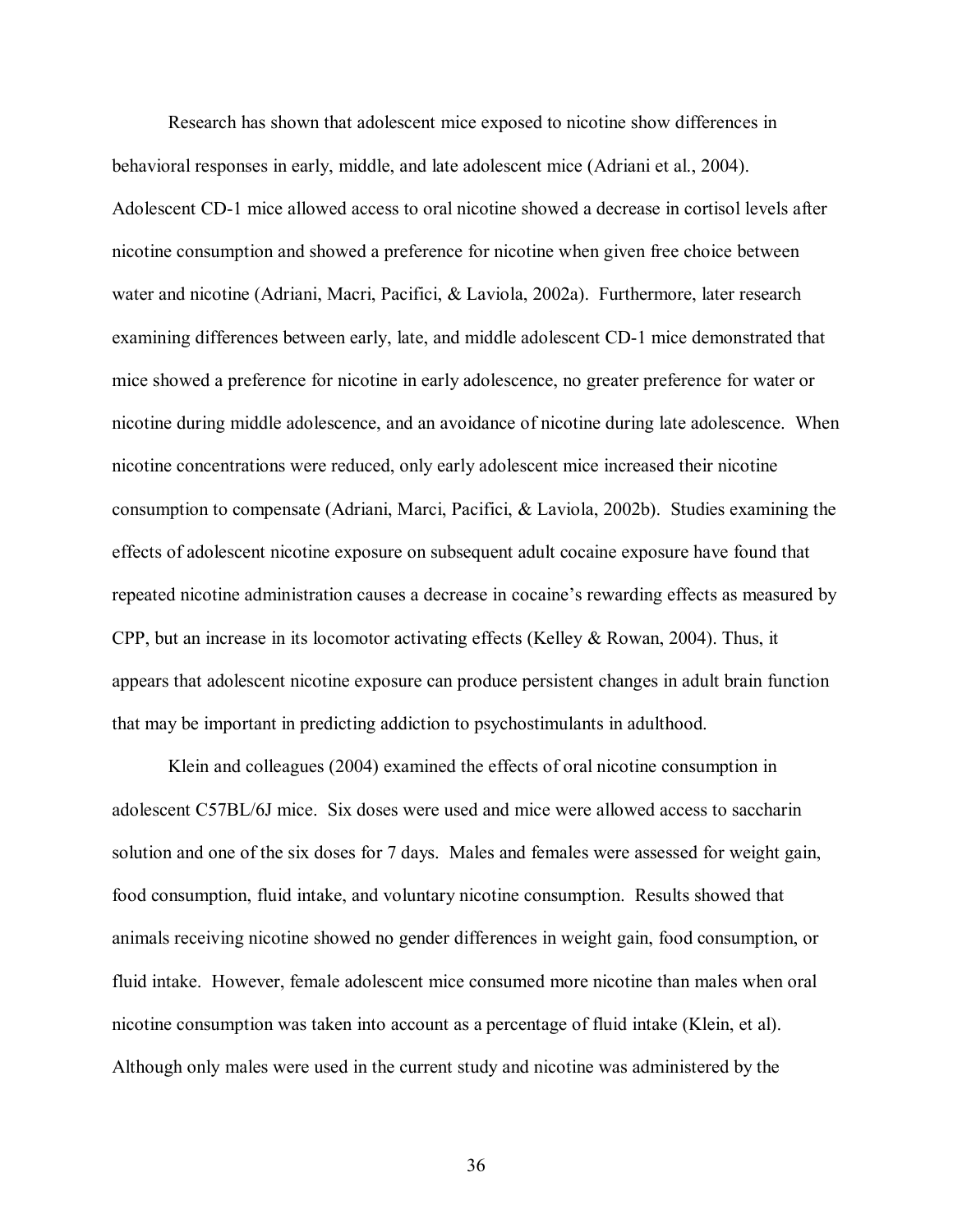experimenter and not administered voluntarily, it can be inferred that male and female mice would demonstrate different behavioral responses to nicotine when administered subcutaneously.

Kota and colleagues (2007) examined the effects of nicotine in adolescent and adult male IRC mice on analgesia, locomotor activity, CPP, and withdrawal. Results showed that adolescent and adult animals differed in all areas examined. Adolescent mice demonstrated CPP at lower doses than adults (.05 and .01 mg/kg as compared to .7 and 1.0 mg/kg), fewer physical signs of withdrawal, and lower activity levels than adults. Adolescents were also less sensitive to tail-flick testing and demonstrated a higher tolerance during hot plate testing than adults. These results suggest that adolescent IRC mice demonstrate a higher sensitivity to nicotine than adults. However, like BA-2 KOs receiving nicotine, adolescent IRC mice demonstrated lower levels of activity demonstrating that not only may there be species differences but strain differences as well.

#### Limitations of the Current Study

One limitation of the current study is that wild-type mice receiving nicotine did not sensitize in 7 days of treatment, which has been shown in the literature (Collins, Montano, Izenwasser, 2004; Collins, Wade, Ledon, & Izenwasser, 2004; Domino, 2001; Wilmouth & Spear, 2006). However, it is unclear if this finding is related to strain differences because previous research has shown that this particular strain of mice is more sensitive to nicotine (Robinson, Marks, & Collins, 1996). Therefore, this finding could be related to sensitivity of this strain and dosing could have been too high or to low to induce sensitization in 7 days. Also, the current study used a relatively low number of BA-2 KOs and increasing the number of BA-2 KOs used in the study would be beneficial to learning more about locomotor behavior and protein expression in the brain in these animals. Furthermore, only males were used in the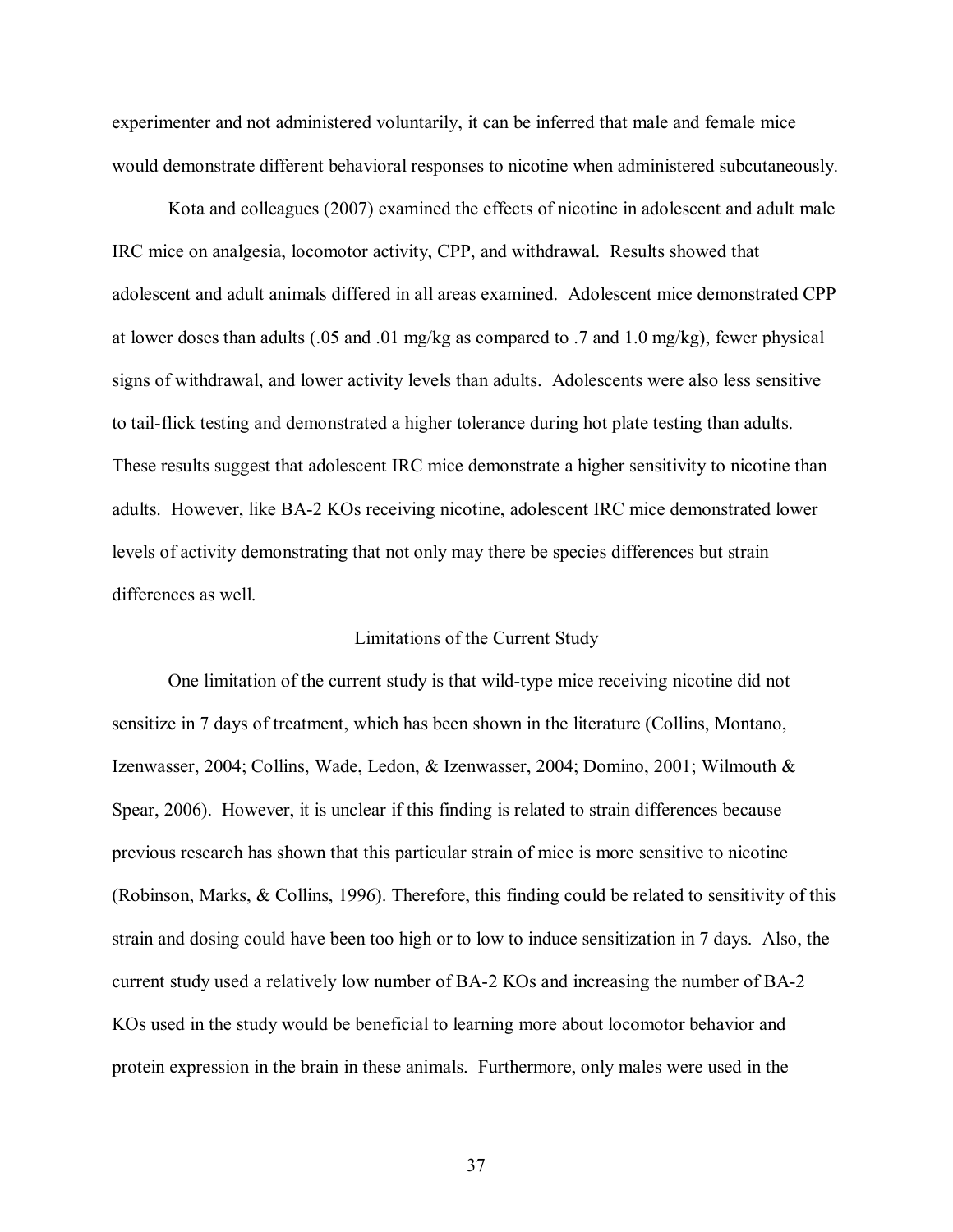current study and research has shown that males and females respond differently to nicotine (Klein et al., 2004). Examining sex differences in BA-2 KOs could provide insight into fundamental differences between males and females that can affect response to nicotine.

#### Future Studies

In light of the limited amount of research examining the effects of nicotine on locomotor sensitization in adolescent mice, and particularly in BA-2 KO mice, future research could examine a wide range of areas. Examining dose-response in BA-2 KO mice would be beneficial as the current study only used one dose. A dose-response curve could provide valuable information surrounding how activity changes based on the amount of nicotine administered. Furthermore, various doses could be given during early, middle, and late adolescence to determine how sensitivity to nicotine changes throughout adolescence.

Self-administration of nicotine could also provide valuable information about the mechanisms surrounding DA transmission and nicotine dependence and withdrawal in the absence of β-arrestin 2. Self-administration could examine if BA-2 KOs would become dependent on nicotine and increase self-administration overtime. This is important to understanding more about how β-arrestin 2 contributes to reward because it can be inferred that BA-2 KOs would only self-administer nicotine if there was a positive benefit from the drug. Because previous research has shown that some strains of adolescent mice do not demonstrate withdrawal symptoms, it would be important to determine if symptoms of withdrawal would be present in BA-2 KOs if access to nicotine ceased.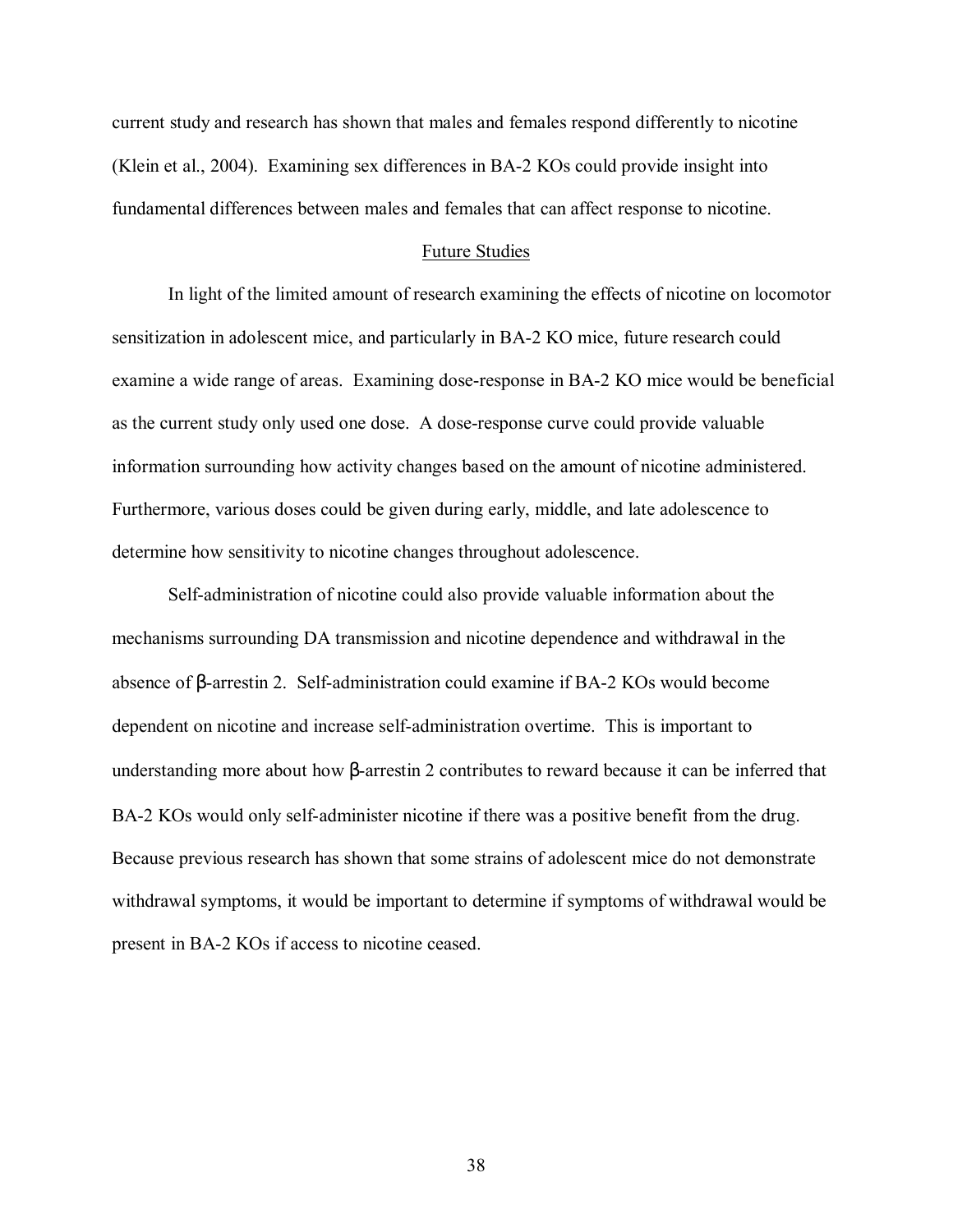#### Conclusions

The current study provides valuable information about the role of β-arrestin 2 in nicotine sensitization. β-arrestin 2 is important in G-protein regulation, signal transduction, and receptor desensitization in both and DA and opiate function. Adolescent nicotine use generates not only nicotine dependence but also increases consumption and makes cessation in adulthood more difficult. The results of the current study point to β-arrestin 2 as playing an important role in the neural adaptations related to nicotine administration, and it appears that knocking out the βarrestin 2 protein reduces the activating effects of nicotine in animals. This finding is important as it points to the importance of the β-arrestin 2 protein in nicotine addiction, and this study is the first in what hopefully will be a series of studies analyzing the role of this protein in addiction. Finally, it is clear there is an interaction between the β-arrestin 2 protein and brain plasticity via BDNF in the NAcc, and future studies will be designed to analyze the mechanisms of this important interaction.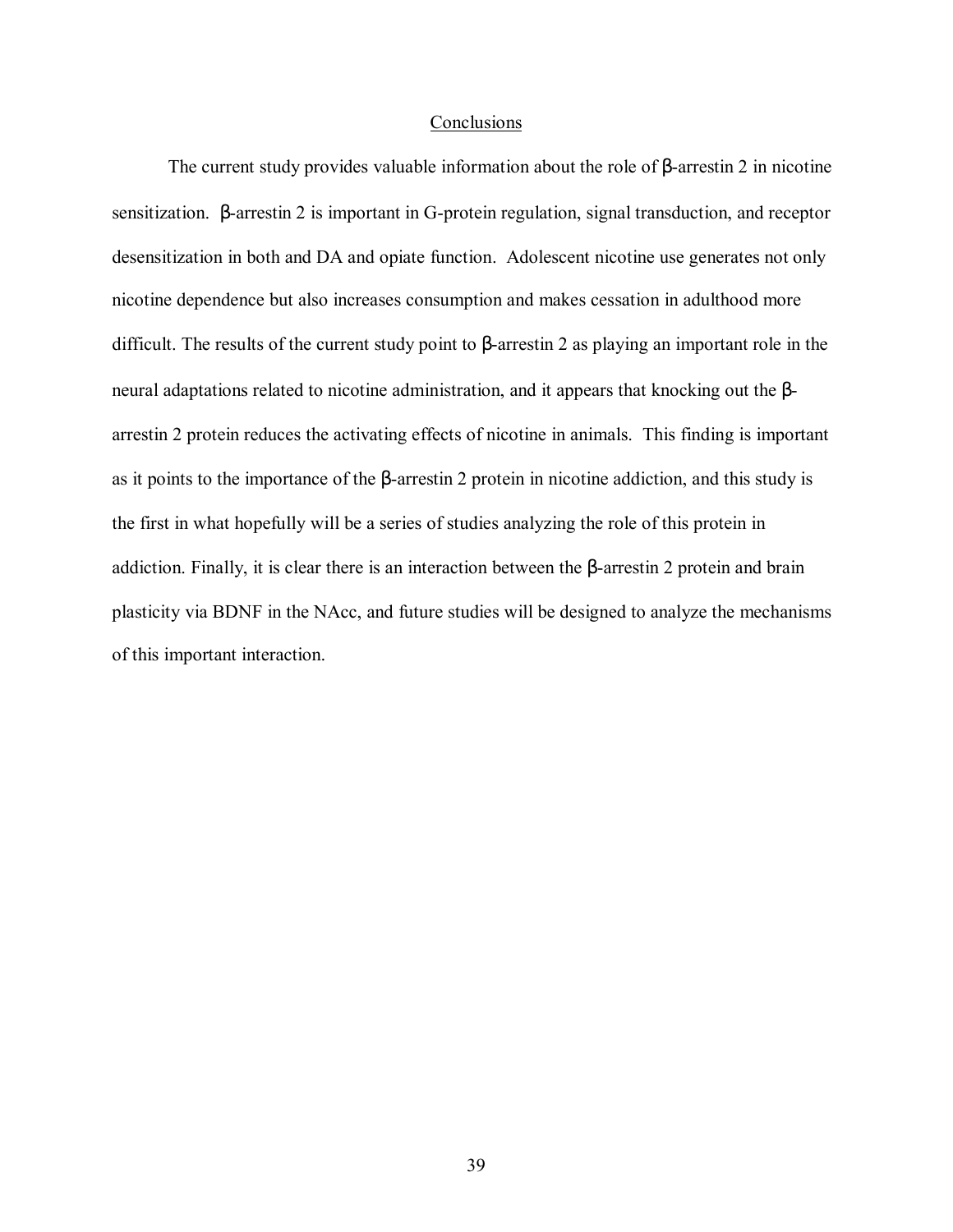#### REFERENCES

- Adriani, W., Granstrem, O., Macri, S., Izykenova, G., Dambinova, S., & Laviola, G. (2004). Behavioral and neurochemical vulnerability during adolescence in mice: Studies with nicotine. *Neuropsychopharmacology, 29*, 869-878.
- Adriani, W., Macri, S., Pacifici, R, & Laviola, G. (2002a). Peculiar vulnerability to nicotine oral self-administration in mice during early adolescence. *Neuropsychopharmacology, 27*, 212-224.
- Adriani, W., Macri, S., Pacifici, R, & Laviola, G. (2002b). Restricted daily access to water and voluntary nicotine oral consumption in mice: Methodological issues and individual differences. *Behavioral Brain Research, 134*, 21-30.
- Balfour, D.J. (2004). The neurobiology of tobacco dependence: A preclinical perspective on the role of the dopamine projections to the nucleus accumbens. *Nicotine and Tobacco Research, 6*, 899-912.
- Barnes, M., Lawford, B.R., Burton, S.C., Heslop, K.R., Noble, E.P., Hausdorf, K, et al. (2006). Smoking and schizophrenia: Is symptom profile related to smoking and which antipsychotic medication is of benefit in reducing cigarette use? *The Australian and New Zealand Journal of Psychiatry, 40*, 575-580.
- Beaulieu, J.M., Sotnikova, T.D., Marion, S., Lefkowitz, R.J., Gainetdinov, R.R., & Caron, M.G. (2005). An Akt/β-arrestin 2/PP2A signaling complex mediates dopaminergic neurotransmission and behavior. *Cell, 122*, 261-273.
- Bevins, R.A., Eurek, S., & Besheer, J. (2005). Timing of conditioned responding in a nicotine locomotor conditioning preparation: Manipulations of the temporal arrangement between context cues and drug administration. *Behavioral Brain Research, 159*, 135-143.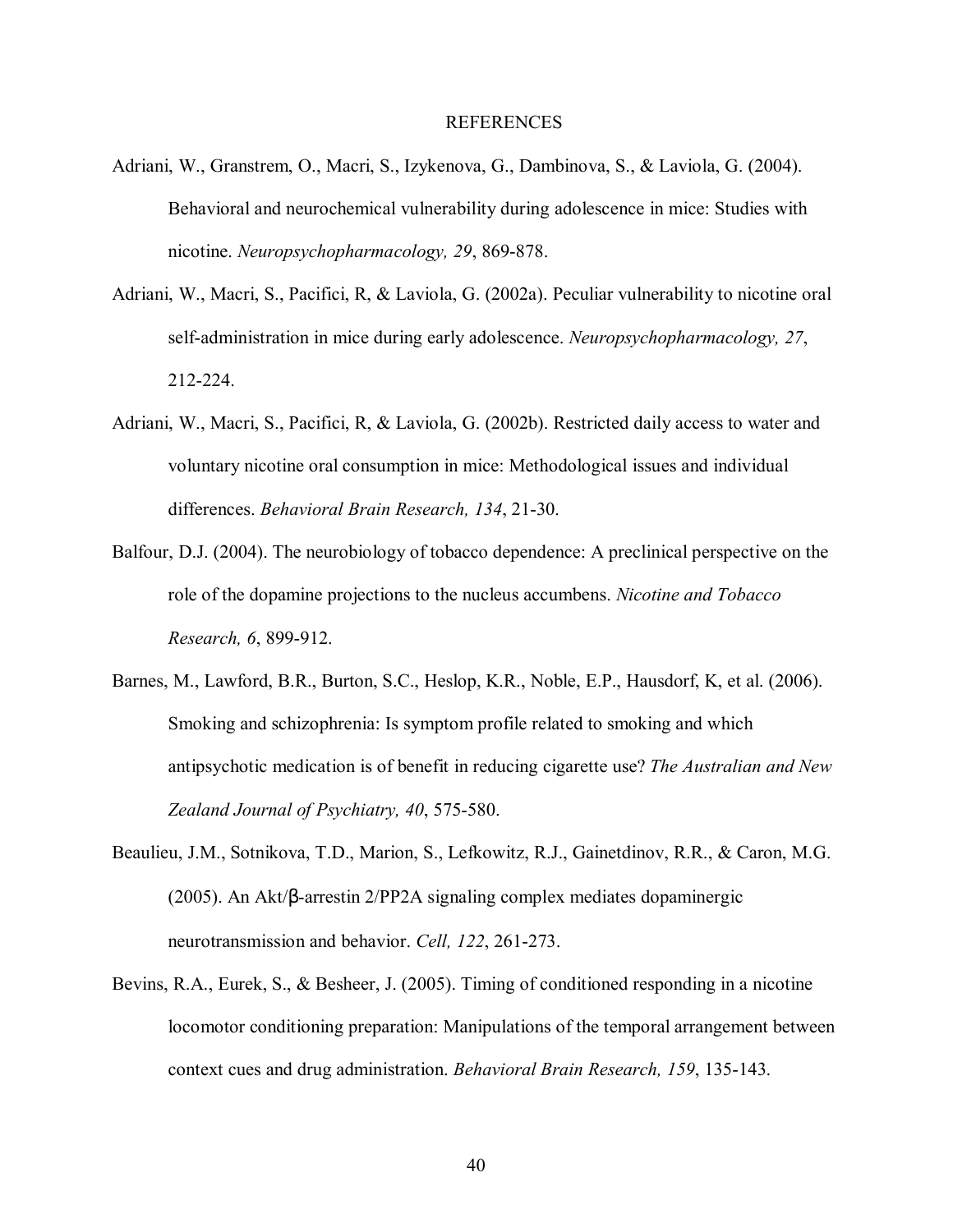Bibb, J.A. (2005). Decoding dopamine signaling. *Cell, 122*, 153-155.

- Bohn, L.M., Gainetdinov, R.R., & Caron, M.G. (2004). G protein-coupled receptor kinase/βarrestin systems and drug abuse. *NeuroMolecular Medicine, 5*, 41-50.
- Bohn, L.M., Gainetdov, R.R., Sotnikova, T.D., Medvedev, I.O., & Lefkowitz, R.J. (2003). Enhanced rewarding properties of morphine, but not cocaine, in βarrestin-2 knockout mice. *The Journal of Neuroscience, 23*, 10265-10273.
- Breslau, N., & Peterson, E.L. (1996). Smoking cessation in young adults: Age at initiation of cigarette smoking and other suspected influences. *American Journal of Public Health, 86*, 214-220.
- Brown, R.W., & Kolb, B. (2001). Nicotine sensitization increases dendritic length and spine density in the nucleus accumbens and cingulate cortex. *Brain Research, 899*, 94-100.
- Brown, R.W., Thompson, K.D., Thompson, K.N., Ward, J.J., Thacker, S.K., Williams, M.T., et al. (2004). Adulthood nicotine treatment alleviates behavioural impairments in rats neonatally treated with quinpirole: Possible roles of acetylcholine function and neurotrophic factor expression. *European Journal of Neuroscience, 19*, 1634-1642.
- Brynes, J.J., & Wallace, L.J. (1997). Amphetamine-induced sensitization and release of dopamine in slices from the ventral tegmental area of rats is enhanced following administration of cholera toxin into the ventral tegmental area. *Neuroscience Letters, 223*, 45-48.
- Campbell, V.C., Taylor, R.E., & Tizabi, Y. (2007). Effects of selective opioid receptors receptor antagonists on alcohol-induced and nicotine-induced antinociception. *Alcoholism: Clinical and Experimental Research*,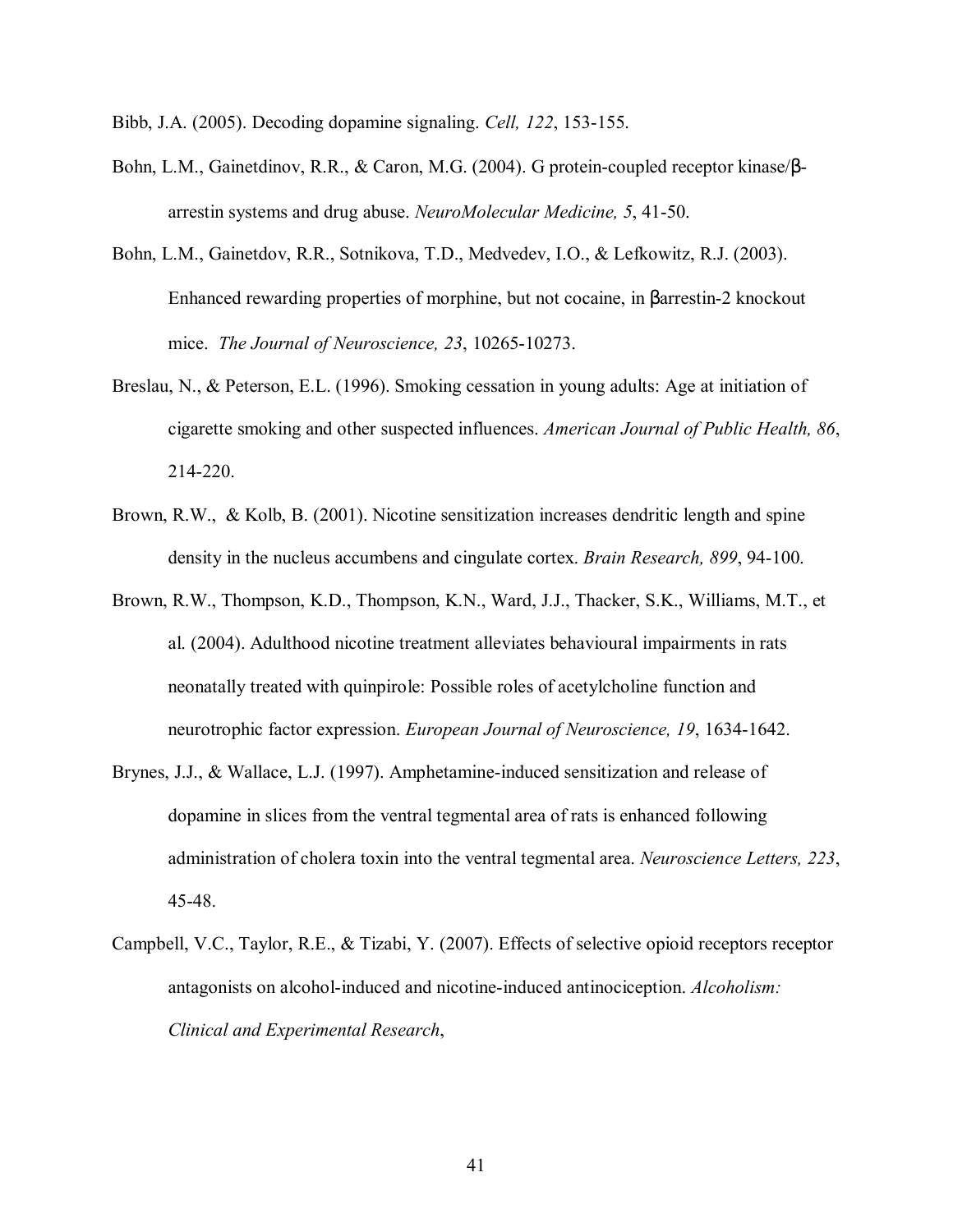- Cohen, C., Perrault, G., Griebel, G., & Soubrie, P. (2005). Nicotine-associated cues maintain nicotine-seeking behavior in rats several weeks after nicotine withdrawal: Reversal by the cannabinoid (CB1) receptor antagonist, rimonabant (SR141716). *Neuropsychopharmacology, 30*, 145-155.
- Collins, S.L., Montano, R., & Izenwasser, S. (2004). Nicotine treatment produces persistent increases in amphetamine-stimulated locomotor activity in periadolescent male but not female or adult male rats. *Brain Research. Developmental Brain Research, 153*, 175-187.
- Collins, S.L., Wade, D., Ledon, J., & Izenwasser, S. (2004). Neurochemical alterations produced by daily nicotine exposure in periadolescent vs. adult male rats. *European Journal of Pharmacology, 502*, 75-85.
- Cook, J.W., Spring, B., & McChargue, D. (2007). Influence of nicotine on positive affect in anhedonic smokers. *Psychopharmacology*, *192,* 87-95.
- Dani, J.A. (2003). Roles of dopamine signaling in nicotine addiction. *Molecular Psychiatry*, *8*, 255-6.
- Dani, J.A., & De Biasi, M. (2001). Cellular mechanisms of nicotine addiction. *Pharmacology, Biochemistry, & Behavior, 70*, 439-446.
- Dewire, S.M., Ahn, S., Lefkowitz, R.J., & Shenoy, S.K. (2007). Beta-arrestins and cell signaling. *Annual Review of Physiology, 69*, 483-510.
- Di Chiara, G. (1999). Drug addiction as dopamine-dependent association learning disorder. *European Journal of Pharmacology, 375*, 13-30.
- Di Chiara, G. (2000).Role of dopamine in the behavioural actions of nicotine related to addiction. *European Journal of Pharmacology, 393*, 295-314.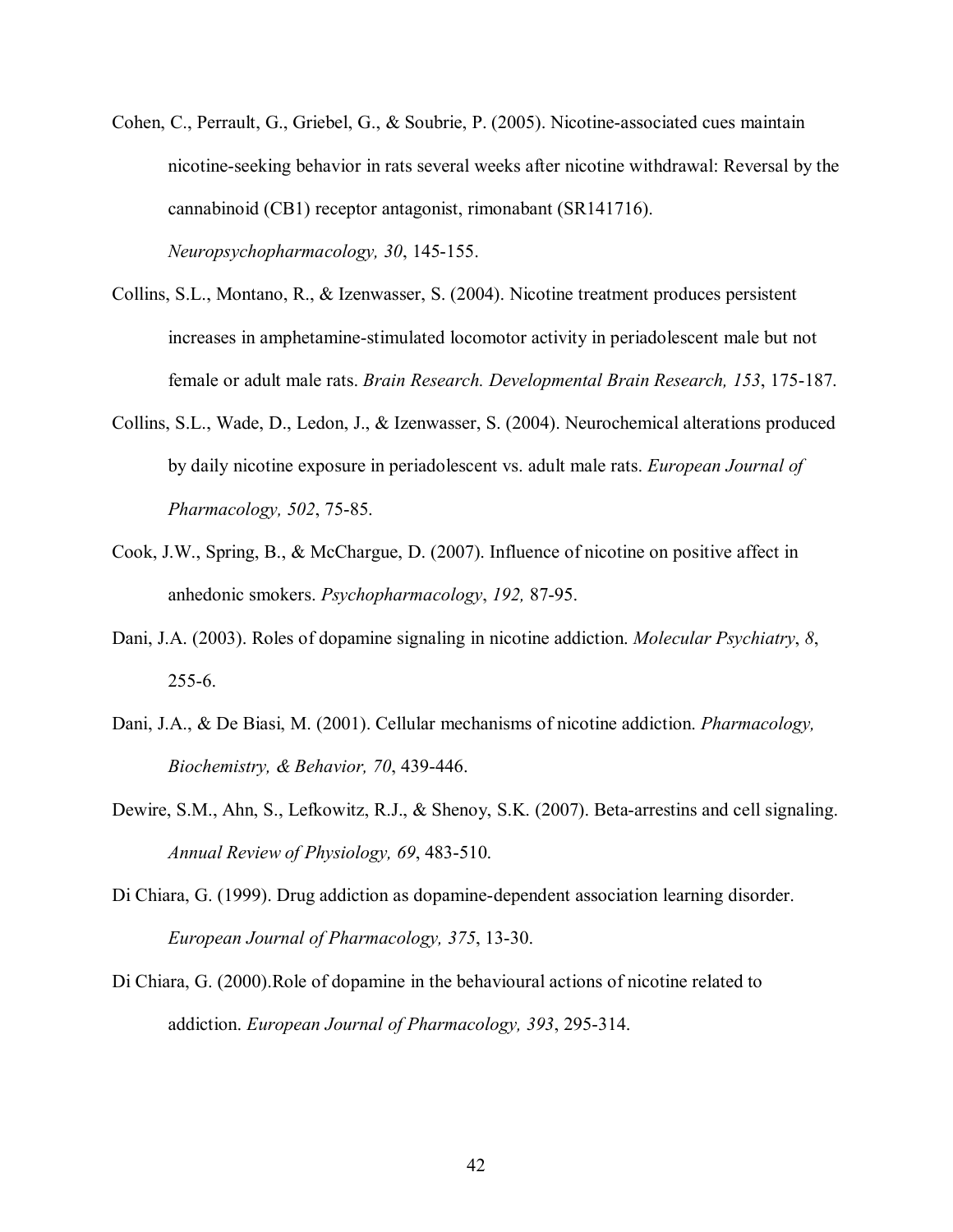- Di Chiara, G. (2002). Nucleus accumbens shell and core dopamine: Differential role in behavior and addiction. *Behavioral Brian Research, 137*, 75-114.
- Di Chiara, G., & Bassareo, V. (2007). Reward system and addiction: What dopamine does and doesnít do. *Current Opinion in Pharmacology*, *7*, 69-76.
- Di Chiara, G., Bassareo, V., Fenu, S., De Luca, M.A., Spina, L., Cadoni, C., et al. (2004). Dopamine and drug addiction: The nucleus accumbens shell connection. *Neuropharmacology*, *47*, 227-241.
- Domino, E.F. (2001). Nicotine induced behavioral locomotor sensitization. *Progress in Neuro-Psychopharmacology and Biological Psychiatry*, 25, 59-71.
- Downey, K.K., & Kilbey, M.M. (1995). Relationship between nicotine and alcohol expectancies and substance dependence. *Experimental and Clinical Psychopharmacology, 3*, 174-182.
- Elliott, B.M., Faraday, M.M., Phillips, J.M., & Grunberg, N.E. (2005). Adolescent and adult female rats differ in sensitivity to nicotine's activity effects. *Pharmacology*, *Biochemistry, and Behavior, 80*, 567-575.
- Erhardt, S., Schwieler, L., & Engberg, G. (2002). Excitatory and inhibitory responses of dopamine neurons in the ventral tegmental area to nicotine. *Synapse, 43,*227-237.
- Faraday, M.M., Elliott, B.M., & Grunberg, N.E. (2001). Adults vs. adolescents rats differ in biobehavioral response to chronic nicotine administration. *Pharmacology, Biochemistry, and Behavior, 70*, 475-489.
- Faraday, M.M., Elliott, B.M., Phillips, J.M., & Grunberg, N.E. (2003). Adolescents and adults males differ in sensitivity to nicotine's activity effects. *Pharmacology, Biochemistry, and Behavior, 74*, 917-931.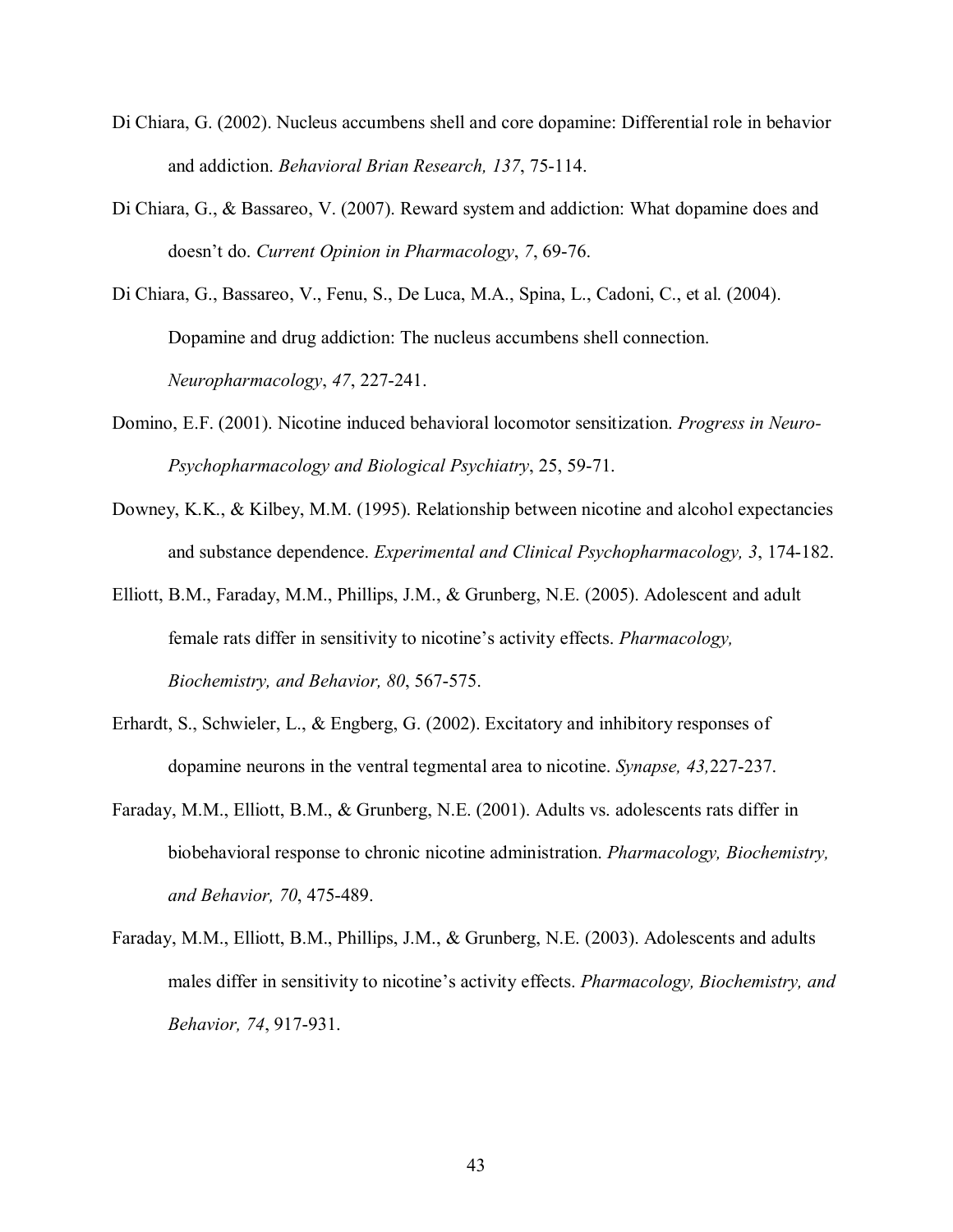- Feldman, R.S., Meyer, J.S., & Quenzer. L.F. (1997). Catecholamines. *Principles of Neuropsychopharmacology.* Sunderland, MA: Sinauer Associates. 277-344.
- Fonder, M.A., Sacco, K.A., Termine, A., Boland, B.S., Seyal, A.A., Dudas, M.M., et al. (2005). Smoking cue reactivity in schizophrenia: Effects of a nicotinic receptor antagonist. *Biological Psychiatry, 57*, 802-808.
- French, S.J., Humby, T., Horner, C.H., Sofroniew, M.V., & Rattray, M. (1999). Hippocampal neurotrophin and trk receptor mRNA levels are altered by local administration of nicotine carbachol, and pilocarpine. *Brain Research. Molecular Brain Research, 67*, 124-136.
- Fumagalli, F., Bedogni, F., Perez, J., Racagni, G., & Riva, M. (2004). Corticostrial brain-derived neurotrophic factor dysregulation in adult rats following prenatal stress. *European Journal of Neuroscience, 20*, 1348-1354.
- Gainetdinov, R.R., Premont, R.T., Bohn, L.M., Lefkowitz, R.J., & Caron, M.G. (2004). Desensitization of G protein-coupled receptors and neuronal functions. *Annual Review of Neuroscience, 27*, 107-144.
- Galeote, L., Keiffer, B.L., Maldonado, R., & Berrandero, F. (2006). Mu-opioid receptors are involved in tolerance to nicotine antinociception. *Journal of Neurochemistry, 97*, 416- 423.
- Grady, E.F. (2007). β-Arrestin a two fisted terminator. *Science, 315*, 605-606.
- Gurpequi, M., Martinez-Ortega, J.M., Jurado, D., Aquilar, M.C., Diaz, F.J., & de Leon, J. (2007). Subjective effects and the main reason for smoking in outpatients with schizophrenia: A case-control study. *Comprehensive Psychiatry, 48*, 186-191.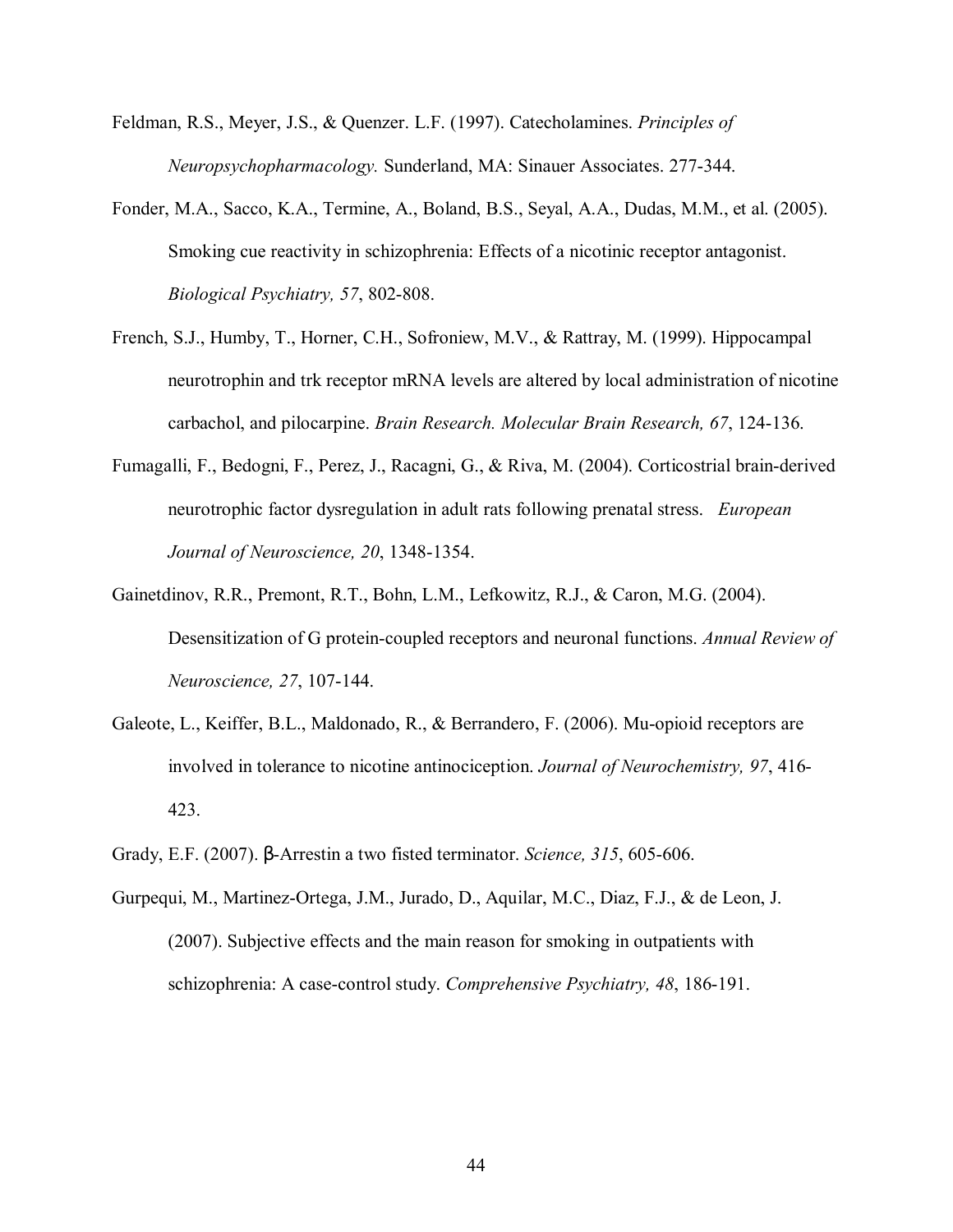- Hack, S.P., Bagley, E.E., Chieng, B.C.H., & Christie, M.J. (2005). Induction of δ-opioid receptor function in the midbrain after chronic morphine treatment. *The Journal of Neuroscience, 25*, 3192-3198.
- Harrod, S.B., Mactutus, C.F., Bennett, K., Hasselrot, U., Wu, G., Welch, M., et al. (2004). Sex differences and repeated intravenous nicotine: Behavioral sensitization and dopamine receptors, *Pharmacology, Biochemisty, and Behavior, 78*, 581-592.
- Hennigan, A., O'Callaghan, R.M., & Kelly, A.M. (2007). Neurotrophins and their receptors: Roles in plasticity, neurodegeneration, and neuroprotection. *Biochemical Society Transactions, 35*, 242-7.
- Hernandez, C.M., & Terry, A.V. (2005). Repeated nicotine exposure in rats: Effects on memory function, cholinergic markers, and nerve growth factor. *Neuroscience, 130*, 997-1012.
- Horger, B.A., Iyasere, C.A., Berhow, M.T., Messer, C.J., Nestler, E.J., & Taylor, J.R., (1999). Enhancement of locomotor activity and conditioned reward to cocaine by brain-derived neurotrophic factor. *The Journal of Neuroscience, 19*, 4110-4122.
- Jones, I.W., & Wonnacott, S. (2004). Precise localization of a7 nicotinic acetylcholine receptors on glutamatergic axon terminals in the rat ventral tegmental area. *The Journal of Neuroscience, 24*, 11244-11252.
- Kalivas P.W., & Duffy P. (1993). Time course of extracellular dopamine and behavioral sensitization to cocaine: Dopamine axon terminals. *Journal of Neurosci*ence *13*, 266-275.
- Kelley, B.M., & Rowan, J.D. (2004). Long-term, low-level adolescent nicotine exposure produces dose-dependent changes in cocaine sensitivity and reward in adult mice. *International Journal of Developmental Neuroscience, 22*, 339-348.

Kenny, P.J., File, S.E., & Rattray, M. (2000). Acute nicotine decreases and chronic nicotine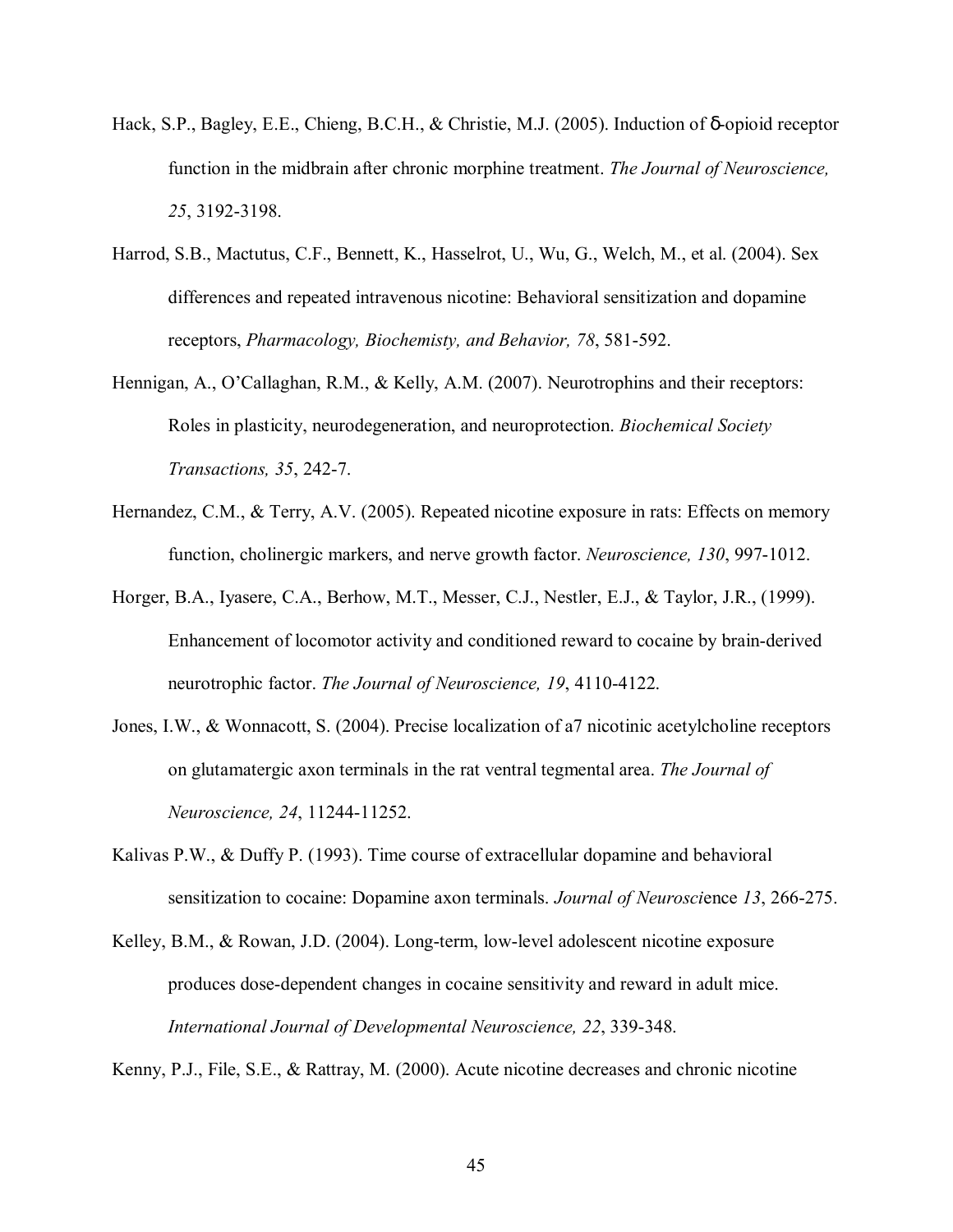increases the expression of brain-derived neurotrophic factor mRNA in rat hippocampus. *Brain Research. Molecular Brain Research, 85*, 234-238.

- Kita, T., Okamoto, M., & Nakashima, T. (1992). Nicotine-induced sensitization to ambulatory stimulant effect produced by daily administration into the ventral tegmental area and the nucleus accumbens in rats. *Life Science, 50*, 583-590.
- Kolb, B., & Whishaw, I.Q. (2001). How do neurons communicate? *An Introduction to Brain and Behavior.* New York: Worth, 152-189.
- Krishnan-Sarin, S., Rosen, M.I., & O'Malley, S.S. (1999). Naloxone challenge in smokers: Preliminary evidence of an opioid component in nicotine dependence. *Archives of General Psychiatry, 56*, 663-8.
- Laudet, A.B., Magura, S., Vogel, H.S., & Knight, E.L. (2004). Perceived reasons for substance misuse among persons with psychiatric disorder. *The American Journal of Orthopsychiatry, 74*, 365-375.
- Laviolette, S.R., & van der Kooy, D. (2003). Blockade of mesolimbic dopamine transmission dramatically increases sensitivity to the rewarding effects of nicotine in the ventral tegmental area. *Molecular Psychiatry, 8*, 50-9.
- Lazev, A.B., Herzog, T.A., & Brandon, T.H. (1999). Classical conditioning of environmental cues to cigarette smoking. *Experimental and Clinical Psychopharmacology, 7*,56-63.
- LeDuc, P.A., & Mittleman, G. (1995). Schizophrenia and psychostimulant abuse: A review and re-analysis of clinical evidence. *Psychopharmacology (Berlin), 121*, 407-427.
- Le Foll, B., & Goldberg, S.R. (2005). Control of reinforcing effects of nicotine by associated environmental stimuli in animals and humans. *TRENDS in Pharmacological Sciences, 26*, 287-293.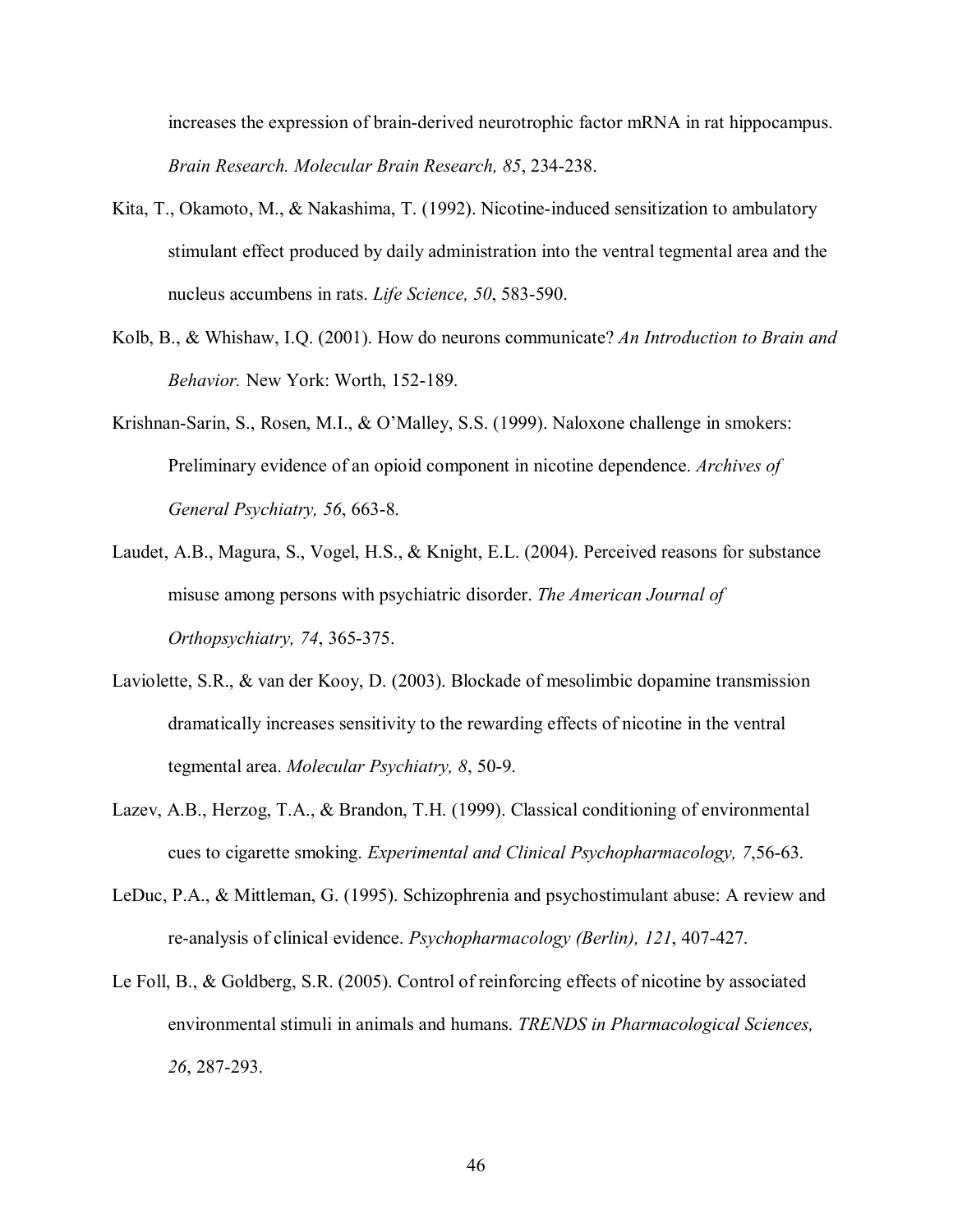- Le Foll, B., Diaz, J., & Sokoloff, P. (2005). A single cocaine exposure increases BDNF and D3 receptor expression: Implications for drug conditioning. *Neuroreport, 16*, 175-178.
- Lefkowitz, R.J., & Shenoy, S.K. (2005). Transduction of receptor signals by β-arrestins. *Science, 308*, 512-517.
- Levin, E.D. (1992). Nicotinic systems and cognitive function. *Psychopharmacology, 108*, 417- 431.
- Ma, L., & Pei, G. (2007). Beta-arrestin signaling and regulation of transcription. *Journal of Cell Science, 120*, 213-218.
- McDonald, C.G., Dailey, V.K., Bergstrom, H.C., Wheeler, T.L., Eppolito, A.K., Smith, L.N., et al., (2005). Periadolescent nicotine administration produces enduring changes in dendritic morphology, of medium spiny neurons from nucleus accumbens. *Neuroscience Letters, 385*, 163-167.
- Meyer, R.E. (1986). How to understand the relationship between psychopathology and addictive disorders: Another example of the chicken and the egg. In R.E. Meyer (Ed.) *Psychopathology and Addictive Disorders*, pp. 3-16. New York, NY: Guilford Press.
- Miller, D.K., Wilkins, L.H., Bardo, M.T., Crooks, P.A., & Dwoskin, L.P. (2001). Once weekly administration of nicotine produces long-lasting locomotor sensitization in rats via a nicotinic receptor-mediated mechanism. *Psychopharmacology, 156*, 469-476.
- Mogenson, G.J., & Yang, C.R. (1991). The contribution of basal forebrain to limbic-motor integration and the mediation of motivation to action. *Adv. Exp. Med. Biol*, 295, 267-290.
- Overstreet, D.H. (1995). Differential effects of nicotine in inbred and selectively bred rodents. *Behavior Genetics, 25*, 179-185.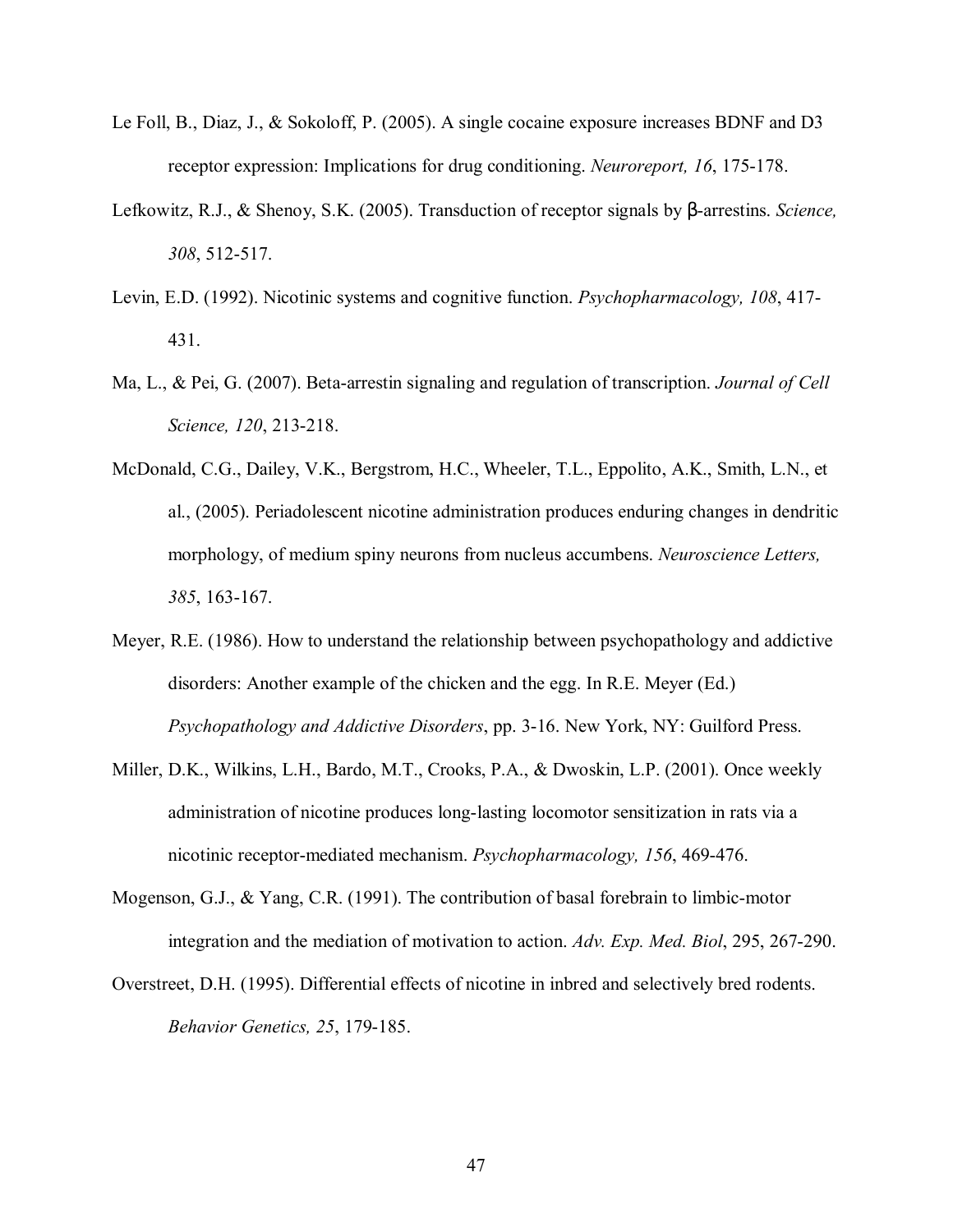- Parker, L.A. (1992). Place conditioning in a three-or four-choice apparatus: Role of stimulus novelty in drug-induced place conditioning. *Behavioral Neuroscience, 106*, 294-306.
- Pierce R. C., & Kalivas P. W. (1997).A circuitry model of the expression of behavioral sensitization to amphetamine-like psychostimulants. *Brain Research Review, 25,* 192- 216.
- Pierce, R.C., & Kumaresan, V. (2007). The mesolimbic dopamine system: The final common pathway for the reinforcing effect of drugs of abuse? *Neuroscience and Behavioral Reviews*, *30*, 215-238.
- Raehal, K.M., Walker, J.L., & Bohn, L.M. (2005). Morphine side effects in β-arrestin 2 knockout mice. *Journal of Pharmacology and Experimental Therapeutics, 314*, 1195- 1200.
- Robinson, T.E., & Berridge, K.C. (2003). Addiction. *Annual Review of Psychology*, *54*, 25-53.
- Robinson, S.F., Marks, M.J., & Collins, A.C. (1996). Inbred mouse strains vary in oral selfselection of nicotine. *Psychopharmacology, 124*, 332-339.
- Rusted, J.M., Trawley, S., Heath, J., Kettle, G., & Walker, H. (2005). Nicotine improves memory for delayed intentions. *Psychopharmacology, 182*, 355-365.
- Schindler, C.W., & Carmona, G.N. (2002). Effects of dopamine agonists and antagonists on locomotor activity in male and female rats. *Pharmacology, Biochemistry, and Behavior, 72*, 857-863.
- Schoffelmeer, A.M., De Vries, T.J., Wardeh, G., van de Ven, W.M., & Vanderschuren, J.M.J. (2002). Psychostimulant-induced behavioral sensitization depends on nicotinic receptor activation. *The Journal of Neuroscience, 22*, 3269-3276.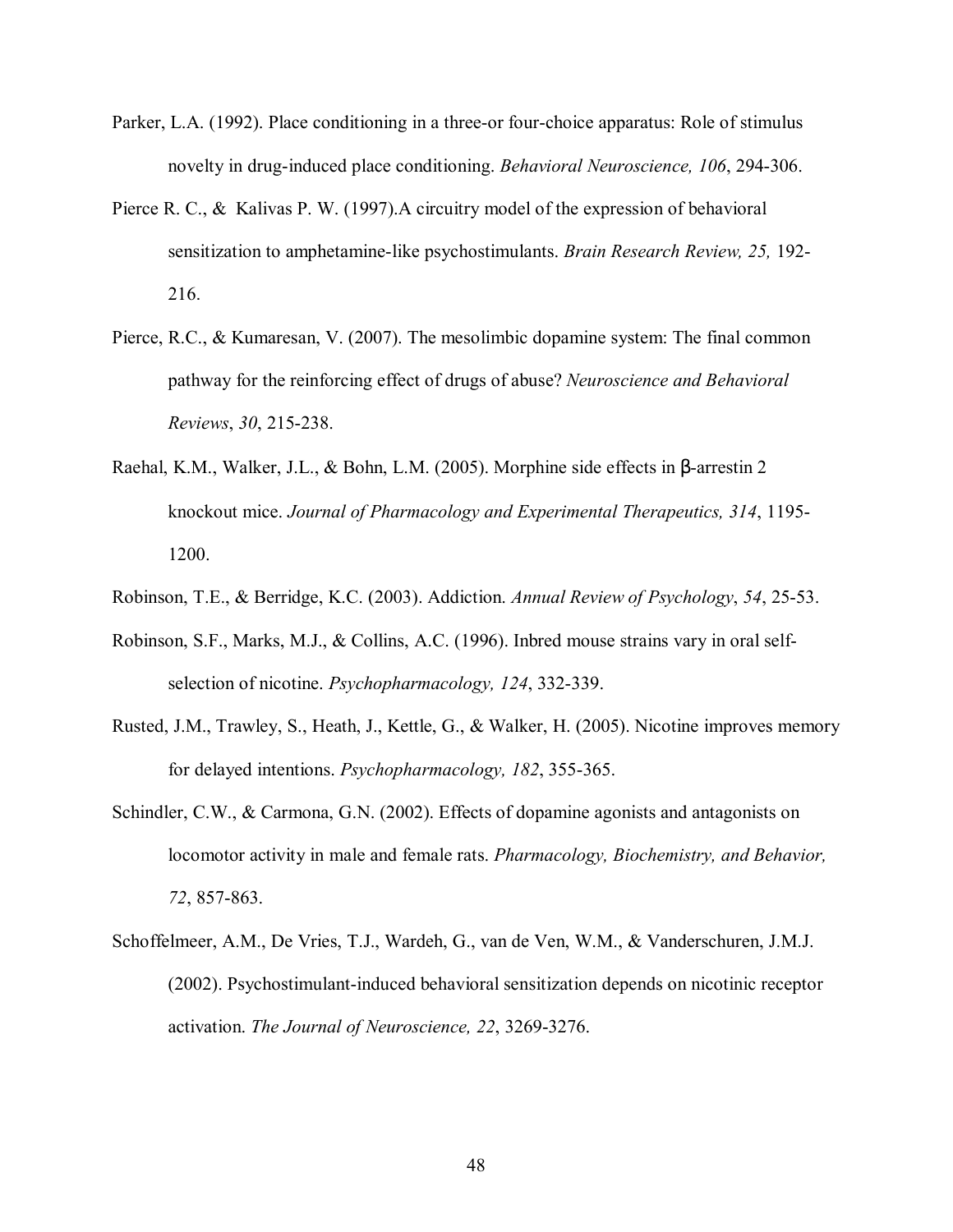- Shoval, G., & Weizman, A. (2005). The possible role of neurotrophins in the pathogenesis and therapy of schizophrenia. *European Neuropsychopharmacology: The Journal of the European College of Neuropsychopharmacology, 15,* 319-329.
- Sorg, B.A., Li, N., & Wu, W.R. (2001). Dopamine D1 receptor activation in the medial prefrontal cortex prevents the expression of cocaine sensitization. *The Journal of Pharmacology and Experimental Therapeutics, 297*, 501-508.
- Spina, L., Fenu, S., Longoni, R., Rivas, E, & Di Chiara, G. (2006). Nicotine-conditioned single trial place preference: Selective role of nucleus accumbens shell dopamine D1 receptors in acquisition. *Psychopharmacology, 184*, 447-455.
- Sziraki, I., Sershen, H., Hashim, A., & Lajtha, A. (2002). Receptors in the ventral tegmental area mediating nicotine-induced dopamine release in the nucleus accumbens. *Neurochemical Research, 27*, 253-261.
- Trauth, J.A., Seidler, F.J., Ali, S.F., & Slotkin, T.A. (2001). Adolescent nicotine exposure produces immediate and long-term changes in CNS noradrenergic and dopaminergic function. *Brain Research, 892*, 269-280.
- Trauth, J.A., Seidler, F.J., & Slotkin, T.A. (2000). Persistent and delayed behavioral changes after nicotine treatment in adolescent rats. *Brain Research, 880*, 167-172.
- Traynor, J.R., & Neubig, R.R. (2005), Regulators of protein signaling. *Molecular Invention, 5*, 30-41.
- Tsai, S.J. (2007). Increased central brain-derived neurotrophic factor activity could be a risk for substance abuse: Implications for treatment. *Medical Hypotheses, 68*, 410-414.
- Ungless, M.A., & Cragg, S.J. (2006). A choreography of nicotinic receptors directs the dopamine neuron routine. *Neuron, 50*, 815-816.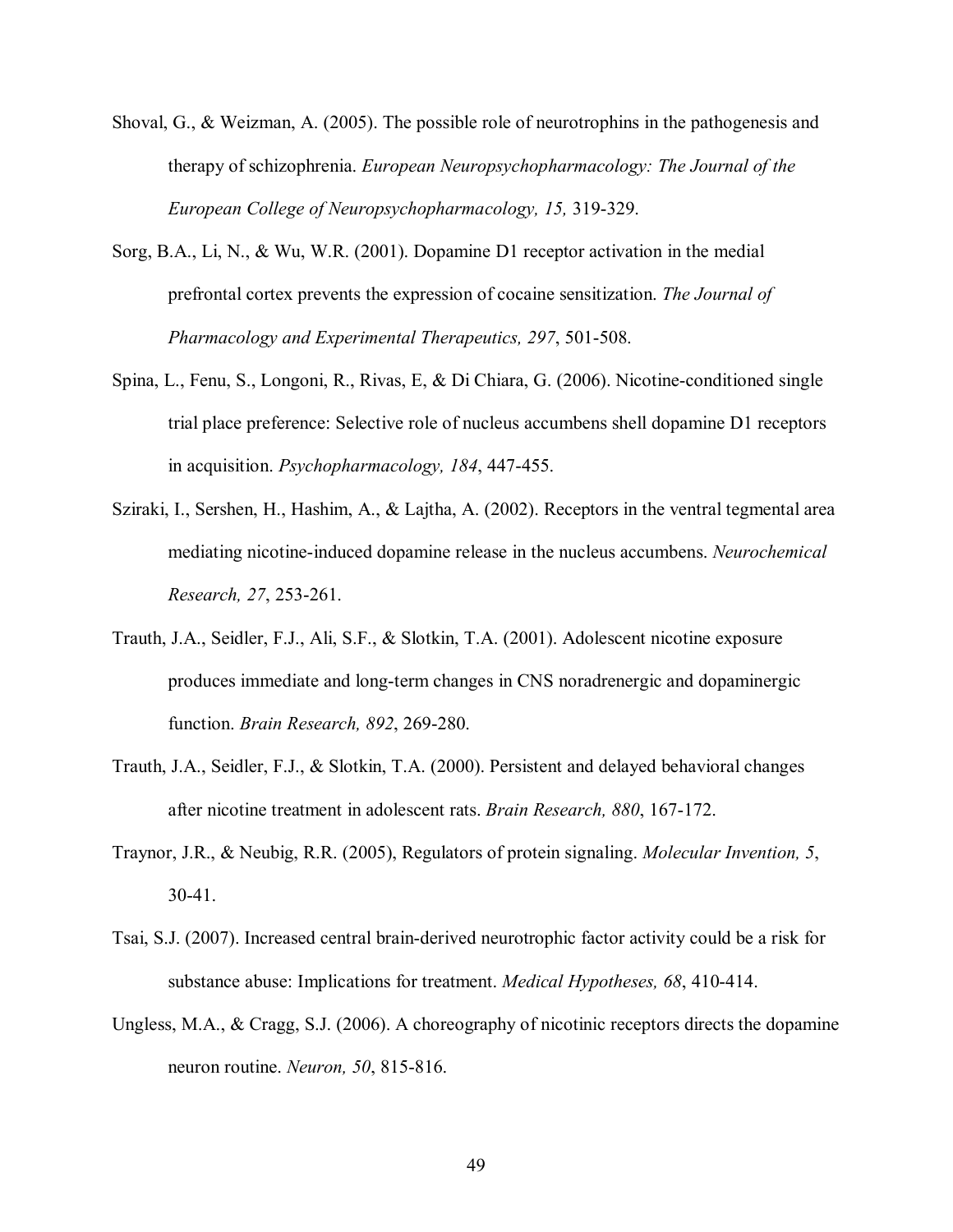- Vanable, P.A., Carey, M.P., Carey, K.B., & Maisto, S.A. (2003). Smoking among psychiatric outpatients: Relationship to substance use, diagnosis, and illness severity. *Psychology of Addictive Behaviors, 17*, 259-265.
- Vezina, P. (2004). Sensitization of dopamine neuron reactivity and self-administration of psychomotor stimulant drugs. *Neuroscience and Biobehavioral Reviews, 27*, 827-839.
- Vezina, P., & Stewart, J. (1989a). The effect of dopamine receptor blockade on the development of sensitization to the locomotor activating effects of amphetamine and morphine. *Brain Research, 499*, 108-120.
- Vezina, P., & Stewart, J. (1989b). Microinjections of Sch-23390 into the ventral tegmental area and substantia nigra pars reticulata attenuate the development of sensitization to the locomotor activating effects of systemic amphetamine. *Brain Research, 495*, 401-406.
- Watkins, S.S., Stinus, L., Koob, G.F., & Markou, A. (2000). Reward and somatic changes during precipitated nicotine withdrawal in rats: Centrally and peripherally mediated effects. *Journal of Pharmacology and Experimental Therapeutics, 292*, 1053-64.
- Wilmouth, C.E., & Spear, L.P. (2006). Withdrawal from chronic nicotine in adolescence and adult rats. *Pharmacology, Biochemistry, and Behavior, 85*, 648-657.
- Wise, R.A. (1987). The role of reward pathways in the development of drug dependence. Pharmacology Therapy, 35, 227-63.
- Wonnacott, S., Kaiser, S., Mogg, A., Soliakov, L., & Jones, I.W. (2000). Presynaptic nicotinic receptors modulating dopamine release in the rat striatum. *European Journal of Pharmacology, 393*, 51-58.
- Wonnacott, S., Sidhpura, N., & Balfour, D.J. (2005). Nicotine: From molecular mechanisms to behavior. *Current Opinion in Pharmacology, 5*, 53-59.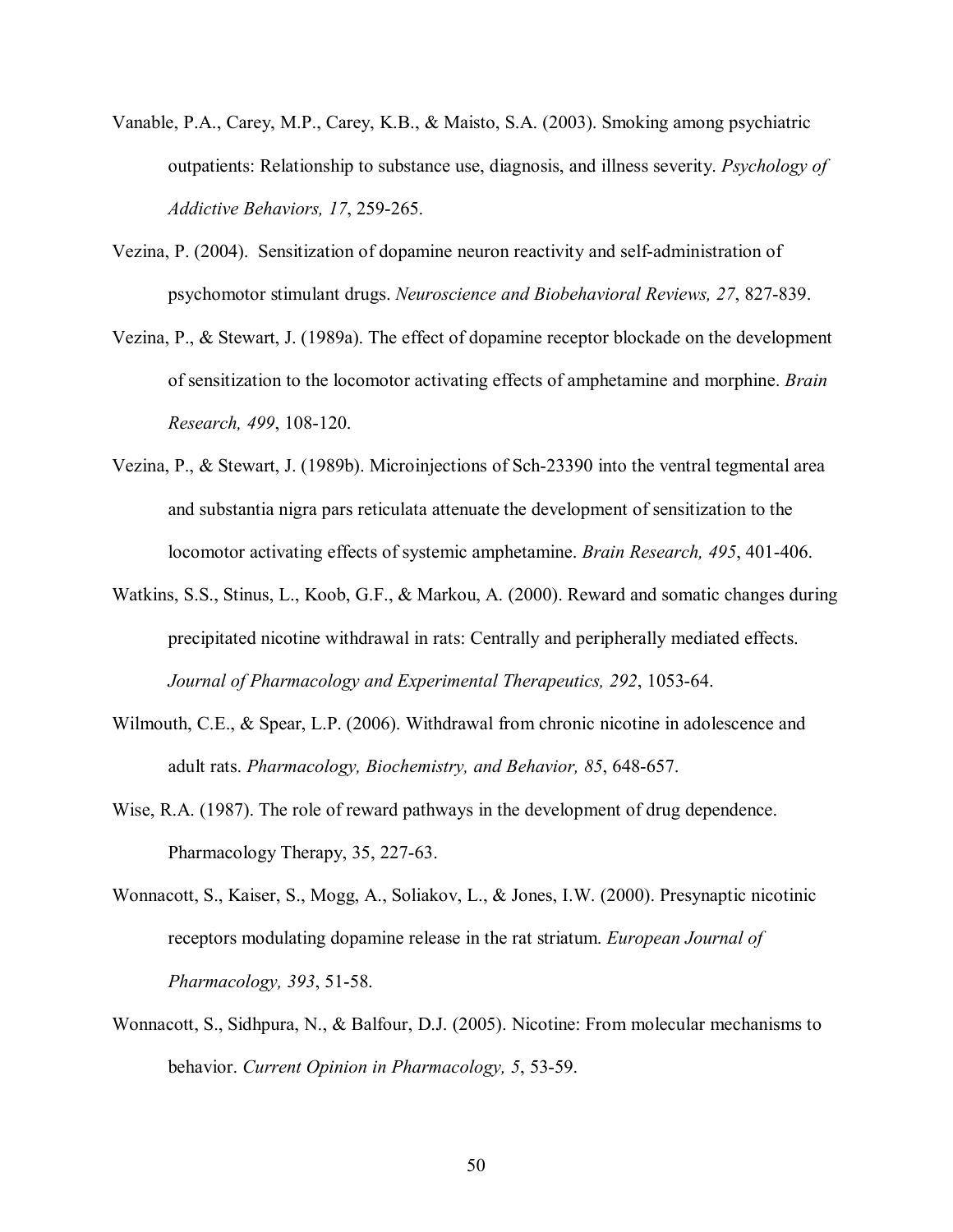- Yoo. J.H., Lee, S.Y., Loh, H.H., Ho, I.K., & Jang, C.G. (2004). Loss of nicotine-induced behavioral sensitization in µ-opioid receptor knockout mice. *Synapse, 51*, 219-223.
- Zarrindast, M.R., Faraji, N., Rostami, P., Sahraei, H., & Ghoshouni, H. (2003). Cross-tolerance between morphine- and nicotine-induced conditioned place preference in mice. *Pharmacology, Biochemistry, and Behavior, 74*, 363-369.
- Zhang, X., Wang, F., Chen, X., Li, J., Xiang, B., Zhang, Y.O., et al. (2005). β-arrestin 1 and βarrestin 2 are differentially required for phosphorylation-dependent and -independent internalization of δ-opioid receptors. *Journal of Neurochemistry, 95*, 169−178.
- Zuo, Z. (2005). The role of opioid receptor internalization and β-arrestins in the development of opioid tolerance. *Anesthesia and Analgesia, 101*, 728-734.